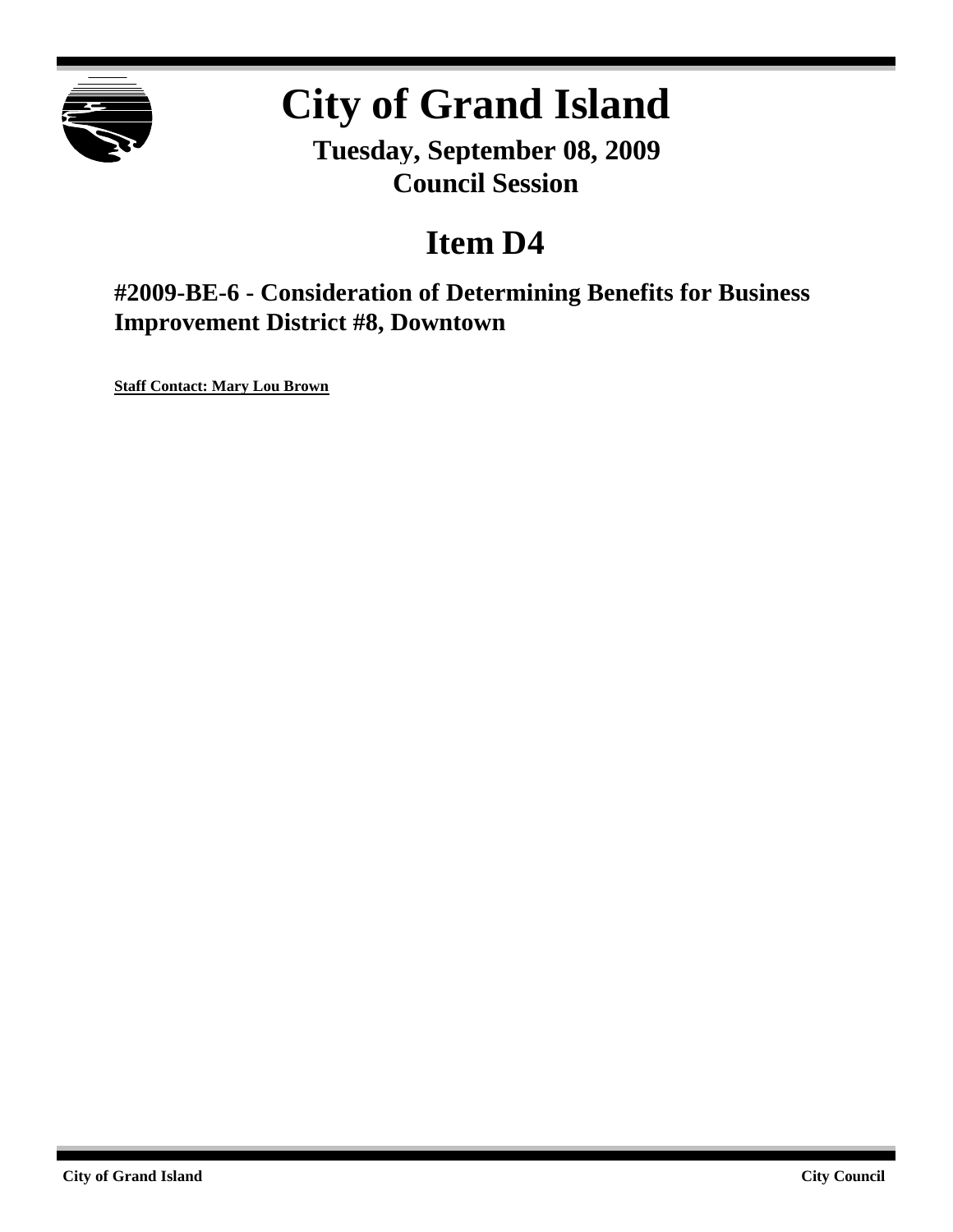## **Council Agenda Memo**

| From:           | Mary Lou Brown, Finance Director                                                                       |
|-----------------|--------------------------------------------------------------------------------------------------------|
| <b>Meeting:</b> | September 8, 2009                                                                                      |
| Subject:        | Determining Benefits for Business Improvement District<br>No.8, Downtown and Approving the Assessments |
| Item $\#$ 's:   | $D-4 & E-8$                                                                                            |
| $Presenter(s):$ | Mary Lou Brown, Finance Director                                                                       |

### **Background**

On August 26, 2008, the City council adopted Ordinance No. 9180 that created Business Improvement District No. 8, Downtown. The 2009-2010 budget provides for special assessments on land and real property in the District as of January 1, 2009 in the amount of \$.297050 per \$100 of real property. The total taxable value of \$30,099,334 provides for assessments of \$89,410.

### **Discussion**

The City Council, in its capacity as the Board of Equalization, is required to determine the benefits of the District and take action on the assessments as provided for in the associated Ordinance. The assessment for owner-occupied properties is originally based on 100% of the assessed value. Council may lower the amount of assessment for owneroccupied properties. The Resolution and Ordinance, as prepared, as well as the taxable value and assessment amount above reduce the assessment to 70% for those properties where evidence has been presented that the property is owner-occupied.

## **Alternatives**

It appears that the Council has the following alternatives concerning the issue at hand. The Council may:

- 1. Approve the benefits for the District and related assessments.
- 2. Deny the benefits and assessments.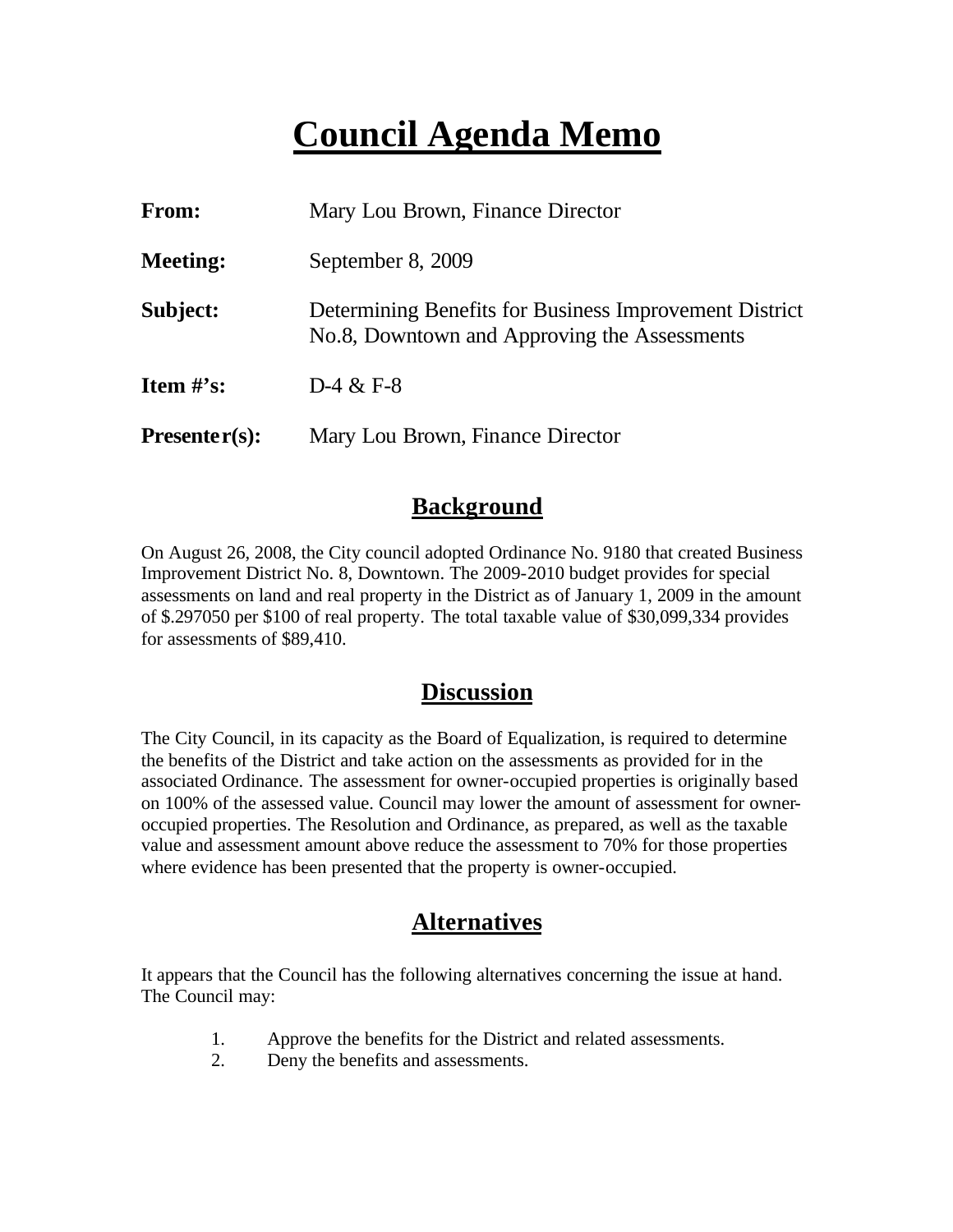## **Recommendation**

City Administration recommends that the Council approve the benefits of Business Improvement District No. 8 and related assessments.

## **Sample Motion**

**Board of Equalization:** Move to approve the benefits accruing to Business Improvement District No. 8 as presented.

**Ordinance:** Move to approve the assessments as provided for in the related Ordinance.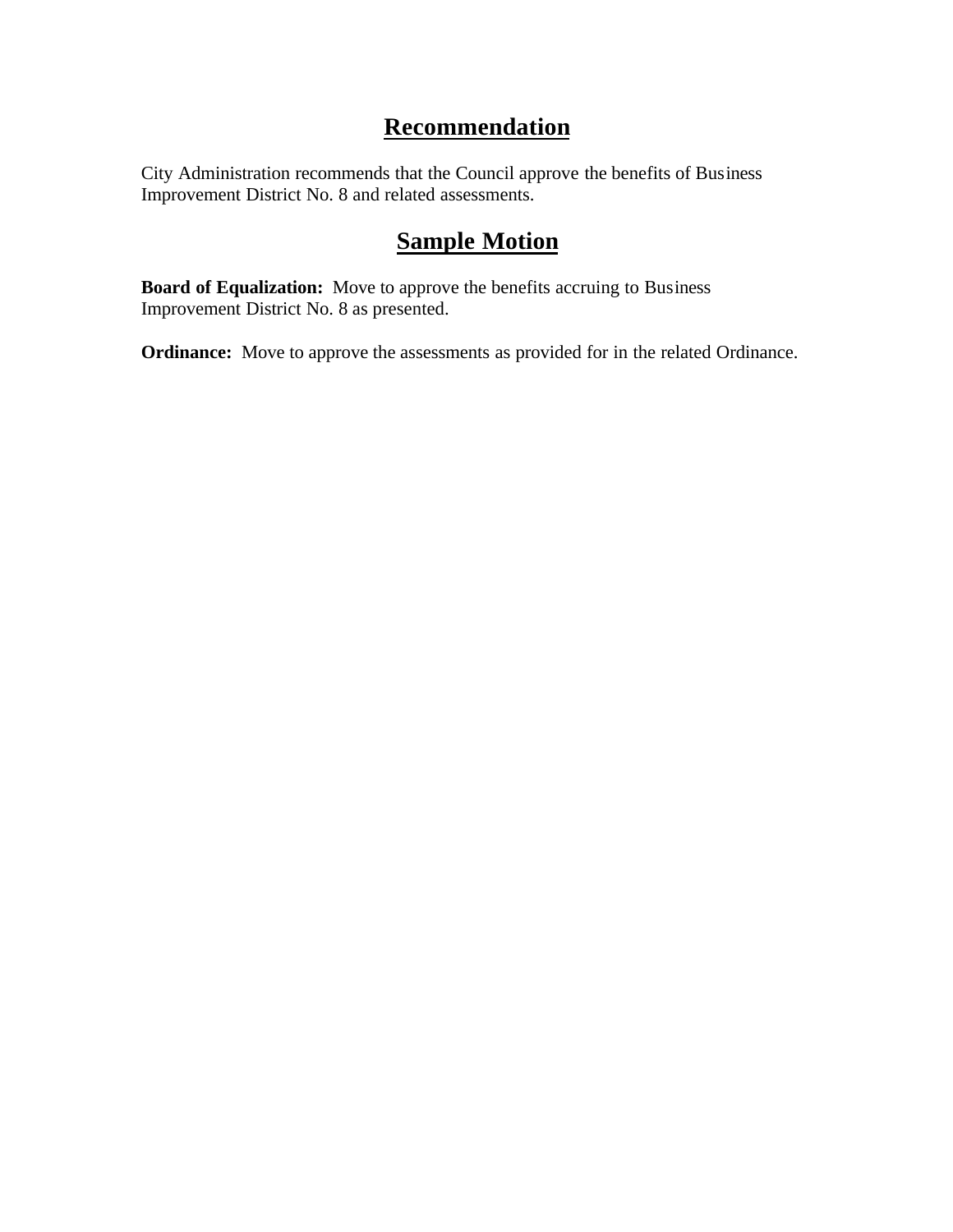#### BE IT RESOLVED BY THE MAYOR AND COUNCIL OF THE CITY OF GRAND

ISLAND, NEBRASKA, sitting as a Board of Equalization for Business Improvement District No. 8, after due notice having been given according to law, that we find and adjudge:

1. The benefits accruing to the real estate in such Business Improvement District No. 8 is the total sum of \$90,000.03; and

2. According to the assessed value of the respective lots, tracts, and real estate within such

Business Improvement District, such benefits are the sums set opposite the several descriptions as follows:

| KINDER MORGAN INTERSTATE GAS<br><b>TRANSMISSION</b> | <b>CENTRALLY ASSESSED</b>                                                          | 26.49    |
|-----------------------------------------------------|------------------------------------------------------------------------------------|----------|
| SOURCEGAS DISTRIBUTION LLC                          | <b>CENTRALLY ASSESSED</b>                                                          | $\Omega$ |
| NORTHWESTERN CORPORATION                            | <b>CENTRALLY ASSESSED</b>                                                          | 877.76   |
| WINDSTREAM NEBRASKA, INC                            | <b>CENTRALLY ASSESSED</b>                                                          | 0.00     |
| QWEST COORPORATION                                  | <b>CENTRALLY ASSESSED</b>                                                          | 2,703.93 |
| AT&T COMMUNICATIONS                                 | <b>CENTRALLY ASSESSED</b>                                                          | 58.89    |
| <b>IPCS WIRELESS, INC</b>                           | <b>CENTRALLY ASSESSED</b>                                                          | $\Omega$ |
| SPRINT NEXTEL WIRELESS                              | <b>CENTRALLY ASSESSED</b>                                                          | 225.60   |
| CITY OF GI                                          | ORIGINAL TOWN TO THE CITY OF GRAND ISLAND<br>ALL BLKS 52 & 53 & PT VAC KIMBALL AVE | $\Omega$ |
| BECKBY/GEORGE JAY JORGENSEN                         | ORIGINAL TOWN N 100.5' E 2/3 LT 1 BLK 54                                           | 290.40   |
| BECKBY/GEORGE JAY JORGENSEN                         | ORIGINAL TOWN S 31.9' E 2/3 OF LT 1 BLK 54                                         | 69.75    |
| WING PROPERTIES INC                                 | ORIGINAL TOWN W 1/3 LT 1 BLK 54                                                    | 23.11    |
| NORRIS/R DENNIS & PATRICIA A                        | ORIGINAL TOWN LT 2 BLK 54                                                          | 562.51   |

Approved as to Form  $\Box$ September 3, 2009 ¤ City Attorney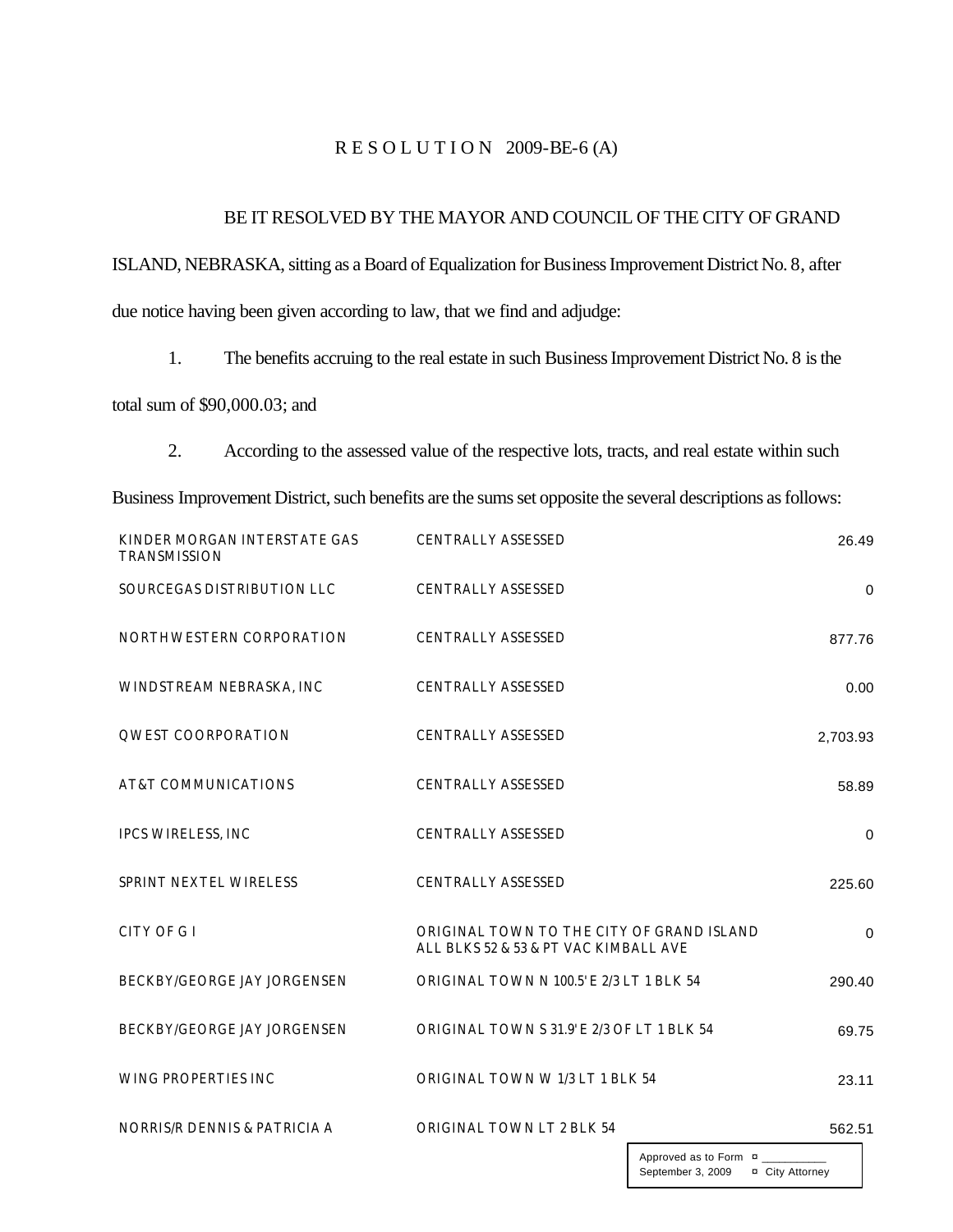| CITY OF GI                      | ORIGINAL TOWN TO THE CITY OF GRAND ISLAND LT<br>3 BLK 54                          | $\mathbf 0$ |
|---------------------------------|-----------------------------------------------------------------------------------|-------------|
| CITY OF G I                     | ORIGINAL TOWN TO THE CITY OF GRAND ISLAND LT<br>4 BLK 54                          | $\mathbf 0$ |
| WAYNE/JOHN W & TERESA A         | ORIGINAL TOWN N 1/2 W 2/3 LT 6 & N 1/2 LT 5 BLK 54                                | 462.94      |
| KATROUZOS/GUS G                 | ORIGINAL TOWN S 60' W 1/3 LT 5 BLK 54                                             | 84.95       |
| KATROUZOS/GUS G                 | ORIGINAL TOWN S 60' W 16' E 2/3 LT 5 BLK 54                                       | 69.30       |
| KALLOS/NICKIE J JR              | ORIGINAL TOWN E 28' S 1/2 LT 5 & N 6' W 38' S 1/2 LT 5<br><b>BLK 54</b>           | 157.05      |
| KALLOS/NICKIE J JR              | ORIGINAL TOWN W 22' S 1/2 LT 6 BLK 54                                             | 169.62      |
| NORRIS/R DENNIS & PATRICIA A    | ORIGINAL TOWN E 22' W 44' S 1/2 & E 22' LT 6 BLK 54                               | 385.30      |
| NORRIS/R DENNIS & PATRICIA A    | ORIGINAL TOWN W 1/3 LT 7 BLK 54                                                   | 309.48      |
| NORRIS/R DENNIS & PATRICIA A    | ORIGINAL TOWN C 1/3 LT 7 BLK 54                                                   | 301.28      |
| WING PROPERTIES INC             | ORIGINAL TOWN LT 8 & E 1/3 OF LT 7 XC 15' X 15' X 15'<br>SOLD TO CITY BLK 54      | 704.99      |
| NATHAN DETROIT INC              | ORIGINAL TOWN N 1/2 LT 1 BLK 55                                                   | 480.67      |
| NATHAN DETROIT'S                | ORIGINAL TOWN N 44' OF S 1/2 LT 1 BLK 55                                          | 321.00      |
| <b>IRVINE/VIRGINIA</b>          | ORIGINAL TOWN S 22' LT 1 BLK 55                                                   | 98.87       |
| CITY OF G I                     | ORIGINAL TOWN TO THE CITY OF GRAND ISLAND E<br>1/2 LT 3 & ALL LT 2 BLK 55         | 0           |
| CITY OF GI                      | ORIGINAL TOWN TO THE CITY OF GRAND ISLAND N<br>1/2 W 1/2 LT 3 & N 1/2 LT 4 BLK 55 | 0           |
| HOETFELKER/RUSSELL L            | ORIGINAL TOWN S 1/2 W 1/2 LT 3 & S 1/2 LT 4 BLK 55                                | 370.79      |
| DOWNTOWN CENTER LLC             | ORIGINAL TOWN N 67.5' LT 5 BLK 55                                                 | 50.23       |
| ARMSTRONG/MATTHEW E & JANELLE A | ORIGINAL TOWN N 20' S 64.5' LT 5 BLK 55                                           | 116.36      |
| ERIVES ENTERPRISES LLC          | ORIGINAL TOWN S 44.5' LT 5 BLK 55                                                 | 242.05      |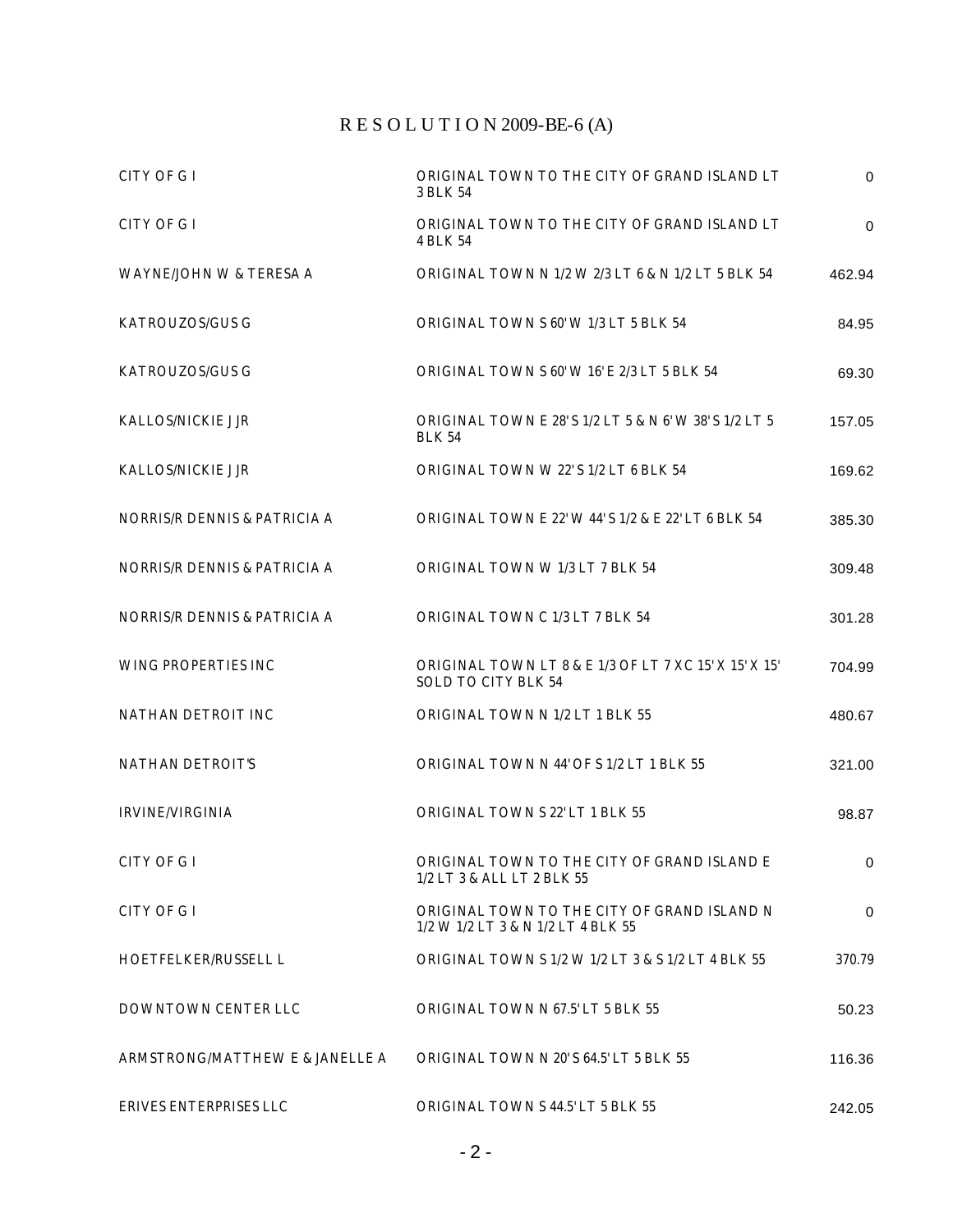| FAMOS CONSTRUCTION INC               | ORIGINAL TOWN W 2/3 LT 6 BLK 55                                                  | 188.41   |
|--------------------------------------|----------------------------------------------------------------------------------|----------|
| <b>CAMPOS/ARTHUR V &amp; JEANENE</b> | ORIGINAL TOWN E 1/3 LT 6 BLK 55                                                  | 142.90   |
| PRAIRIE WINDS ART CENTER INC         | ORIGINAL TOWN W 1/3 LT 7 BLK 55                                                  | 223.38   |
| MERCHEN/TERRENCE R                   | ORIGINAL TOWN E 2/3 LT 7 BLK 55                                                  | 818.90   |
| T W ZILLER PROPERTIES LLC            | ORIGINAL TOWN W 1/3 LT 8 BLK 55                                                  | 257.20   |
| T W ZILLER PROPERTIES LLC            | ORIGINAL TOWN C 1/3 LT 8 BLK 55                                                  | 257.52   |
| T W ZILLER PROPERTIES LLC            | ORIGINAL TOWN E 1/3 LT 8 BLK 55                                                  | 443.36   |
| DOWNTOWN CENTER LLC                  | ORIGINAL TOWN N 68' LT 1 & ALL LT 2 & E 1/2 LT 3 BLK<br>56                       | 168.80   |
| DOWNTOWN CENTER LLC                  | ORIGINAL TOWN N 22' S 42' & W 6' S 20' LT 1 BLK 56                               | 15.14    |
| DOWNTOWN CENTER LLC                  | ORIGINAL TOWN N 22' S 64' LT 1 BLK 56                                            | 13.98    |
| DOWNTOWN CENTER LLC                  | ORIGINAL TOWN S 20' E 60' LT 1 BLK 56                                            | 11.56    |
| CITY OF GI                           | ORIGINAL TOWN TO THE CITY OF GRAND ISLAND<br>ALL LT 4 & W 1/2 LT 3 BLK 56        | 0        |
| <b>MAYHEW/CARL &amp; SUSAN A</b>     | ORIGINAL TOWN W 1/3 LT 5 BLK 56                                                  | 273.64   |
| R & B CAPITAL ENTERPRISES LLC        | ORIGINAL TOWN E 2/3 LT 5 BLK 56                                                  | 445.18   |
| POHL/HELEN E & JAMES A               | ORIGINAL TOWN LT 6 BLK 56                                                        | 322.03   |
| JOHNSON/DUANE A & DEE ANN            | ORIGINAL TOWN LT 7 BLK 56                                                        | 366.74   |
| DOWNTOWN CENTER LLC                  | ORIGINAL TOWN LT 8 BLK 56                                                        | 2,293.01 |
| CITY OF G I PARK LOT                 | ORIGINAL TOWN TO THE CITY OF GRAND ISLAND N<br>1/2 LT 1 & ALL LTS 2-3 & 4 BLK 57 | 0        |
| <b>J &amp; B RENTALS LLC</b>         | ZILLER SUBLT1                                                                    | 587.13   |
| THE GRAND FOUNDATION, INC            | ORIGINAL TOWN TO THE CITY OF GRAND ISLAND E<br>2/3 LT 6 BLK 57                   | 0        |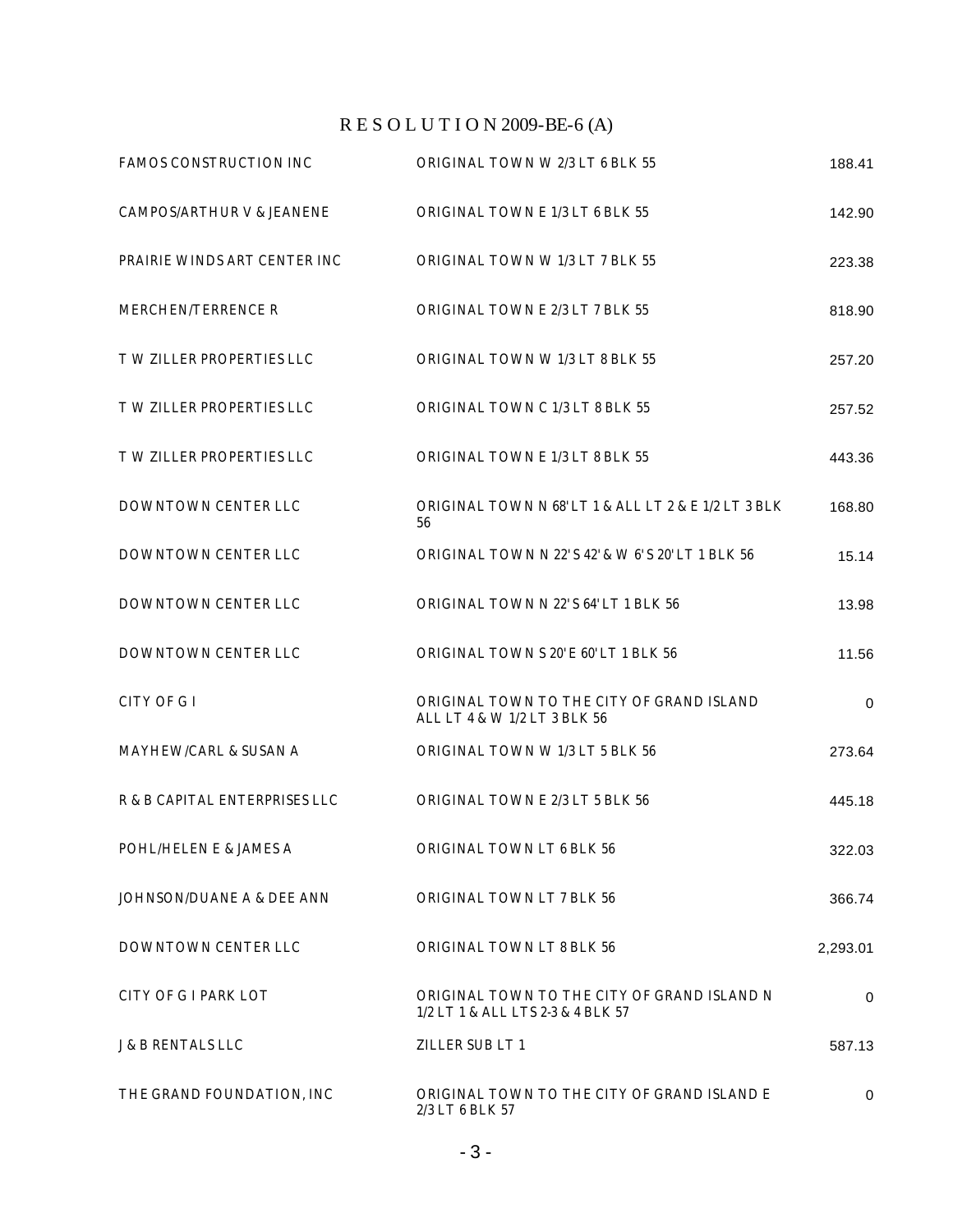| JEO BUILDING COMPANY                 | $R E S O L U T I O N 2009-BE-6 (A)$<br>ORIGINAL TOWN LT 7 BLK 57 | 922.99   |
|--------------------------------------|------------------------------------------------------------------|----------|
| OVERLAND BUILDING CORP               | ORIGINAL TOWN LT 8 BLK 57                                        | 1,138.00 |
| FIRSTIER BANK NATIONAL ASSOC         | ORIGINAL TOWN LTS 1 & 2 BLK 58                                   | 326.09   |
| FIRSTIER BANK NATIONAL ASSOC         | ORIGINAL TOWN N 1/2 LT 4 & N 1/2 LT 3 BLK 58                     | 114.44   |
| FIRSTIER BANK NATIONAL ASSOC         | ORIGINAL TOWN LT 5 & W 22' LT 6 BLK 58                           | 1,564.33 |
| FIRSTIER BANK NATIONAL ASSOC         | ORIGINAL TOWN S 1/2 LT 3 & S 1/2 LT 4 BLK 58                     | 121.49   |
| <b>ALBERS/DARREL &amp; JOYCE</b>     | JENSEN SUB LT 1                                                  | 151.87   |
| M SQ DESIGNS INC                     | ORIGINAL TOWN W 1/3 LT 7 BLK 58                                  | 234.85   |
| <b>KEESHAN/JAMES K</b>               | ORIGINAL TOWN C 1/3 LT 7 BLK 58                                  | 142.00   |
| <b>GALVAN/JESUS G &amp; VICTORIA</b> | PRENSA LATINA SUB LT 1                                           | 101.01   |
| <b>CALDERON/ELISEO &amp; JESSICA</b> | PRENSA LATINA SUB LT 2                                           | 101.97   |
| STELK/MARK D                         | PRENSA LATINA SUB LT 4                                           | 316.14   |
| PANAMENO/BRENDA EUGENIA              | PRENSA LATINA SUB LT 3                                           | 174.04   |
| <b>MEAD BUILDING CENTERS</b>         | ORIGINAL TOWN N 102.5' LT 1 & ALL LT 2 BLK 59                    | 369.44   |
| H & H LAND CO                        | ORIGINAL TOWN S 29.5' LT 1 BLK 59                                | 18.75    |
| MEAD BUILDING CENTERS                | ORIGINAL TOWN S 99' LT 4 & ALL LT 3 BLK 59                       | 165.35   |
| MEAD BUILDING CENTERS                | ORIGINAL TOWN N 33' LT 4 BLK 59                                  | 169.32   |
| MASONIC TEMPLECRAFT ASSO OF GI       | ORIGINAL TOWN LT 5 BLK 59                                        | 252.97   |
| NGO/CHANH T                          | ORIGINAL TOWN E 23' W 46' LT 6 BLK 59                            | 180.65   |
| <b>GERDES/LARRY C &amp; MARY ANN</b> | ORIGINAL TOWN W 23' LT 6 BLK 59                                  | 179.71   |
| DOAX INVESTMENT CO                   | ORIGINAL TOWN E 20' LT 6 & W 1/2 LT 7 BLK 59<br>$-4-$            | 17.82    |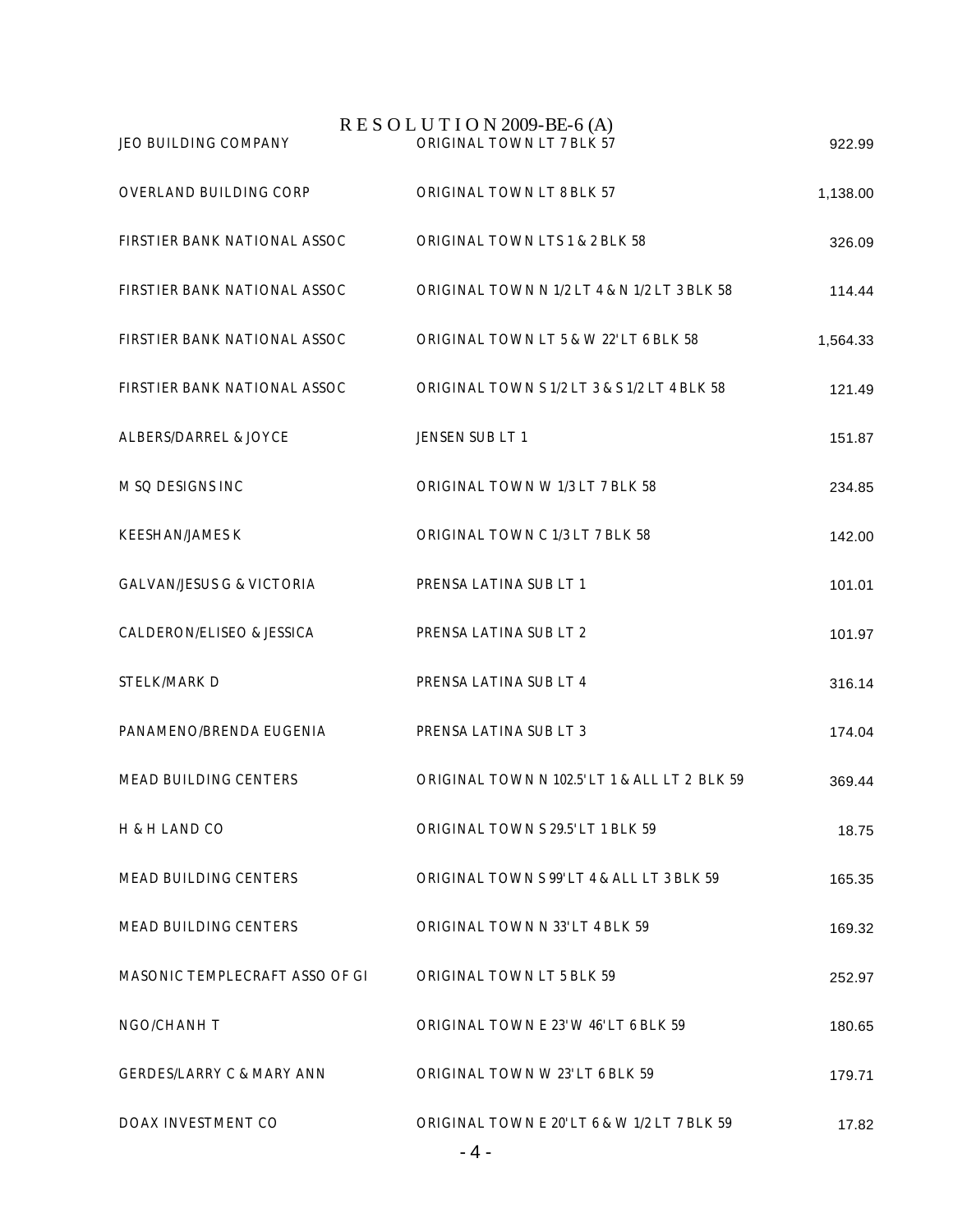| H & H LAND CO                                    | ORIGINAL TOWN W 22' E 1/2 LT 7 BLK 59                                                          | 177.51 |
|--------------------------------------------------|------------------------------------------------------------------------------------------------|--------|
| H & H LAND CO                                    | ORIGINAL TOWN E 11' LT 7 & ALL LT 8 BLK 59                                                     | 511.12 |
| CKP LLC                                          | ORIGINAL TOWN LTS 1 & 2 BLK 60                                                                 | 493.87 |
| <b>CKP LLC</b>                                   | ORIGINAL TOWN LT 3 BLK 60                                                                      | 116.99 |
| <b>BUSINESS PROPERTIES</b>                       | ORIGINAL TOWN LT 4 BLK 60                                                                      | 216.49 |
| 618 W 3RD ST LLC                                 | ORIGINAL TOWN LTS 5 & 6 BLK 60                                                                 | 723.22 |
| DOAX INVESTMENT CO                               | ORIGINAL TOWN LTS 7 & 8 BLK 60                                                                 | 556.51 |
| EAKES/DANIEL H & RONALD L                        | ORIGINAL TOWN LTS 1 & 2 BLK 61                                                                 | 777.35 |
| EAKES/DANIEL H & RONALD L                        | ORIGINAL TOWN LTS 3 & 4 BLK 61                                                                 | 711.53 |
| TRI-CITY PROPERTIES LLC/DENNIS<br><b>BLEVINS</b> | ORIGINAL TOWN LT 5 BLK 61                                                                      | 692.15 |
| HANSEN PROPERTIES LLC                            | ORIGINAL TOWN LTS 6-7 & 8 BLK 61                                                               | 795.30 |
| BAASCH/RICHARD H & ARLENE M                      | ORIGINAL TOWN S 44' LT 1 BLK 62                                                                | 191.45 |
| CEDAR STREET PROPERTIES LLC                      | ORIGINAL TOWN N 88' LT 1 BLK 62                                                                | 505.07 |
| CEDAR STREET PROPERTIES LLC                      | ORIGINAL TOWN LT 2 BLK 62                                                                      | 286.62 |
| NORTHWESTERN PUBLIC SERVICE<br><b>COMPANY</b>    | ORIGINAL TOWN TO THE CITY OF GRAND ISLAND S<br>66' LT 4 & N 66' E 57' LT 3 & S 66' LT 3 BLK 62 | 0      |
| ZWINK/ALAN D                                     | ORIGINAL TOWN N 66' W 9' LT 3 & N 66' LT 4 BLK 62                                              | 152.76 |
| MORENO/VINCENT A                                 | ORIGINAL TOWN S 1/2 W 50'LT 5 BLK 62                                                           | 0      |
| D & D INVESTMENTS                                | ORIGINAL TOWN N 1/2 W 50' LT 5 BLK 62                                                          | 236.36 |
| VOGEL ENTERPRISES LTD AN IA CORP                 | ORIGINAL TOWN E 16' LT 5 & W 1/2 LT 6 BLK 62                                                   | 62.12  |
| VOGEL ENTERPRISES LTD AN IA CORP                 | ORIGINAL TOWN E 1/2 LT 6 & W 1/2 LT 7 BLK 62                                                   | 371.84 |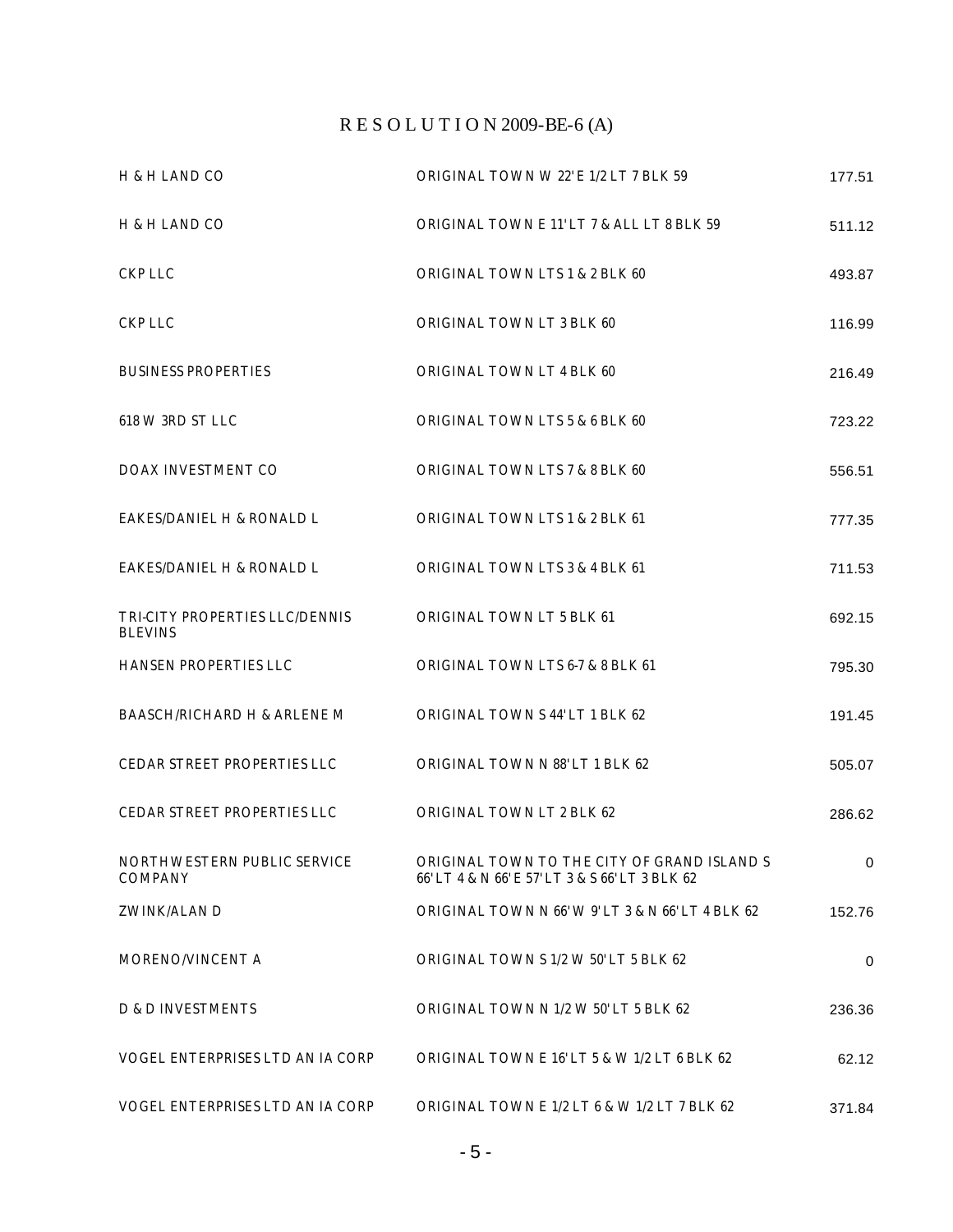| <b>WARDENS &amp; VESTRYMEN OF ST</b><br><b>STEPHEN'S</b> | ORIGINAL TOWN TO THE CITY OF GRAND ISLAND E<br>1/2 LT 7 & ALL LT 8 BLK 62 | $\mathbf 0$ |
|----------------------------------------------------------|---------------------------------------------------------------------------|-------------|
| OLD SEARS DEVELOPMENT INC                                | ORIGINAL TOWN LTS 1 & 2 BLK 63                                            | 1,123.69    |
| OLD SEARS DEVELOPMENT INC                                | ORIGINAL TOWN E 2/3 LT 3 BLK 63                                           | 360.34      |
| MILLER/MARLYN J                                          | ORIGINAL TOWN W 1/3 LT 3 & E 1/3 LT 4 BLK 63                              | 261.02      |
| CENTRO CRISTIANO INTERNACIONAL                           | ORIGINAL TOWN TO THE CITY OF GRAND ISLAND W<br>2/3 LT 4 BLK 63            | 0           |
| WARDENS & VESTRYMEN OF ST                                | ST. STEPHENS SUB TO THE CITY OF GRAND ISLAND<br>LT <sub>1</sub>           | $\mathbf 0$ |
| <b>WARDENS &amp; VESTRY ST STEPHENS</b>                  | ST. STEPHENS SUB TO THE CITY OF GRAND ISLAND<br>LT <sub>2</sub>           | 0           |
| <b>HACK/MONTE C &amp; SHERI S</b>                        | ORIGINAL TOWN S 88' LT 8 BLK 63                                           | 394.41      |
| G I FED OF LABOR/BLDG ASSN INC                           | ORIGINAL TOWN TO THE CITY OF GRAND ISLAND N<br>44' LT 8 BLK 63            | 0           |
| NELSEN/THOMAS L & LOIS E                                 | ORIGINAL TOWN E 1/3 LT 1 BLK 64                                           | 387.99      |
| <b>HAND/CRAIG C</b>                                      | ORIGINAL TOWN C 1/3 LT 1 BLK 64                                           | 149.40      |
| COSREC ENTRPRISES A NEBRASKA PTNR                        | ORIGINAL TOWN W 1/3 LT 1 BLK 64                                           | 191.70      |
| <b>GLADE INC</b>                                         | ORIGINAL TOWN E 44' LT 2 BLK 64                                           | 268.09      |
| <b>WALSH/IVAN P &amp; SHARON L</b>                       | ORIGINAL TOWN W 1/3 LT 2 BLK 64                                           | 203.92      |
| DOUBLE S PROPERTIES LLC                                  | ORIGINAL TOWN E 1/3 LT 3 BLK 64                                           | 186.33      |
| MEHRING/DONALD D & MARILYN J                             | ORIGINAL TOWN W 2/3 LT 3 BLK 64                                           | 166.05      |
| <b>GERDES/GALEN E &amp; TAMERA M</b>                     | ORIGINAL TOWN LT 4 BLK 64                                                 | 880.70      |
| CITY OF GI                                               | ORIGINAL TOWN TO THE CITY OF GRAND ISLAND LT<br>5 BLK 64                  | $\Omega$    |
| CITY OF GI                                               | ORIGINAL TOWN TO THE CITY OF GRAND ISLAND<br>LTS 6 & 7 BLK 64             | 0           |
| KISSLER/VICKI L                                          | ORIGINAL TOWN N 22' LT 8 BLK 64                                           | 178.85      |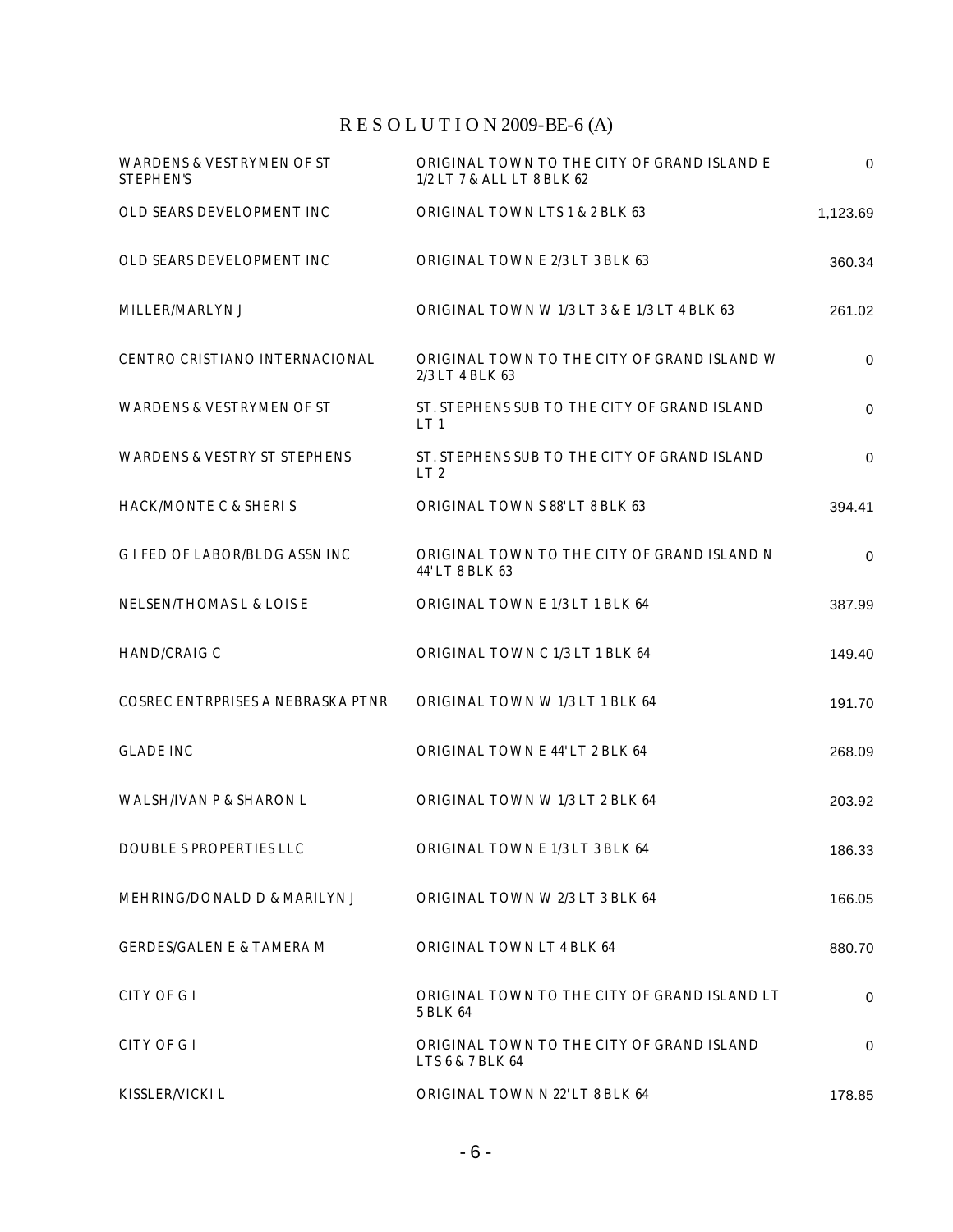|                                       | $R E S O L U T I O N 2009-BE-6 (A)$<br>ORIGINAL TOWN S 1/2 N 1/3 LT 8 BLK 64                                                                             |             |
|---------------------------------------|----------------------------------------------------------------------------------------------------------------------------------------------------------|-------------|
| TAYLOR/TERRY N & SUSAN M              |                                                                                                                                                          | 174.94      |
| <b>SHEHEIN/E LAVERN &amp; DONNA R</b> | ORIGINAL TOWN N 44' S 88' LT 8 BLK 64                                                                                                                    | 182.15      |
| CITY OF G I                           | ORIGINAL TOWN TO THE CITY OF GRAND ISLAND S<br>44' LT 8 BLK 64                                                                                           | $\mathbf 0$ |
| MAY/WAYNE E & ARDITH C                | ORIGINAL TOWN LT 1 BLK 65                                                                                                                                | 214.82      |
| NIELSEN/THOMAS L & LOIS E             | ORIGINAL TOWN E 1/3 LT 2 BLK 65                                                                                                                          | 164.57      |
| SWANSON/CONSTANCE K                   | ORIGINAL TOWN C 1/3 LT 2 BLK 65                                                                                                                          | 155.13      |
| ARCHWAY PARTNERSHIP                   | ORIGINAL TOWN W 1/3 LT 2 BLK 65                                                                                                                          | 243.65      |
| BARTENBACH REAL ESTATE, LLC           | ORIGINAL TOWN E 1/3 LT 3 BLK 65                                                                                                                          | 160.75      |
| IGLESIA EVENGELICA PENTECOSTES        | ORIGINAL TOWN TO THE CITY OF GRAND ISLAND C<br>1/3 LT 3 BLK 65                                                                                           | $\mathbf 0$ |
| <b>BROWN/JANELLE L A</b>              | ORIGINAL TOWN W 1/3 LT 3 BLK 65                                                                                                                          | 140.90      |
| <b>HOFFER/ALLEN &amp; LINDA</b>       | ORIGINAL TOWN E 1/3 LT 4 BLK 65                                                                                                                          | 284.20      |
| LAMBRECHT/HARRIET K                   | ORIGINAL TOWN W 2/3 LT 4 BLK 65                                                                                                                          | 177.42      |
| <b>J &amp; B RENTALS LLC</b>          | ORIGINAL TOWN S 44' N 1/2 LT 5 BLK 65                                                                                                                    | 230.50      |
| TAYLOR/TERRY N & SUSAN M              | ORIGINAL TOWN N 22' LT 5 BLK 65                                                                                                                          | 134.82      |
| <b>JO ENTERPRISES INC</b>             | ORIGINAL TOWN S 1/2 LT 5 BLK 65                                                                                                                          | 286.82      |
| FULLER/STEVEN L & BARBARA J           | ORIGINAL TOWN W 1/3 LT 6 BLK 65                                                                                                                          | 87.88       |
| T W ZILLER PROPERTIES LLC             | ORIGINAL TOWN E 2/3 LT 6 BLK 65                                                                                                                          | 168.26      |
| T W ZILLER PROPERTIES LLC             | ORIGINAL TOWN W 1/2 LT 7 BLK 65                                                                                                                          | 163.10      |
| C & S GROUP LLC                       | ORIGINAL TOWN N 55' E 1/2 LT 7 & N 55' LT 8 BLK 65                                                                                                       | 49.92       |
| C & S GROUP LLC                       | ORIGINAL TOWN PT W 18.9' E 1/2 LT 7 & N 29.9' E 14.1'<br>LT 7 & W 29' OF C 22' OF E 1/2 LT 7 & N 29.9' OF S 55'LT 8<br>XC N 6' S 31.1' E 40' LT 8 BLK 65 | 172.39      |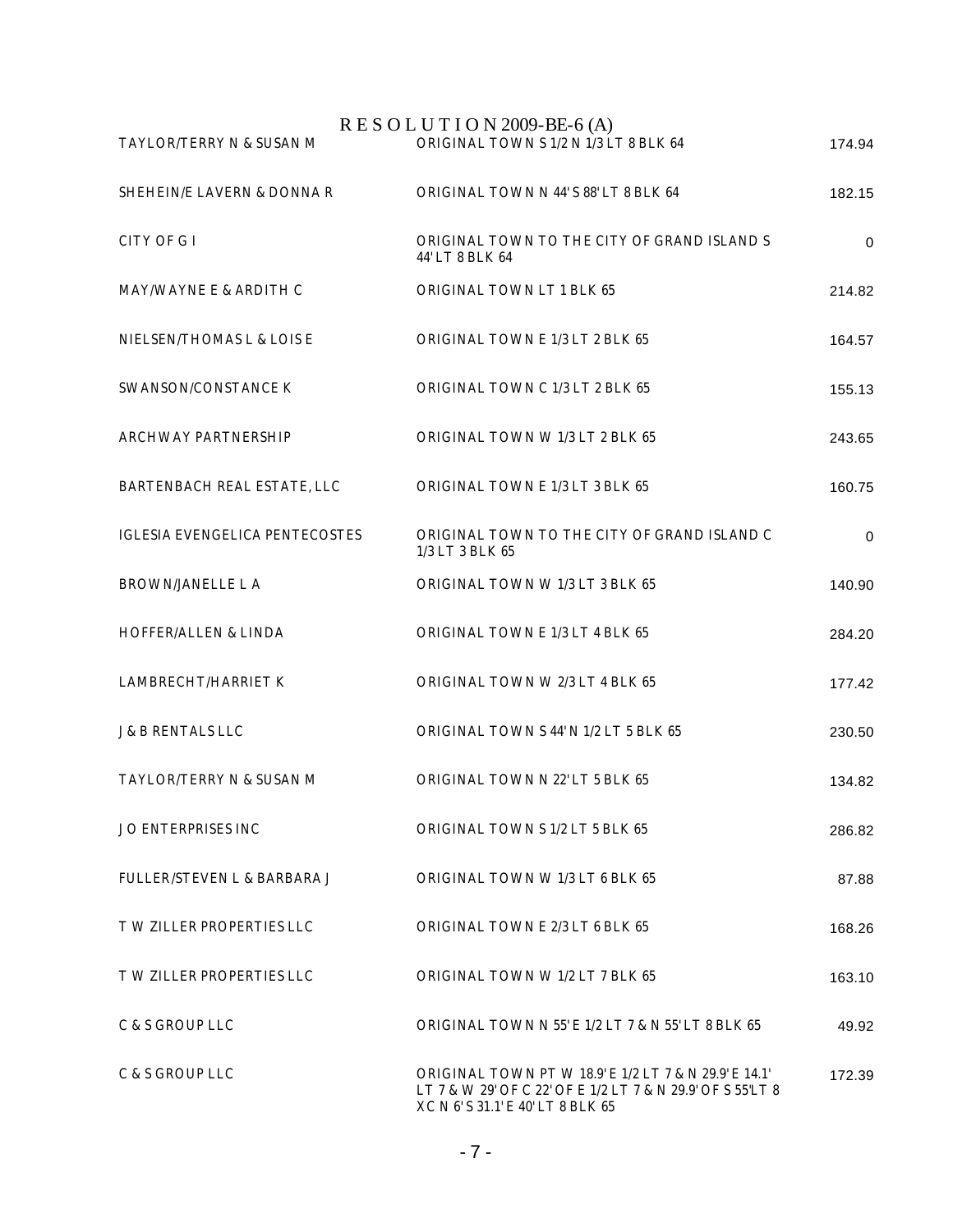|                                              | $R E S O L U T I O N 2009-BE-6 (A)$                                                   |          |
|----------------------------------------------|---------------------------------------------------------------------------------------|----------|
| PARMLEY/DAVID J                              | ORIGINAL TOWN C 22' E 4' LT 7 & C 22' LT 8 BLK 65                                     | 283.15   |
| C & S GROUP LLC                              | ORIGINAL TOWN S 25.1' E 14.1' LT 7 & S 25.1' LT 8 & N 6'<br>S 31.1' E 40' LT 8 BLK 65 | 222.53   |
| <b>BERGLUND/JAMES J</b>                      | ORIGINAL TOWN LTS 1 & 2 BLK 66                                                        | 1,208.00 |
| KOEPKE/BONNIE G                              | ORIGINAL TOWN S 1/3 W 1/3 LT 3 XC 17.5' & C 1/3 LT 3<br><b>BLK 66</b>                 | 252.40   |
| <b>VIPPERMAN JOHN F</b>                      | ORIGINAL TOWN E 1/3 LT 3 BLK 66                                                       | 229.73   |
| <b>DUDA/JAMES G</b>                          | ORIGINAL TOWN N 88' E 1/3 LT 4 BLK 66                                                 | 236.20   |
| VEJVODA/J GARY                               | ORIGINAL TOWN N 88' C 1/3 LT 4 BLK 66                                                 | 293.19   |
| BENS' DRUG STORE INC                         | ORIGINAL TOWN N 80' W 1/3 LT 4 BLK 66                                                 | 118.11   |
| THE RETZLER DEVELOPMENT GROUP,<br><b>LLC</b> | ORIGINAL TOWN W 17 1/2' S 44' LT 3 & N 8' S 52' W 22' &<br>S 44' LT 4 BLK 66          | 296.03   |
| BARTENBACH REAL ESTATE, LLC                  | ORIGINAL TOWN W 1/3 LT 6 & ALL LT 5 BLK 66                                            | 521.35   |
| BARTENBACH REAL ESTATE, LLC                  | ORIGINAL TOWN E 2/3 LT 6 & W 1/3 LT 7 BLK 66                                          | 271.23   |
| KEESHAN/JAMES E & MARY ANN                   | ORIGINAL TOWN E 2/3 LT 7 BLK 66                                                       | 275.94   |
| PROCON MANAGEMENT INC                        | ORIGINAL TOWN LT 8 BLK 66                                                             | 3,123.55 |
| CITY OF GI                                   | ORIGINAL TOWN TO THE CITY OF GRAND ISLAND N<br>1/2 BLK 67                             | 0        |
| PLAZA SQUARE DEVELOPMENT LLC                 | ORIGINAL TOWN S 1/2 BLK 67                                                            | 1,529.45 |
| CITY OF GRAND ISLAND                         | ORIGINAL TOWN TO THE CITY OF GRAND ISLAND E<br>1/3 LT 2 & ALL LT 1 BLK 68             | 0        |
| S & V INVESTMENTS LLC                        | SV SUBLT <sub>1</sub>                                                                 | 1,811.00 |
| PLAZA SQUARE A PARTNERSHIP                   | ORIGINAL TOWN W 22' LT 6 & ALL LT 5 BLK 68                                            | 127.12   |
| STREHLE/RICHARD J & HELEN K                  | ORIGINAL TOWN W 6'LT 7 & E 2/3 LT 6 BLK 68                                            | 0        |
| STREHLE/RICHARD J & HELEN K                  | ORIGINAL TOWN E 60' LT 7 BLK 68                                                       | 262.57   |
| PLATE/TIM C                                  | ORIGINAL TOWN LT 8 BLK 68<br>$-8-$                                                    | 269.65   |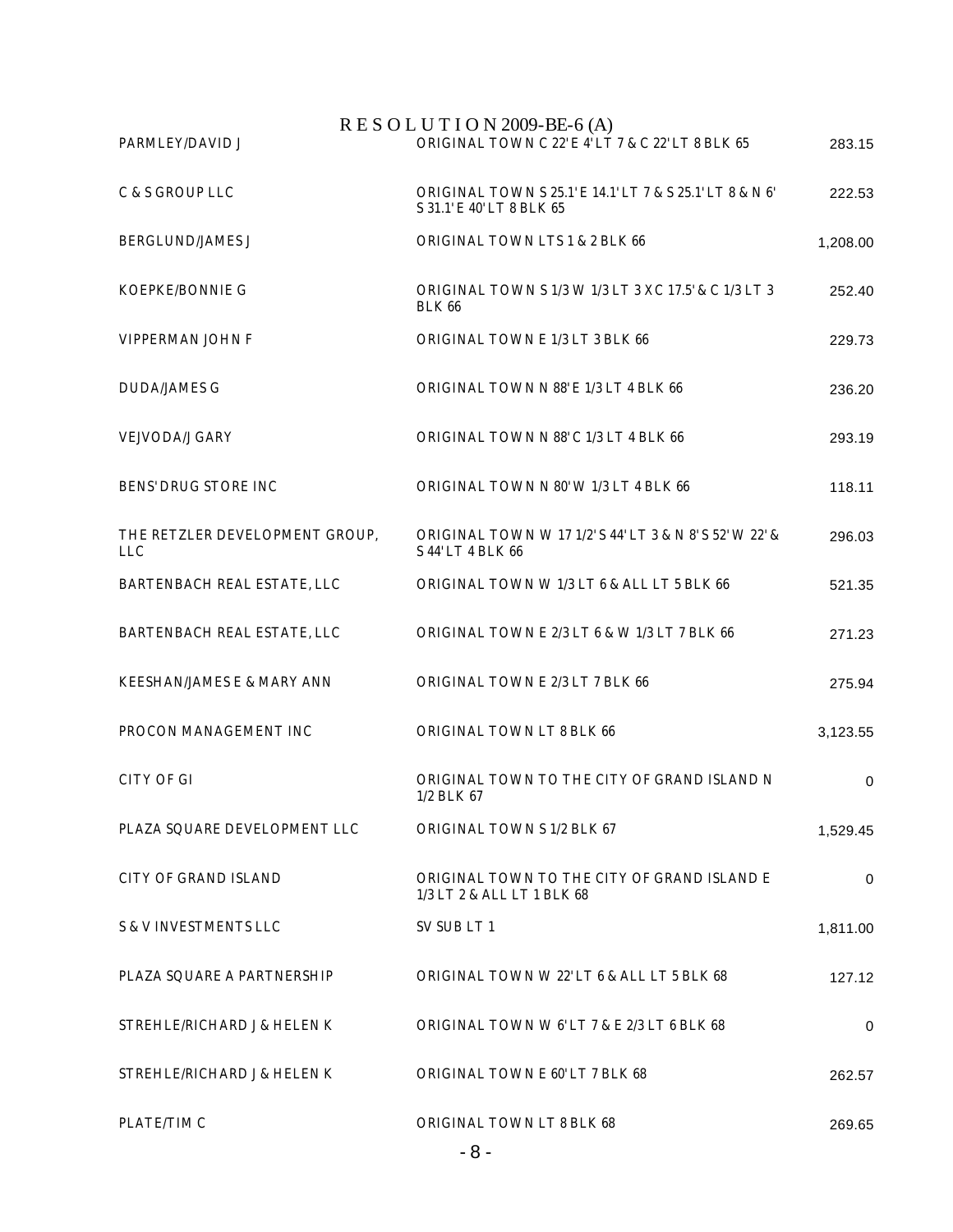| <b>GULZOW/WILHELM R</b>           | ORIGINAL TOWN LT 1 BLK 77                                                | 83.45       |
|-----------------------------------|--------------------------------------------------------------------------|-------------|
| DOUTHIT/DONNA M                   | ORIGINAL TOWN LT 2 BLK 77                                                | 69.33       |
| DOUTHIT/DONNA M                   | ORIGINAL TOWN LTS 3 & 4 BLK 77                                           | 1,542.07    |
| CITY OF GRAND ISLAND NE           | ORIGINAL TOWN TO THE CITY OF GRAND ISLAND<br>LTS 5-6-7-8 BLK 77          | 0           |
| CITY OF GI                        | ORIGINAL TOWN TO THE CITY OF GRAND ISLAND<br>ALL BLK 78 & VACATED ALLEY  | $\mathbf 0$ |
| EQUITABLE BLDG & LOAN ASSN/THE    | ORIGINAL TOWN LT 1 BLK 79                                                | 353.33      |
| EQUITABLE BLDG & LOAN ASSN OF GI  | ORIGINAL TOWN LT 2 BLK 79                                                | 105.48      |
| EQUITABLE BLDG & LOAN ASSN/THE    | ORIGINAL TOWN S 44' LT 3 & S 44' LT 4 BLK 79                             | 1,375.27    |
| EQUITABLE BLDG & LOAN ASSN OF GI  | ORIGINAL TOWN N 26' 10.5 LT 8 BLK 79                                     | 27.07       |
| EQUITABLE BLDG & LOAN ASSN OF G I | ORIGINAL TOWN S 17' 1.5 N 44' LT 8 BLK 79                                | 15.52       |
| EQUITABLE BLDG & LOAN ASSN OF G I | ORIGINAL TOWN S 88' LT 8 BLK 79                                          | 93.96       |
| <b>O'NEILL/THOMAS W</b>           | ORIGINAL TOWN E 22' LT 4 & W 22' LT 3 BLK 80                             | 184.45      |
| O'NEILL/THOMAS W                  | ORIGINAL TOWN W 44' LT 4 BLK 80                                          | 133.31      |
| NORTHWESTERN BELL TELE CO         | ORIGINAL TOWN TO THE CITY OF GRAND ISLAND<br>LTS 5-6-7 BLK 80            | 0           |
| NORTHWESTERN BELL TELE CO         | ORIGINAL TOWN TO THE CITY OF GRAND ISLAND N<br>44' LT 8 BLK 80           | 0           |
| HUSTON/DAVID C                    | ORIGINAL TOWN C 1/3 LT 8 BLK 80                                          | 264.48      |
| <b>FEDERAL BLDG</b>               | ORIGINAL TOWN TO THE CITY OF GRAND ISLAND<br>LTS 1-2 & E 44' LT 3 BLK 80 | 0           |
| MITCHELL/DEREK L & RUTH E         | ORIGINAL TOWN S 44' LT 8 BLK 80                                          | 248.59      |
| VICTORY BIBLE FELLOWSHIP OF THE   | ORIGINAL TOWN TO THE CITY OF GRAND ISLAND LT<br>1 BLK 81                 | 0           |
| CHAMBER OF COMMERCE OF GI INC     | ORIGINAL TOWN TO THE CITY OF GRAND ISLAND E<br>2/3 LT 2 BLK 81           | 0           |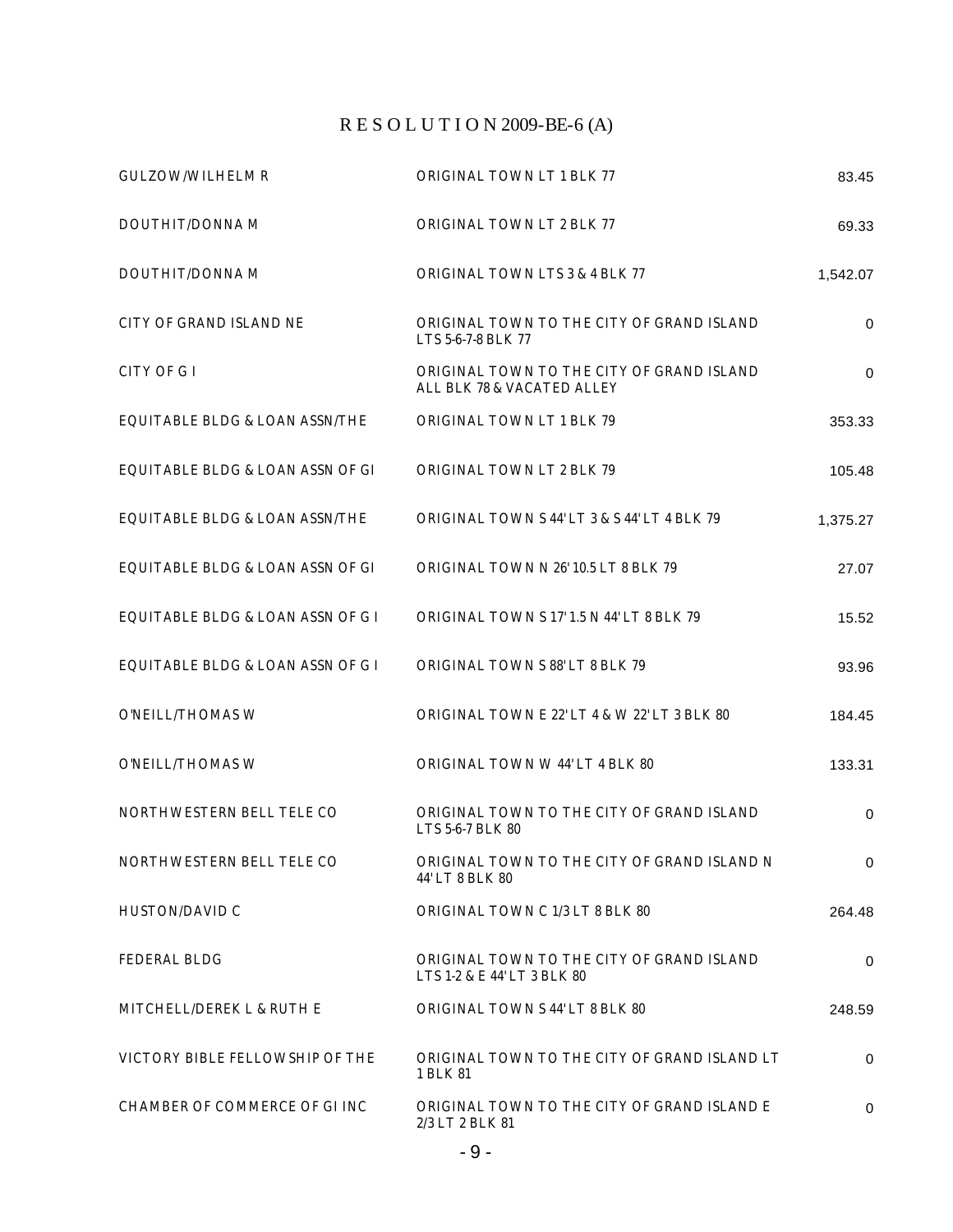| TRAMPE/RONALD E & SHARON R                                            | ORIGINAL TOWN W 1/3 LT 2 BLK 81                                | 158.45    |
|-----------------------------------------------------------------------|----------------------------------------------------------------|-----------|
| KANSAS NE ASSOC OF SEVENTH DAY                                        | ORIGINAL TOWN TO THE CITY OF GRAND ISLAND E<br>1/3 LT 3 BLK 81 | $\pmb{0}$ |
| REED/JAMES S & PRECIOUS A                                             | ORIGINAL TOWN C 1/3 LT 3 BLK 81                                | 249.07    |
| KRAUSS/RONALD C & VADA M                                              | ORIGINAL TOWN W 1/3 LT 3 & ALL 4 BLK 81                        | 473.11    |
| WALNUT STREET PARTNERSHIP                                             | ORIGINAL TOWN LT 5 BLK 81                                      | 444.56    |
| WALNUT STREET PARTNERSHIP                                             | ORIGINAL TOWN LT 6 BLK 81                                      | 180.62    |
| WHEELER STREET PARTNERSHIP                                            | ORIGINAL TOWN LT 7 & S 2/3 LT 8 BLK 81                         | 873.28    |
| SCHROEDER TRUSTEE/KENT A                                              | ORIGINAL TOWN N 1/3 LT 8 BLK 81                                | 252.43    |
| <b>GRAND ISLAND INDEPENDENT</b>                                       | ORIGINAL TOWN LT 1 & PT VAC ALLEY BLK 82                       | 85.18     |
| <b>GRAND ISLAND INDEPENDENT</b>                                       | ORIGINAL TOWN LT 2 & PT VAC ALLEY BLK 82                       | 274.62    |
| <b>GRAND ISLAND INDEPENDENT</b>                                       | ORIGINAL TOWN LT 3 & PT VAC ALLEY BLK 82                       | 85.18     |
| <b>GRAND ISLAND INDEPENDENT</b>                                       | ORIGINAL TOWN LT 4 & PT VAC ALLEY BLK 82                       | 281.13    |
| <b>GRAND ISLAND INDEPENDENT</b>                                       | ORIGINAL TOWN LTS 5-6-7-8 & PT VAC ALLEY BLK 82                | 2,786.49  |
| <b>GRAND ISLAND HOSPITALITY LLC</b>                                   | ORIGINAL TOWN LTS 1 & 2 BLK 83                                 | 395.49    |
| JOMIDA INC A NE CORP                                                  | ORIGINAL TOWN LTS 3 & 4 BLK 83                                 | 1,012.22  |
| <b>CALDERON/ELISEO &amp; JESSICA</b>                                  | ORIGINAL TOWN N 60.35' LT 5 BLK 83                             | 169.70    |
| <b>J &amp; B RENTALS LLC</b>                                          | ORIGINAL TOWN S 71.65' LT 5 BLK 83                             | 183.65    |
| <b>MATEO P/TOMAS</b>                                                  | ORIGINAL TOWN W 2/3 LT 6 BLK 83                                | 253.14    |
| PEREZ/SYLVIA                                                          | ORIGINAL TOWN E 1/3 LT 6 & ALL LT 7 BLK 83                     | 290.30    |
| WOODEN/MICHAEL OWEN & SONYA KAY ORIGINAL TOWN E 41' N 28' LT 8 BLK 83 |                                                                | 135.64    |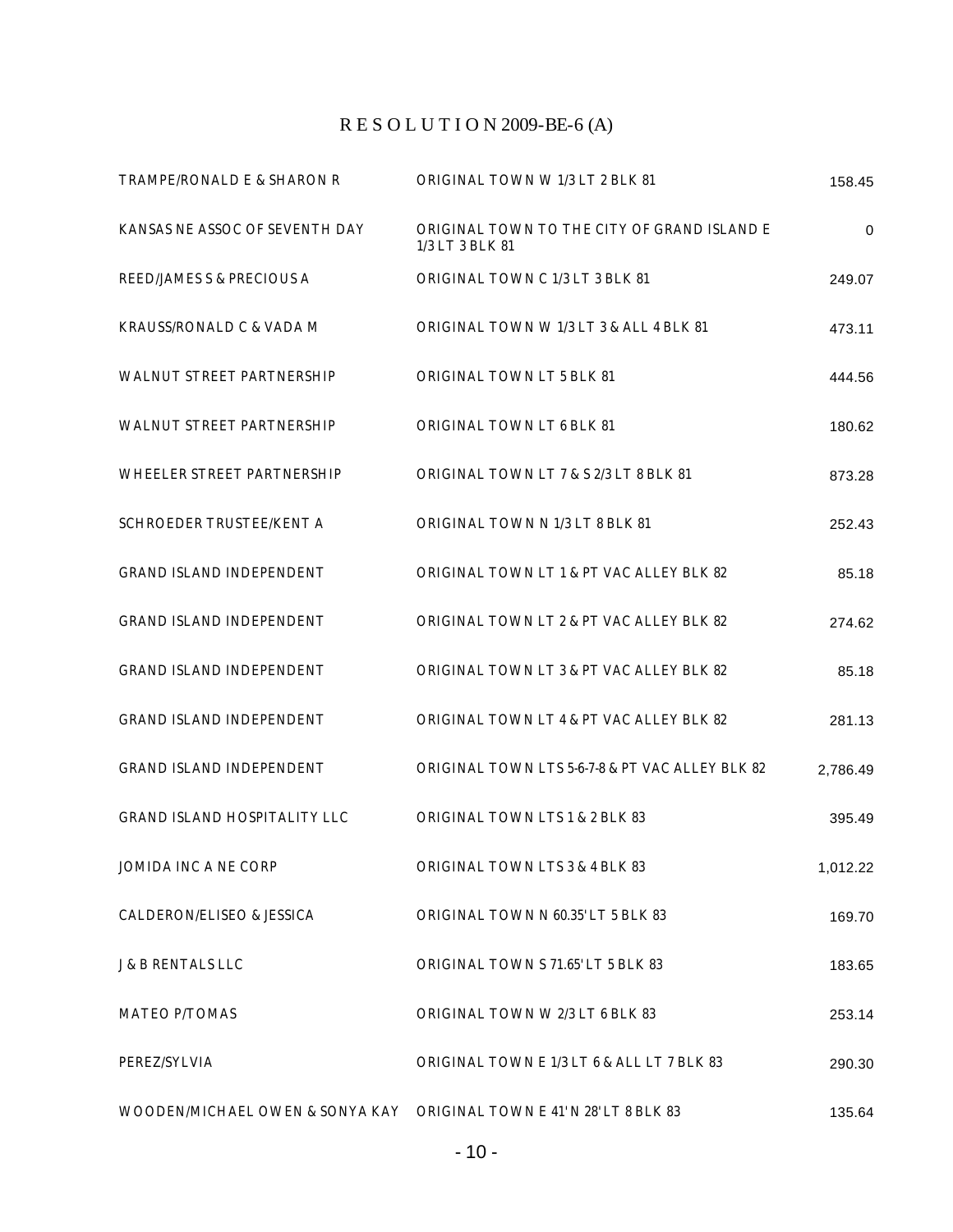|                                                    | WOODEN/MICHAEL OWEN & SONYA KAY ORIGINAL TOWN PT N 1/3 & S 2/3 LT 8 BLK 83~                | 197.07      |
|----------------------------------------------------|--------------------------------------------------------------------------------------------|-------------|
| <b>PARK</b>                                        | ORIGINAL TOWN TO THE CITY OF GRAND ISLAND<br>ALL BLK 84                                    | $\mathbf 0$ |
| <b>GATZEMEYER/FRANCES MAE</b>                      | ORIGINAL TOWN LT 1 BLK 85                                                                  | 505.01      |
| GATZEMEYER/FRANCES MAE                             | ORIGINAL TOWN LT 2 BLK 85                                                                  | 189.98      |
| <b>CONTRYMAN &amp; ASSO PROP</b>                   | ORIGINAL TOWN LTS 3 & 4 BLK 85                                                             | 482.18      |
| <b>GRAND ISLAND LIEDERKRANZ</b>                    | ORIGINAL TOWN PT LTS 1-2-3 & 4 BLK 87                                                      | 297.59      |
| CITY OF G I                                        | ORIGINAL TOWN TO THE CITY OF GRAND ISLAND<br>ALL BLK 88                                    | 0           |
| <b>DODGE &amp; ELK PARK LOTS</b>                   | ORIGINAL TOWN TO THE CITY OF GRAND ISLAND PT<br><b>BLK 89</b>                              | 0           |
| ENVIRO-CLEAN CONTRACTORS INC                       | ORIGINAL TOWN N 60' FR LTS 1 & 2 & N 60' OF E 24' OF<br>LT 3 BLK 89                        | 324.70      |
| <b>HALL CO</b>                                     | ORIGINAL TOWN TO THE CITY OF GRAND ISLAND<br>STRIP 8' X 66' & PT LT 8 BLK 91               | $\Omega$    |
| DOMINICK/AUDREY                                    | ORIGINAL TOWN E 6' N 103' E 37' S 29' LT 2 & ALL LT 1<br><b>BLK 92</b>                     | $\Omega$    |
| COMMUNITY REDEVELOPMENT<br><b>AUTHORITY</b>        | ORIGINAL TOWN TO THE CITY OF GRAND ISLAND LT<br>2 XC E 6' N 103' & E 37' S 29' LT 2 BLK 92 | $\mathbf 0$ |
| <b>COMMUNITY REDEVELOPMENT</b><br><b>AUTHORITY</b> | ORIGINAL TOWN TO THE CITY OF GRAND ISLAND E<br>50' LT 3 BLK 92                             | $\mathbf 0$ |
| <b>COMMUNITY REDEVELOPMENT</b><br><b>AUTHORITY</b> | ORIGINAL TOWN TO THE CITY OF GRAND ISLAND W<br>16' LT 3 & ALL LT 4 BLK 92                  | 0           |
| EMERY/GREGORY D & CHARLENE A                       | CAMPBELL'S SUB E 51' 8 LTS 1-2-3                                                           | 90.50       |
| SCHROEDER/DAVID T & PATRICIA A                     | CAMPBELL'S SUB W 75'4 LTS 1-2-3                                                            | 281.06      |
| HASTINGS GRAIN INSPECTION INC                      | CAMPBELL'S SUB LTS 4-5-6 & N 10' LT 7                                                      | 168.35      |
| HASTINGS GRAIN INSPECTION INC                      | CAMPBELL'S SUB S 12' LT 7 & ALL LT 8                                                       | 241.25      |
| <b>TWO BROTHERS INC</b>                            | CAMPBELL'S SUB 32' X 127' LT 9                                                             | 220.80      |
| HILL/DAVID C                                       | CAMPBELL'S SUB LTS 12 & 13                                                                 | 207.26      |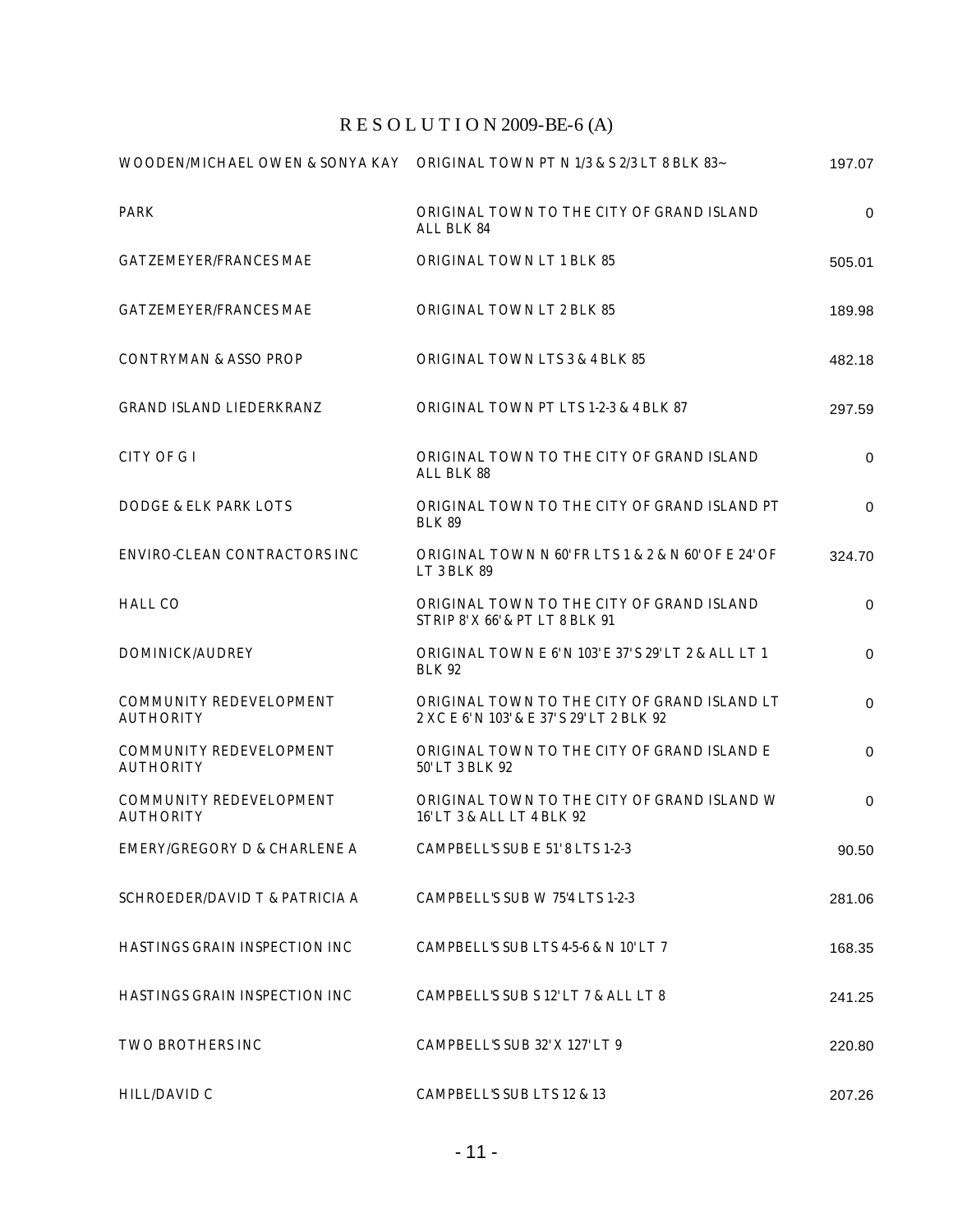| <b>HALL CO</b>                           | $R E S O L U T I O N 2009-BE-6 (A)$<br>COURT HOUSE ADD TO THE CITY OF GRAND ISLAND<br>LT1 | $\Omega$    |
|------------------------------------------|-------------------------------------------------------------------------------------------|-------------|
| <b>HALL CO</b>                           | COURT HOUSE ADD TO THE CITY OF GRAND ISLAND<br>LT <sub>2</sub>                            | $\mathbf 0$ |
| HALL CO                                  | COURT HOUSE ADD TO THE CITY OF GRAND ISLAND<br>LT <sub>3</sub>                            | $\mathbf 0$ |
| <b>HALL CO</b>                           | COURT HOUSE ADD TO THE CITY OF GRAND ISLAND<br>LT4                                        | $\mathbf 0$ |
| <b>COUNTY OF HALL NEBRASKA</b>           | HANN'S ADD TO THE CITY OF GRAND ISLAND N 31'LT<br>2 & S 13.75' LT 1 BLK 1                 | $\mathbf 0$ |
| <b>COUNTY OF HALL</b>                    | HANN'S FOURTH ADD TO THE CITY OF GRAND<br><b>ISLAND LT 2</b>                              | 0           |
| LOEFFLER/EDWARD A & JANE A               | <b>HANN'S ADD N 14' LT 3 &amp; S 26' LT 2 BLK 1</b>                                       | 298.45      |
| <b>SCHULLER/STEPHEN R &amp; GLADIS M</b> | HANN'S ADD N 7' PT LT 4 & S 43' LT 3 BLK 1                                                | 268.16      |
| MORFIN/MIGUEL I DELAMORA                 | HANN'S ADD E 60' OF S 50' OF LT 4 BLK 1                                                   | 231.38      |
| CAMPBELL/KATHLEEN A                      | HANN'S ADD W 67' OF S 50' OF LT 4 BLK 1                                                   | 128.71      |
| <b>COUNTY OF HALL</b>                    | HANN'S FOURTH ADD TO THE CITY OF GRAND<br><b>ISLAND LT 1</b>                              | $\mathbf 0$ |
| <b>MARSH PROPERTIES LLC</b>              | HANN'S SECOND ADD S 5' OF LT 2 & ALL LT 3 BLK 4                                           | 507.25      |
| UMMEL JR/TOMMY L                         | <b>HANN'S FIFTH SUB LT 2</b>                                                              | 188.32      |
| MUELLER/ROBERT J                         | HANN'S FIFTH SUBLT 1                                                                      | 122.00      |
| TWO BROTHERS INC                         | HANN'S 3RD ADD W 111' X 118' BLK 5                                                        | 457.45      |
| ROSALES-MONZON/CARLOS A                  | <b>HANN'S 3RD ADD N 52.5' OF E 91.9' OF BLK 5</b>                                         | 246.91      |
| ROYLE/LARRY E                            | HANN'S 3RD ADD E 56' OF W 174' OF BLK 5                                                   | 0           |
| VALENZUELA/LINDA L                       | HANN'S 3RD ADD S 58.5' OF E 91.9' OF BLK 5                                                | 238.20      |
| <b>HOOS INSURANCE AGENCY INC</b>         | RAILROAD ADD LT 4 & PT VAC ST BLK 97                                                      | 277.99      |
| SANCHEZ/FILEMON                          | RAILROAD ADD N 1/2 LT 1 BLK 98                                                            | 22.61       |
| SANCHEZ/FILEMON                          | RAILROAD ADD S 1/2 LT 1 BLK 98<br>$-12-$                                                  | 292.57      |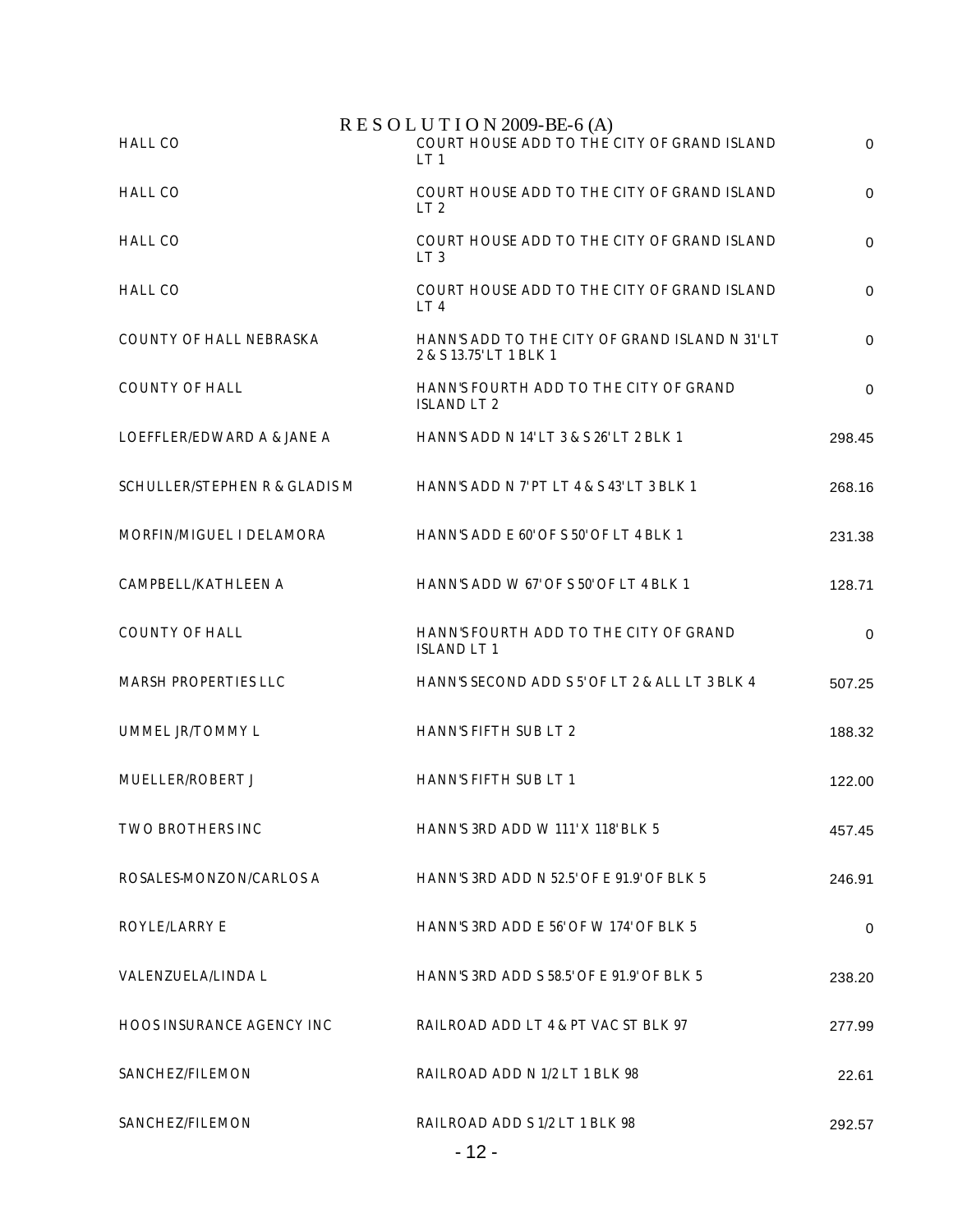| CARLSON/ARVID C                                                  | RAILROAD ADD LT 2 BLK 98                         | 116.79   |
|------------------------------------------------------------------|--------------------------------------------------|----------|
| KUEHNER/CAROLYN E                                                | RAILROAD ADD W 1/2 LT 3 BLK 98                   | 160.88   |
| SCHAFER/LEE ANN G & MICHAEL W                                    | RAILROAD ADD E 1/2 LT 3 BLK 98                   | 176.01   |
| PLATE/TIM C                                                      | RAILROAD ADD N 86' LT 4 BLK 98                   | 93.96    |
| PLATE/TIM C                                                      | RAILROAD ADD S 46' LT 4 BLK 98                   | 171.52   |
| PLATE/TIM C                                                      | RAILROAD ADD LT 5 BLK 98                         | 524.57   |
| PLATE/TIM C                                                      | RAILROAD ADD LT 6 BLK 98                         | 233.52   |
| BENITEZ/FLORIBERTO SANCHEZ                                       | RAILROAD ADD W 52' LT 7 BLK 98                   | 213.01   |
| SANCHEZ/FILEMON                                                  | RAILROAD ADD E 14' LT 7 & ALL LT 8 BLK 98        | 335.67   |
| <b>VACLAVEK/LEE ANN</b>                                          | RAILROAD ADD FR LT 1 & FR LT 2 BLK 105           | 120.38   |
| <b>FOX FAMILY LLC</b>                                            | RAILROAD ADD LT 3 BLK 105                        | 213.02   |
| LAZENDORF HOLDINGS LIMITED<br><b>PARTNERSHIP</b>                 | RAILROAD ADD LT 4 BLK 105                        | 382.42   |
| FOX FAMILY LLC                                                   | RAILROAD ADD LT 5 & FR LTS 6 & 7 XC CITY BLK 105 | 1,013.50 |
| CONTRYMAN & ASSO A CO-PARTNERSHIP RAILROAD ADD LTS 1 & 2 BLK 106 |                                                  | 376.19   |
| FRYMIRE/CLIFFORD                                                 | RAILROAD ADD LT 3 BLK 106                        | 196.86   |
| <b>FERNANDEZ/GUADALUPE &amp; PEDRO</b>                           | RAILROAD ADD LT 4 BLK 106                        | 0        |
| MUFFLER SHOP INC/THE                                             | RAILROAD ADD LTS 1 & 2 BLK 107                   | 369.79   |
| MUFFLER SHOP INC/THE                                             | RAILROAD ADD LTS 3 & 4 BLK 107                   | 183.88   |
| BROWN/JOSEPH M & LORI JEAN                                       | RAILROAD ADD S 2/3 LT 5 BLK 107                  | 342.15   |
| BROWN/JOSEPH M & LORI JEAN                                       | RAILROAD ADD N 1/3 LT 5 BLK 107                  | 150.94   |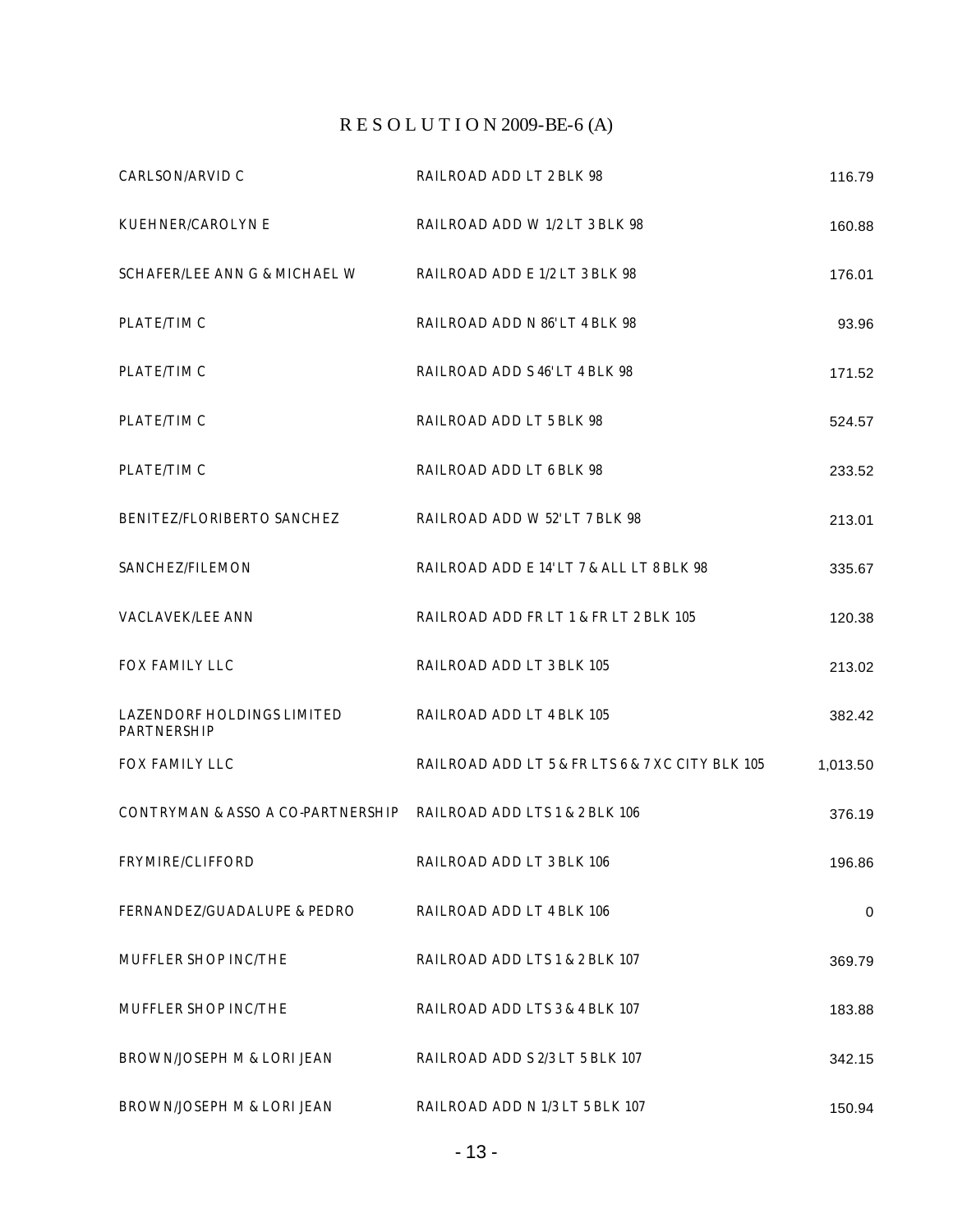| <b>FOX/CHARLES E &amp; MARY A</b>     | RAILROAD ADD LT 6 BLK 107                                                | 270.43   |
|---------------------------------------|--------------------------------------------------------------------------|----------|
| <b>FOX/CHARLES E &amp; MARY A</b>     | RAILROAD ADD LT 7 XC N 60' OF E 22' & XC E 29.54' OF<br>S 71.50' BLK 107 | 197.27   |
| JANDA DDS PC/DAVID E                  | RAILROAD ADD S 72' LT 8 & E 29.54' OF S 71.50' LT 7 BLK<br>107           | 317.87   |
| CLINCH/BARBARA J                      | RAILROAD ADD N 60' OF E 22' LT 7 & N 60' LT 8 BLK 107                    | 267.50   |
| <b>FOX/RICHARD &amp; MARILYN</b>      | RAILROAD ADD LTS 1 & 2 BLK 108                                           | 478.59   |
| WILLIAMS/CASEY & MISTI                | RAILROAD ADD E 37' LT 3 BLK 108                                          | 202.43   |
| DOUGLAS BOOKKEEPING SERVICE INC       | RAILROAD ADD W 29' LT 3 & ALL LT 4 BLK 108                               | 582.27   |
| PLACKE/DONALD J & JANET L             | RAILROAD ADD S 88' LT 5 BLK 108                                          | 134.22   |
| PLACKE/DONALD J & JANET L             | RAILROAD ADD N 44' LT 5 BLK 108                                          | 78.13    |
| HUSTON/SAM C                          | RAILROAD ADD LT 6 BLK 108                                                | 186.38   |
| <b>BOSSELMAN INC</b>                  | RAILROAD ADD LTS 7 & 8 BLK 108                                           | 581.38   |
| <b>GILROY/DAVID A &amp; CAROLYN J</b> | RAILROAD ADD S 61' LT 1 & S 61' LT 2 BLK 109                             | 204.61   |
| AUSTIN/GREGORY T & GAY L              | RAILROAD ADD N 71' 1 & N 71' LT 2 BLK 109                                | 128.90   |
| <b>J &amp; B RENTALS, LLC</b>         | RAILROAD ADD E 59.5' LT 3 BLK 109                                        | 141.26   |
| J & B RENTALS, LLC                    | RAILROAD ADD E 52'11 LT 4 & W 6.5' LT 3 BLK 109                          | 70.39    |
| MCSHANNON/ROGER L & SHARON K          | RAILROAD ADD E 52' 11" OF LT 5 & ALL LT 6 BLK 109                        | 217.81   |
| LPB, LLC                              | RAILROAD ADD LTS 7 & 8 BLK 109                                           | 676.91   |
| <b>HALL CO</b>                        | WESTERVELT'S SUB TO THE CITY OF GRAND ISLAND<br>LT <sub>2</sub>          | 0        |
| <b>HALL CO</b>                        | WESTERVELT'S SUB TO THE CITY OF GRAND ISLAND<br>LT <sub>3</sub>          | $\Omega$ |
| <b>HALL CO</b>                        | WESTERVELT'S SUB TO THE CITY OF GRAND ISLAND<br>N 52 1/3' OF W 150' LT 4 | 0        |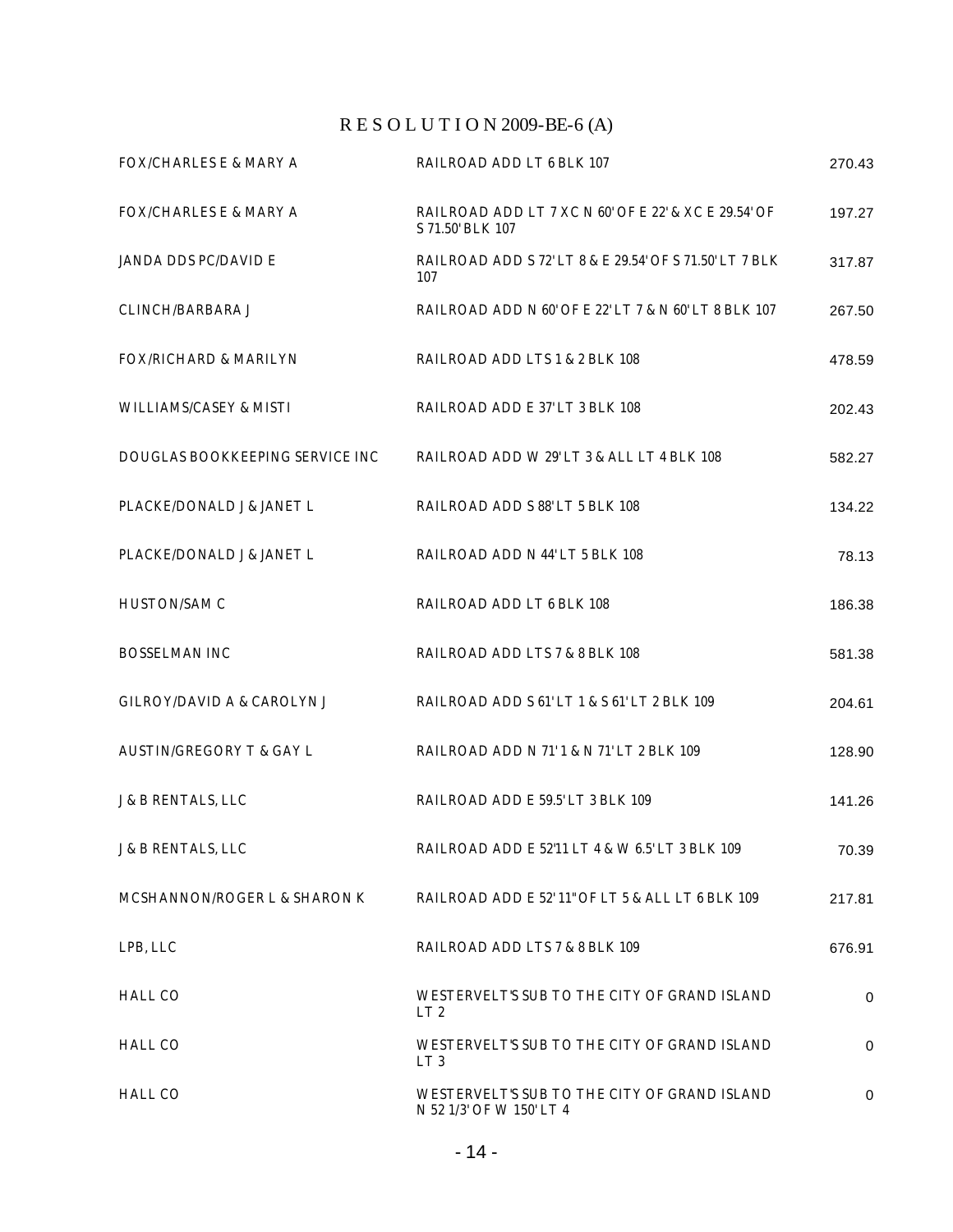| <b>HALL CO</b>                     | $R E S O L U T I O N 2009-BE-6 (A)$<br>WESTERVELT'S SUB TO THE CITY OF GRAND ISLAND<br>LT <sub>5</sub>   | $\mathbf 0$ |
|------------------------------------|----------------------------------------------------------------------------------------------------------|-------------|
| <b>COUNTY OF HALL</b>              | WESTERVELT'S SUB TO THE CITY OF GRAND ISLAND<br>W 86' OF E 165' OF 4 & W 86' OF E 165' OF N 48.5' LT 5   | $\mathbf 0$ |
| <b>COUNTY OF HALL</b>              | WESTERVELT'S SUB TO THE CITY OF GRAND ISLAND<br>W PT OF N 48.5' X 150' LT 5 & 26.17' X 150' OF W PT LT 4 | $\mathbf 0$ |
| SCHAGER/MARGO                      | GILBERT'S SUB NORTH, PART OF BLK 79, ORIGINAL<br>TOWN 22' X 99' LT A                                     | 158.34      |
| EQUITABLE BUILDING & LOAN ASSOC    | GILBERT'S SUB NORTH, PART OF BLK 79, ORIGINAL<br>TOWN LT B                                               | 165.36      |
| EQUITABLE BUILDING & LOAN ASSOC    | THE YANCY, A CONDOMINIUM UNIT 102                                                                        | 148.67      |
| EQUITABLE BUILDING & LOAN ASSOC    | THE YANCY, A CONDOMINIUM UNIT 103                                                                        | 214.98      |
| EQUITABLE BUILDING & LOAN ASSN/THE | THE YANCY, A CONDOMINIUM UNIT 104                                                                        | 535.00      |
| EQUITABLE BUILDING & LOAN ASSOC    | THE YANCY, A CONDOMINIUM UNIT 201A                                                                       | 479.63      |
| DEVCO INVESTMENT CORPORATION       | THE YANCY, A CONDOMINIUM UNIT 301                                                                        | 101.97      |
| MARCOTTE/ARVON J & LUELLA M        | THE YANCY, A CONDOMINIUM UNIT 302                                                                        | 74.05       |
| <b>FARR/THOMAS M &amp; NITA J</b>  | THE YANCY, A CONDOMINIUM UNIT 303                                                                        | 105.33      |
| ZINS/WILLIAM L                     | THE YANCY, A CONDOMINIUM UNIT 304                                                                        | 97.06       |
| <b>TENG/IRENE</b>                  | THE YANCY, A CONDOMINIUM UNIT 305                                                                        | 0           |
| BAXTER/DUDLEY D & DIANA K          | THE YANCY, A CONDOMINIUM UNIT 401                                                                        | 75.26       |
| ARTVEST III, A NE GENERAL PARTNER  | THE YANCY, A CONDOMINIUM UNIT 402                                                                        | 85.86       |
| ARTVEST III, A NE GENERAL PARTNER  | THE YANCY, A CONDOMINIUM UNIT 403                                                                        | 82.44       |
| JONES/MICHAEL D                    | THE YANCY, A CONDOMINIUM UNIT 404                                                                        | 0           |
| ARTVEST III, A NE GENERAL PARTNER  | THE YANCY, A CONDOMINIUM UNIT 405                                                                        | 82.85       |
| JOHNSON/TROY D & CELESTE K         | THE YANCY, A CONDOMINIUM UNIT 406                                                                        | 116.86      |
| FORDHAM/WYNDELL F & BARBARA B      | THE YANCY, A CONDOMINIUM UNIT 407<br>$-15-$                                                              | 128.31      |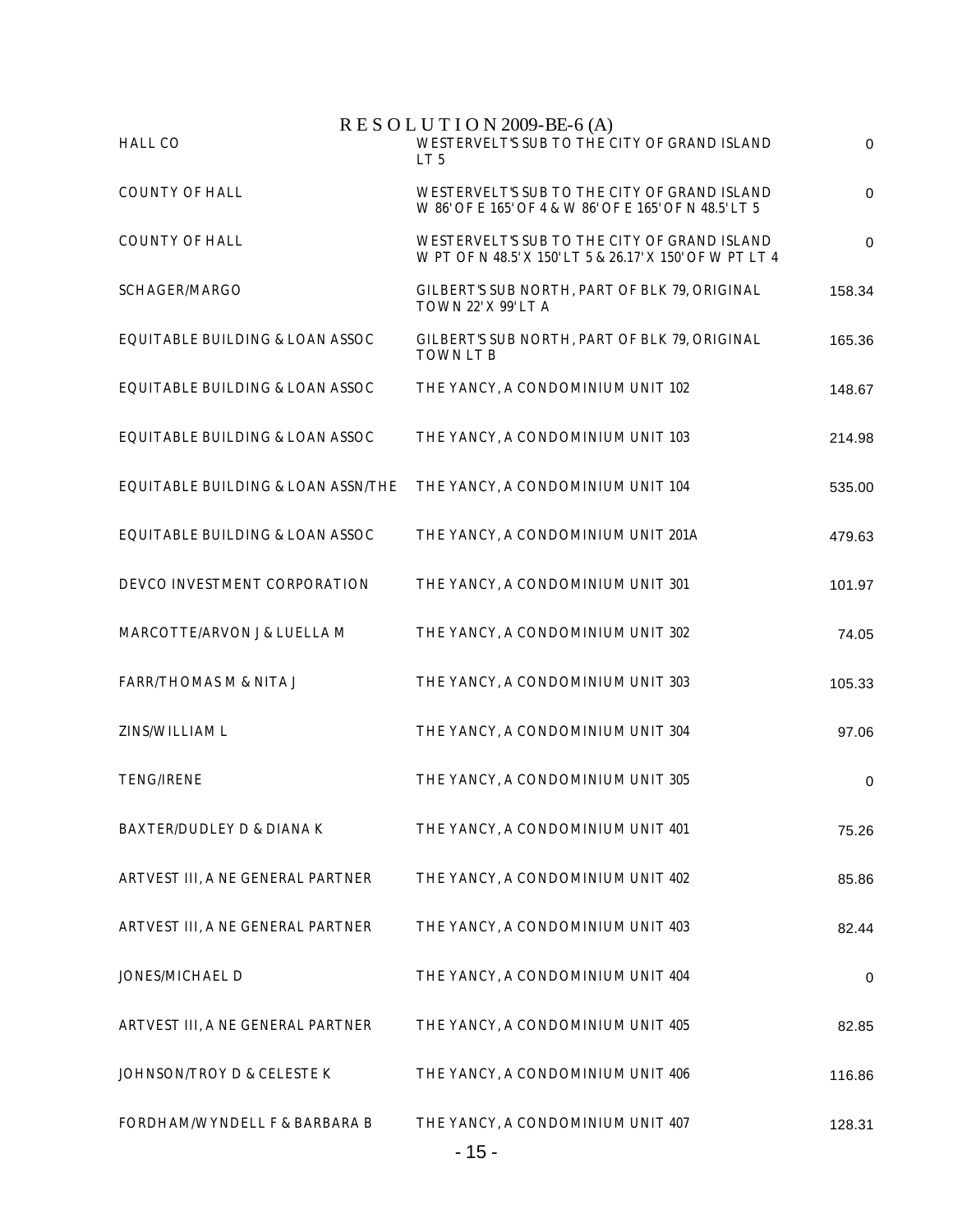| LUCE/ERIC D                       | THE YANCY, A CONDOMINIUM UNIT 501 | $\pmb{0}$   |
|-----------------------------------|-----------------------------------|-------------|
| ARTVEST III, A NE GENERAL PARTNER | THE YANCY, A CONDOMINIUM UNIT 502 | 88.25       |
| BAXTER/DUDLEY D & DIANA K         | THE YANCY, A CONDOMINIUM UNIT 503 | 82.50       |
| VODEHNAL/LLOYD L                  | THE YANCY, A CONDOMINIUM UNIT 504 | 0           |
| ARTVEST III, A NE GENERAL PARTNER | THE YANCY, A CONDOMINIUM UNIT 505 | 82.91       |
| CIELOHA/ROBERT A                  | THE YANCY, A CONDOMINIUM UNIT 506 | $\mathbf 0$ |
| DAVIS/KELVIN PAUL & BONNIE DIANE  | THE YANCY, A CONDOMINIUM UNIT 507 | 132.23      |
| ARTVEST III, A NE GENERAL PARTNER | THE YANCY, A CONDOMINIUM UNIT 601 | 76.01       |
| <b>ARTVEST III</b>                | THE YANCY, A CONDOMINIUM UNIT 602 | 88.40       |
| O'NEILL/COLLEEN A                 | THE YANCY, A CONDOMINIUM UNIT 603 | 118.45      |
| <b>CLYNE/THOMAS B</b>             | THE YANCY, A CONDOMINIUM UNIT 604 | 95.43       |
| ARTVEST III, A NE GENERAL PARTNER | THE YANCY, A CONDOMINIUM UNIT 605 | 83.00       |
| <b>LIND/SHARON GRAVES</b>         | THE YANCY, A CONDOMINIUM UNIT 606 | 82.09       |
| ARP/CHARMAINE L                   | THE YANCY, A CONDOMINIUM UNIT 607 | $\mathbf 0$ |
| LIND/SHARON GRAVES                | THE YANCY, A CONDOMINIUM UNIT 701 | 83.11       |
| ARTVEST III, A NE GENERAL PARTNER | THE YANCY, A CONDOMINIUM UNIT 702 | 88.52       |
| JOHNSON/RICHARD A & MARGARET A    | THE YANCY, A CONDOMINIUM UNIT 703 | 82.74       |
| BURTSCHER/ART N & JAN L           | THE YANCY, A CONDOMINIUM UNIT 704 | 136.63      |
| RATHJEN/MICHELLE R                | THE YANCY, A CONDOMINIUM UNIT 705 | 0           |
| LONG/CLIFTON J                    | THE YANCY, A CONDOMINIUM UNIT 706 | 0           |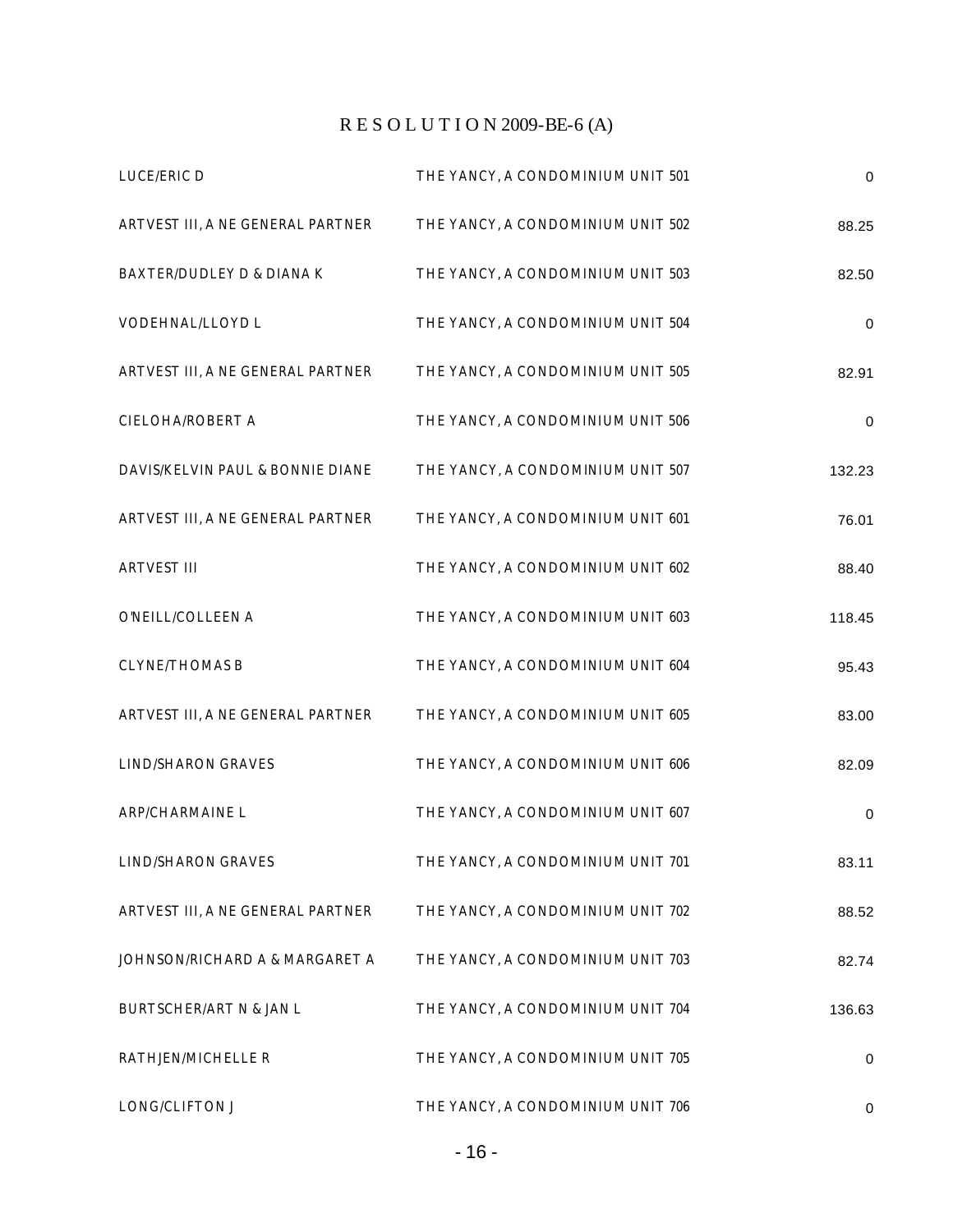| MCQUOWN/DONALD D & LINDA K          | THE YANCY, A CONDOMINIUM UNIT 707  | 122.63      |
|-------------------------------------|------------------------------------|-------------|
| ARTVEST III, A NE GENERAL PARTNER   | THE YANCY, A CONDOMINIUM UNIT 801  | 76.15       |
| MAPES & CO GENERAL PARTNERSHIP      | THE YANCY, A CONDOMINIUM UNIT 802  | 88.61       |
| MAPES & CO GENERAL PARTNERSHIP      | THE YANCY, A CONDOMINIUM UNIT 803  | 96.88       |
| ARNETT/JUDY J                       | THE YANCY, A CONDOMINIUM UNIT 804  | 156.55      |
| ALEXANDER/WENDY L                   | THE YANCY, A CONDOMINIUM UNIT 805  | $\mathbf 0$ |
| NELSON/JACK L                       | THE YANCY, A CONDOMINIUM UNIT 806  | $\mathbf 0$ |
| NISSEN/JAMES F                      | THE YANCY, A CONDOMINIUM UNIT 901  | 76.18       |
| EVNEN/EVERETT A & ELAINE S          | THE YANCY, A CONDOMINIUM UNIT 902  | 88.67       |
| EVNEN/EVERETT A & ELAINE S          | THE YANCY, A CONDOMINIUM UNIT 903  | 96.94       |
| <b>ATKINS/ANN C</b>                 | THE YANCY, A CONDOMINIUM UNIT 904  | $\pmb{0}$   |
| DIZMANG/TAMMY L                     | THE YANCY, A CONDOMINIUM UNIT 905  | 102.40      |
| LIND/SHARON GRAVES                  | THE YANCY, A CONDOMINIUM UNIT 906  | 145.46      |
| TODD/LINDA M                        | THE YANCY, A CONDOMINIUM UNIT 1001 | 83.28       |
| <b>FOGLAND/DAN &amp; CHRIS</b>      | THE YANCY, A CONDOMINIUM UNIT 1002 | 88.70       |
| <b>GILLAM/JEREMY S &amp; JACK L</b> | THE YANCY, A CONDOMINIUM UNIT 1003 | 97.00       |
| <b>GARRISON/HELEN V</b>             | THE YANCY, A CONDOMINIUM UNIT 1004 | 0           |
| MEGARD/RUTH E                       | THE YANCY, A CONDOMINIUM UNIT 1005 | 103.66      |
| <b>ADEN/STEVEN G</b>                | THE YANCY, A CONDOMINIUM UNIT 1006 | 0           |
| TOOLEY/JOHN PATRICK                 | THE YANCY, A CONDOMINIUM UNIT 1101 | 83.40       |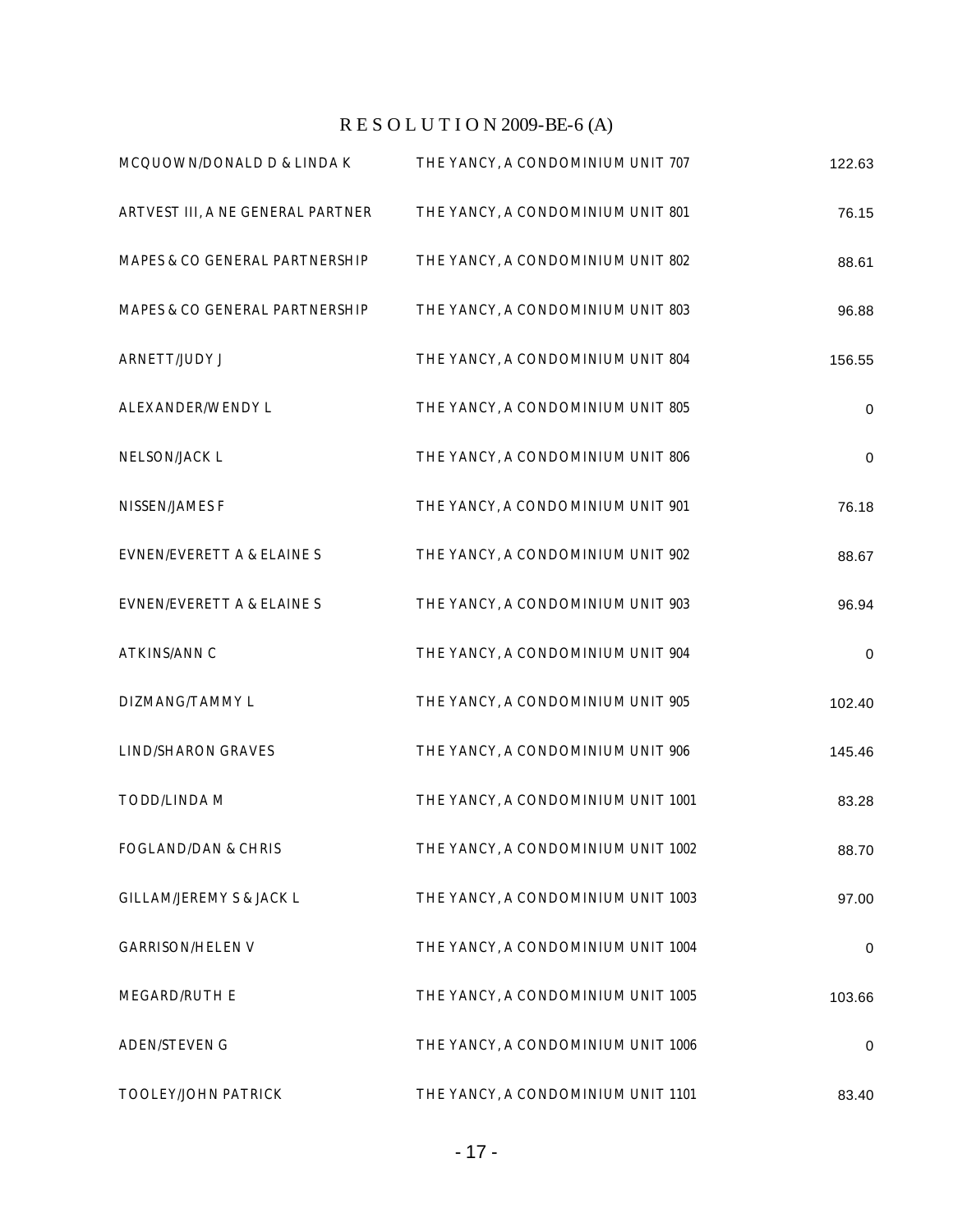| <b>CLARE/LINDA L</b>                   | $R E S O L U T I O N 2009-BE-6 (A)$<br>THE YANCY, A CONDOMINIUM UNIT 1102 | 88.79     |
|----------------------------------------|---------------------------------------------------------------------------|-----------|
| <b>BUCKLEY/LYNN A</b>                  | THE YANCY, A CONDOMINIUM UNIT 1103                                        | 0         |
| DOLTON/GEORGE R                        | THE YANCY, A CONDOMINIUM UNIT 1104                                        | 148.92    |
| MAYER/ELIZABETH W                      | THE YANCY, A CONDOMINIUM UNIT 1105                                        | 103.81    |
| MAYER/ELIZABETH W                      | THE YANCY, A CONDOMINIUM UNIT 1106                                        | 177.87    |
| HOME FEDERAL SAVINGS & LOAN ASSN       | HANN'S FOURTH ADD LT 3                                                    | 1,826.87  |
| <b>ARTVEST III</b>                     | THE YANCY, A CONDOMINIUM UNIT 002                                         | 11.40     |
| <b>ARTVEST III</b>                     | THE YANCY, A CONDOMINIUM UNIT 001                                         | 41.19     |
| ELLISON/ROXANN T                       | ORIGINAL TOWN W 18.9' OF E 33' OF S 25.1' LT 7 BLK 65                     | 54.32     |
| EQUITABLE BUILDING & LOAN ASSOC        | THE YANCY, A CONDOMINIUM UNIT 101                                         | 35.78     |
| EQUITABLE BUILDING & LOAN ASSOC        | THE YANCY, A CONDOMINIUM UNIT 201B                                        | 57.96     |
| EQUITABLE BUILDING & LOAN ASSOC        | THE YANCY, A CONDOMINIUM UNIT 201C                                        | 145.91    |
| EQUITABLE BUILDING & LOAN ASSOC        | THE YANCY, A CONDOMINIUM UNIT 201D                                        | 109.84    |
| <b>HOME FEDERAL SAVINGS &amp; LOAN</b> | ORIGINAL TOWN PT LTS 1-2-3-4-7 & ALL 5 & 6 & PT<br>VACATED ALLEY BLK 89   | 372.14    |
| <b>CALDERON/ELISEO &amp; JESSICA</b>   | <b>JENSEN SUBLT 2</b>                                                     | 92.98     |
| <b>IGLESIA EVANGELICA PENTECOSTES</b>  | ZILLER SUBLT 2                                                            | 0         |
| <b>GRAND ISLAND/CITY OF</b>            | WESTERVELT'S SUB TO THE CITY OF GRAND ISLAND<br>VACATED ST SOUTH OF LT 1  | 0         |
| <b>CITY OF GRAND ISLAND</b>            | ORIGINAL TOWN S 1/2 LT 1 BLK 57                                           | 0         |
| <b>CITY OF GRAND ISLAND</b>            | PARKING RAMP SUB TO THE CITY OF GRAND ISLAND<br>LTS 1-2-& 3               | 0         |
| CITY OF G I                            | CAMPBELL'S SUB TO THE CITY OF GRAND ISLAND LTS<br>10 & 11                 | 0         |
| <b>TOTAL</b>                           |                                                                           | 88,033.86 |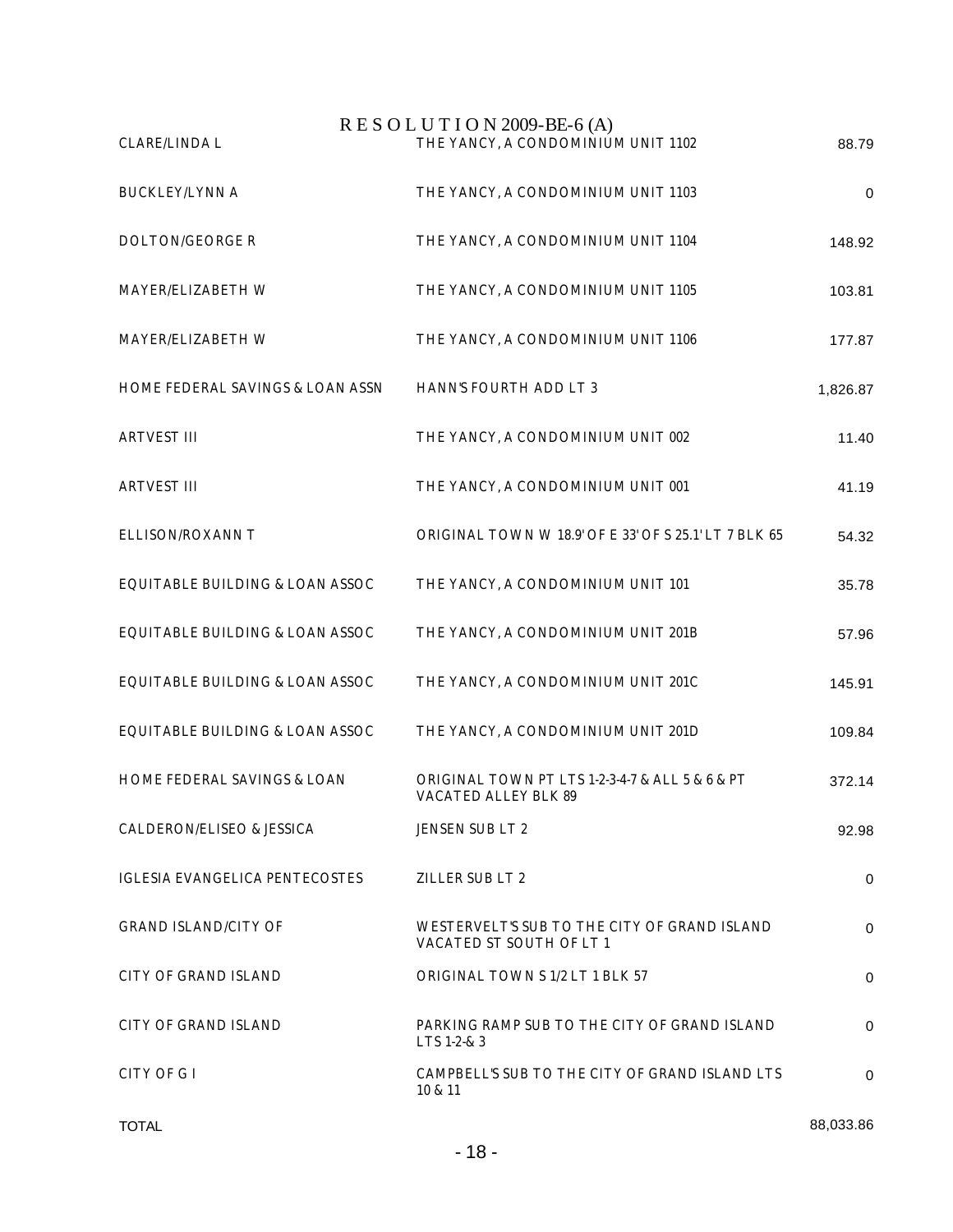- - -

Adopted by the City Council of the City of Grand Island, Nebraska on September 8, 2009.

Margaret Hornady, Mayor

\_\_\_\_\_\_\_\_\_\_\_\_\_\_\_\_\_\_\_\_\_\_\_\_\_\_\_\_\_\_\_\_\_\_\_\_\_\_\_

Attest:

RaNae Edwards, City Clerk

\_\_\_\_\_\_\_\_\_\_\_\_\_\_\_\_\_\_\_\_\_\_\_\_\_\_\_\_\_\_\_\_\_\_\_\_\_\_\_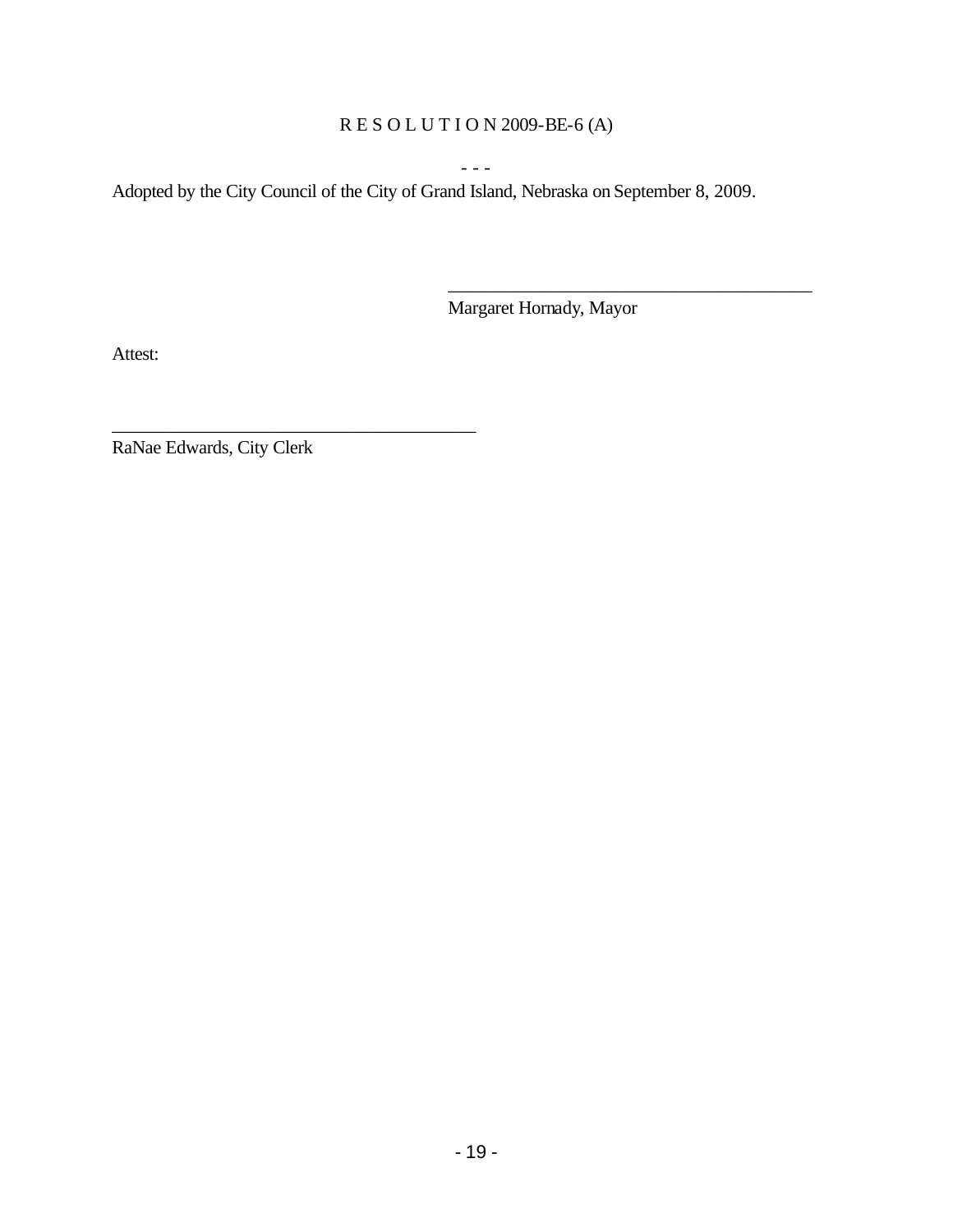#### BE IT RESOLVED BY THE MAYOR AND COUNCIL OF THE CITY OF GRAND

ISLAND, NEBRASKA, sitting as a Board of Equalization for Business Improvement District No. 8, after due notice having been given according to law, that we find and adjudge:

1. The benefits accruing to the real estate in such Business Improvement District No. 8 is the total sum of \$90,000.03; and

2. According to the assessed value of the respective lots, tracts, and real estate within such

Business Improvement District, such benefits are the sums set opposite the several descriptions as follows:

| KINDER MORGAN INTERSTATE GAS<br><b>TRANSMISSION</b> | <b>CENTRALLY ASSESSED</b>                                                          | 26.49    |
|-----------------------------------------------------|------------------------------------------------------------------------------------|----------|
| SOURCEGAS DISTRIBUTION LLC                          | <b>CENTRALLY ASSESSED</b>                                                          | $\Omega$ |
| NORTHWESTERN CORPORATION                            | <b>CENTRALLY ASSESSED</b>                                                          | 877.76   |
| WINDSTREAM NEBRASKA, INC                            | <b>CENTRALLY ASSESSED</b>                                                          | 0.00     |
| QWEST COORPORATION                                  | <b>CENTRALLY ASSESSED</b>                                                          | 2,703.93 |
| AT&T COMMUNICATIONS                                 | <b>CENTRALLY ASSESSED</b>                                                          | 58.89    |
| <b>IPCS WIRELESS, INC</b>                           | <b>CENTRALLY ASSESSED</b>                                                          | $\Omega$ |
| SPRINT NEXTEL WIRELESS                              | <b>CENTRALLY ASSESSED</b>                                                          | 225.60   |
| CITY OF GI                                          | ORIGINAL TOWN TO THE CITY OF GRAND ISLAND<br>ALL BLKS 52 & 53 & PT VAC KIMBALL AVE | $\Omega$ |
| BECKBY/GEORGE JAY JORGENSEN                         | ORIGINAL TOWN N 100.5' E 2/3 LT 1 BLK 54                                           | 290.40   |
| BECKBY/GEORGE JAY JORGENSEN                         | ORIGINAL TOWN S 31.9' E 2/3 OF LT 1 BLK 54                                         | 69.75    |
| WING PROPERTIES INC                                 | ORIGINAL TOWN W 1/3 LT 1 BLK 54                                                    | 23.11    |
| NORRIS/R DENNIS & PATRICIA A                        | ORIGINAL TOWN LT 2 BLK 54                                                          | 562.51   |

Approved as to Form  $\Box$ September 3, 2009 ¤ City Attorney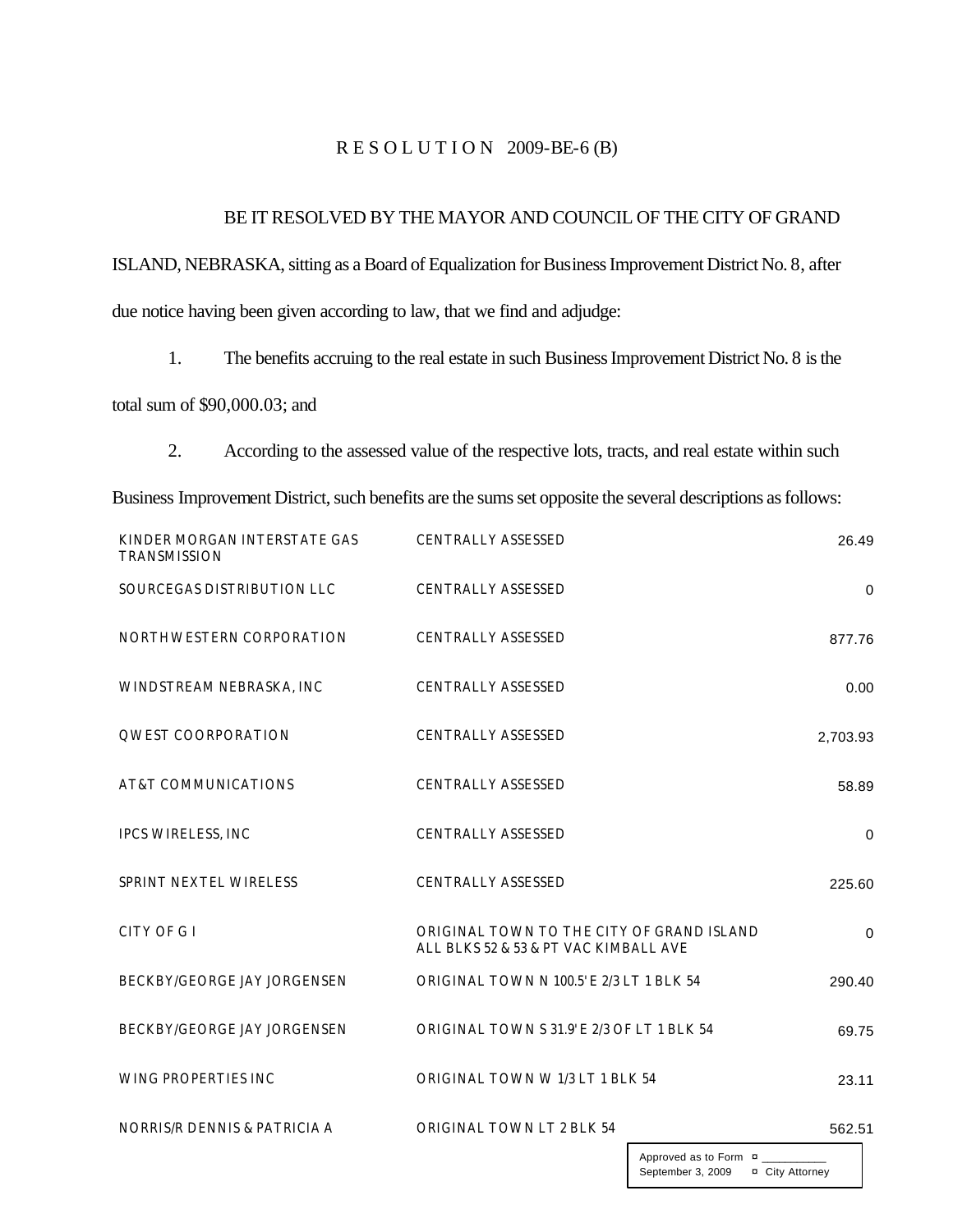| CITY OF GI                      | ORIGINAL TOWN TO THE CITY OF GRAND ISLAND LT<br>3 BLK 54                          | $\mathbf 0$ |
|---------------------------------|-----------------------------------------------------------------------------------|-------------|
| CITY OF G I                     | ORIGINAL TOWN TO THE CITY OF GRAND ISLAND LT<br>4 BLK 54                          | $\Omega$    |
| WAYNE/JOHN W & TERESA A         | ORIGINAL TOWN N 1/2 W 2/3 LT 6 & N 1/2 LT 5 BLK 54                                | 462.94      |
| KATROUZOS/GUS G                 | ORIGINAL TOWN S 60' W 1/3 LT 5 BLK 54                                             | 84.95       |
| KATROUZOS/GUS G                 | ORIGINAL TOWN S 60' W 16' E 2/3 LT 5 BLK 54                                       | 69.30       |
| KALLOS/NICKIE J JR              | ORIGINAL TOWN E 28' S 1/2 LT 5 & N 6' W 38' S 1/2 LT 5<br><b>BLK 54</b>           | 157.05      |
| <b>KALLOS/NICKIE J JR</b>       | ORIGINAL TOWN W 22' S 1/2 LT 6 BLK 54                                             | 169.62      |
| NORRIS/R DENNIS & PATRICIA A    | ORIGINAL TOWN E 22' W 44' S 1/2 & E 22' LT 6 BLK 54                               | 385.30      |
| NORRIS/R DENNIS & PATRICIA A    | ORIGINAL TOWN W 1/3 LT 7 BLK 54                                                   | 309.48      |
| NORRIS/R DENNIS & PATRICIA A    | ORIGINAL TOWN C 1/3 LT 7 BLK 54                                                   | 301.28      |
| WING PROPERTIES INC             | ORIGINAL TOWN LT 8 & E 1/3 OF LT 7 XC 15' X 15' X 15'<br>SOLD TO CITY BLK 54      | 704.99      |
| NATHAN DETROIT INC              | ORIGINAL TOWN N 1/2 LT 1 BLK 55                                                   | 480.67      |
| <b>NATHAN DETROIT'S</b>         | ORIGINAL TOWN N 44' OF S 1/2 LT 1 BLK 55                                          | 321.00      |
| <b>IRVINE/VIRGINIA</b>          | ORIGINAL TOWN S 22' LT 1 BLK 55                                                   | 98.87       |
| CITY OF GI                      | ORIGINAL TOWN TO THE CITY OF GRAND ISLAND E<br>1/2 LT 3 & ALL LT 2 BLK 55         | 0           |
| CITY OF GI                      | ORIGINAL TOWN TO THE CITY OF GRAND ISLAND N<br>1/2 W 1/2 LT 3 & N 1/2 LT 4 BLK 55 | $\mathbf 0$ |
| HOETFELKER/RUSSELL L            | ORIGINAL TOWN S 1/2 W 1/2 LT 3 & S 1/2 LT 4 BLK 55                                | 370.79      |
| DOWNTOWN CENTER LLC             | ORIGINAL TOWN N 67.5' LT 5 BLK 55                                                 | 50.23       |
| ARMSTRONG/MATTHEW E & JANELLE A | ORIGINAL TOWN N 20' S 64.5' LT 5 BLK 55                                           | 116.36      |
| ERIVES ENTERPRISES LLC          | ORIGINAL TOWN S 44.5' LT 5 BLK 55                                                 | 242.05      |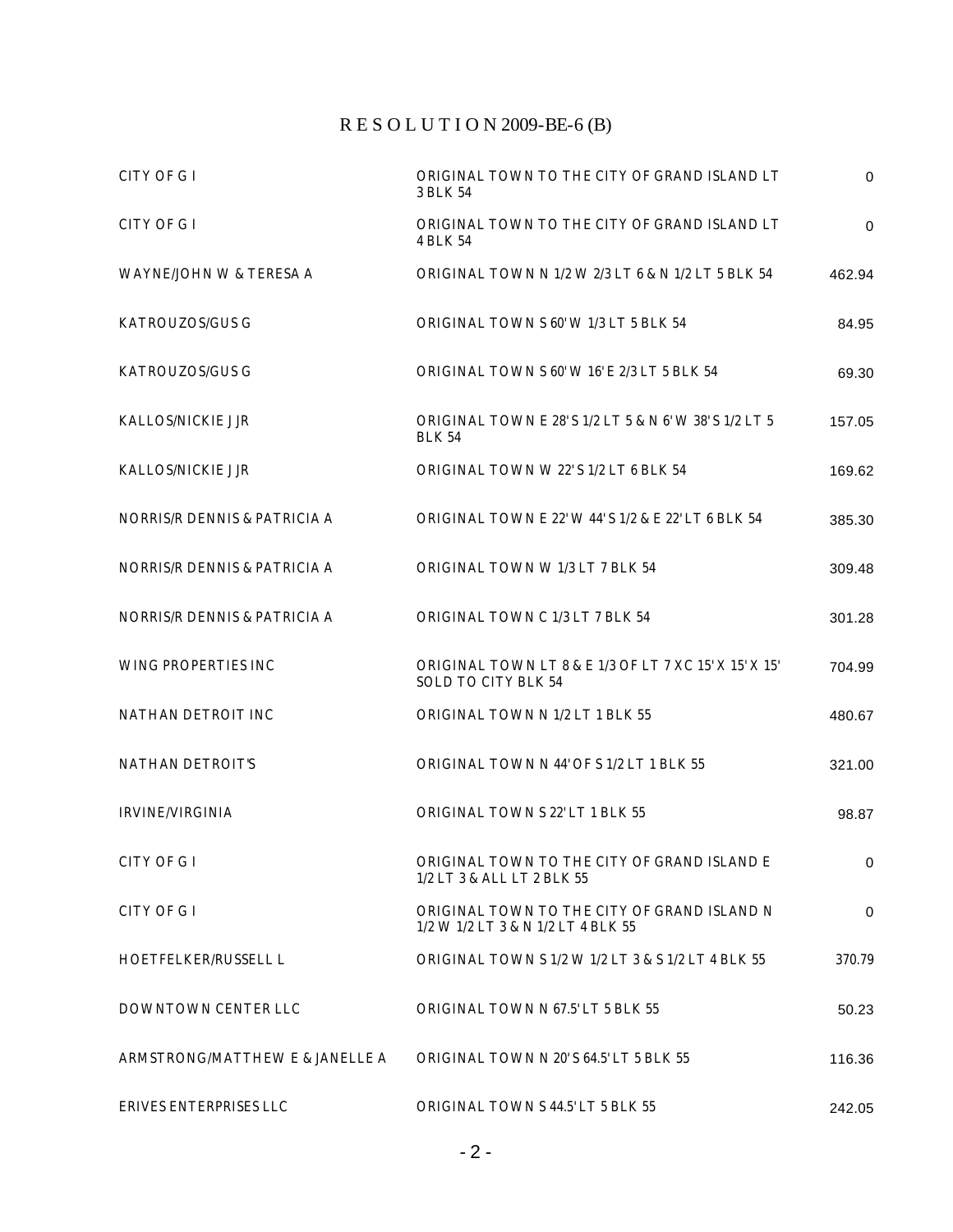| FAMOS CONSTRUCTION INC           | ORIGINAL TOWN W 2/3 LT 6 BLK 55                                                  | 188.41   |
|----------------------------------|----------------------------------------------------------------------------------|----------|
| CAMPOS/ARTHUR V & JEANENE        | ORIGINAL TOWN E 1/3 LT 6 BLK 55                                                  | 142.90   |
| PRAIRIE WINDS ART CENTER INC     | ORIGINAL TOWN W 1/3 LT 7 BLK 55                                                  | 223.38   |
| MERCHEN/TERRENCE R               | ORIGINAL TOWN E 2/3 LT 7 BLK 55                                                  | 818.90   |
| T W ZILLER PROPERTIES LLC        | ORIGINAL TOWN W 1/3 LT 8 BLK 55                                                  | 257.20   |
| T W ZILLER PROPERTIES LLC        | ORIGINAL TOWN C 1/3 LT 8 BLK 55                                                  | 257.52   |
| T W ZILLER PROPERTIES LLC        | ORIGINAL TOWN E 1/3 LT 8 BLK 55                                                  | 443.36   |
| DOWNTOWN CENTER LLC              | ORIGINAL TOWN N 68'LT 1 & ALL LT 2 & E 1/2 LT 3 BLK<br>56                        | 168.80   |
| DOWNTOWN CENTER LLC              | ORIGINAL TOWN N 22' S 42' & W 6' S 20' LT 1 BLK 56                               | 15.14    |
| DOWNTOWN CENTER LLC              | ORIGINAL TOWN N 22' S 64' LT 1 BLK 56                                            | 13.98    |
| DOWNTOWN CENTER LLC              | ORIGINAL TOWN S 20' E 60' LT 1 BLK 56                                            | 11.56    |
| CITY OF GI                       | ORIGINAL TOWN TO THE CITY OF GRAND ISLAND<br>ALL LT 4 & W 1/2 LT 3 BLK 56        | $\Omega$ |
| <b>MAYHEW/CARL &amp; SUSAN A</b> | ORIGINAL TOWN W 1/3 LT 5 BLK 56                                                  | 273.64   |
| R & B CAPITAL ENTERPRISES LLC    | ORIGINAL TOWN E 2/3 LT 5 BLK 56                                                  | 445.18   |
| POHL/HELEN E & JAMES A           | ORIGINAL TOWN LT 6 BLK 56                                                        | 322.03   |
| JOHNSON/DUANE A & DEE ANN        | ORIGINAL TOWN LT 7 BLK 56                                                        | 366.74   |
| DOWNTOWN CENTER LLC              | ORIGINAL TOWN LT 8 BLK 56                                                        | 2,293.01 |
| CITY OF G I PARK LOT             | ORIGINAL TOWN TO THE CITY OF GRAND ISLAND N<br>1/2 LT 1 & ALL LTS 2-3 & 4 BLK 57 | 0        |
| <b>J &amp; B RENTALS LLC</b>     | ZILLER SUB LT 1                                                                  | 587.13   |
| THE GRAND FOUNDATION, INC        | ORIGINAL TOWN TO THE CITY OF GRAND ISLAND E<br>2/3 LT 6 BLK 57                   | $\Omega$ |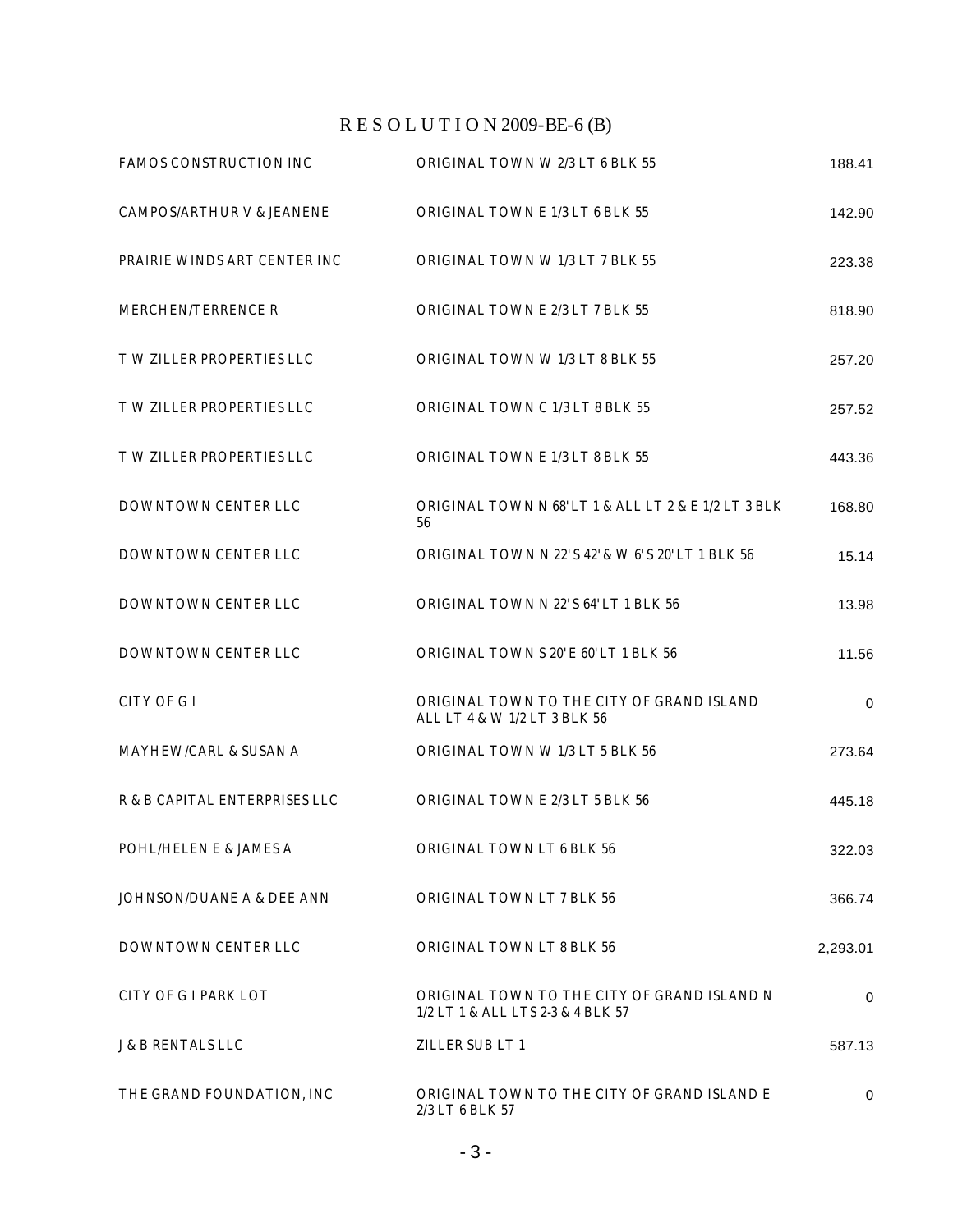| JEO BUILDING COMPANY                 | $R E S O L U T I O N 2009-BE-6 (B)$<br>ORIGINAL TOWN LT 7 BLK 57 | 922.99   |
|--------------------------------------|------------------------------------------------------------------|----------|
| OVERLAND BUILDING CORP               | ORIGINAL TOWN LT 8 BLK 57                                        | 1,138.00 |
| FIRSTIER BANK NATIONAL ASSOC         | ORIGINAL TOWN LTS 1 & 2 BLK 58                                   | 326.09   |
| FIRSTIER BANK NATIONAL ASSOC         | ORIGINAL TOWN N 1/2 LT 4 & N 1/2 LT 3 BLK 58                     | 114.44   |
| FIRSTIER BANK NATIONAL ASSOC         | ORIGINAL TOWN LT 5 & W 22' LT 6 BLK 58                           | 1,564.33 |
| FIRSTIER BANK NATIONAL ASSOC         | ORIGINAL TOWN S 1/2 LT 3 & S 1/2 LT 4 BLK 58                     | 121.49   |
| <b>ALBERS/DARREL &amp; JOYCE</b>     | JENSEN SUB LT 1                                                  | 151.87   |
| M SQ DESIGNS INC                     | ORIGINAL TOWN W 1/3 LT 7 BLK 58                                  | 234.85   |
| <b>KEESHAN/JAMES K</b>               | ORIGINAL TOWN C 1/3 LT 7 BLK 58                                  | 142.00   |
| <b>GALVAN/JESUS G &amp; VICTORIA</b> | PRENSA LATINA SUB LT 1                                           | 101.01   |
| <b>CALDERON/ELISEO &amp; JESSICA</b> | PRENSA LATINA SUB LT 2                                           | 101.97   |
| STELK/MARK D                         | PRENSA LATINA SUB LT 4                                           | 316.14   |
| PANAMENO/BRENDA EUGENIA              | PRENSA LATINA SUB LT 3                                           | 174.04   |
| <b>MEAD BUILDING CENTERS</b>         | ORIGINAL TOWN N 102.5' LT 1 & ALL LT 2 BLK 59                    | 369.44   |
| H & H LAND CO                        | ORIGINAL TOWN S 29.5' LT 1 BLK 59                                | 18.75    |
| MEAD BUILDING CENTERS                | ORIGINAL TOWN S 99' LT 4 & ALL LT 3 BLK 59                       | 165.35   |
| MEAD BUILDING CENTERS                | ORIGINAL TOWN N 33' LT 4 BLK 59                                  | 169.32   |
| MASONIC TEMPLECRAFT ASSO OF GI       | ORIGINAL TOWN LT 5 BLK 59                                        | 252.97   |
| NGO/CHANH T                          | ORIGINAL TOWN E 23' W 46' LT 6 BLK 59                            | 180.65   |
| <b>GERDES/LARRY C &amp; MARY ANN</b> | ORIGINAL TOWN W 23' LT 6 BLK 59                                  | 179.71   |
| DOAX INVESTMENT CO                   | ORIGINAL TOWN E 20' LT 6 & W 1/2 LT 7 BLK 59<br>$-4-$            | 17.82    |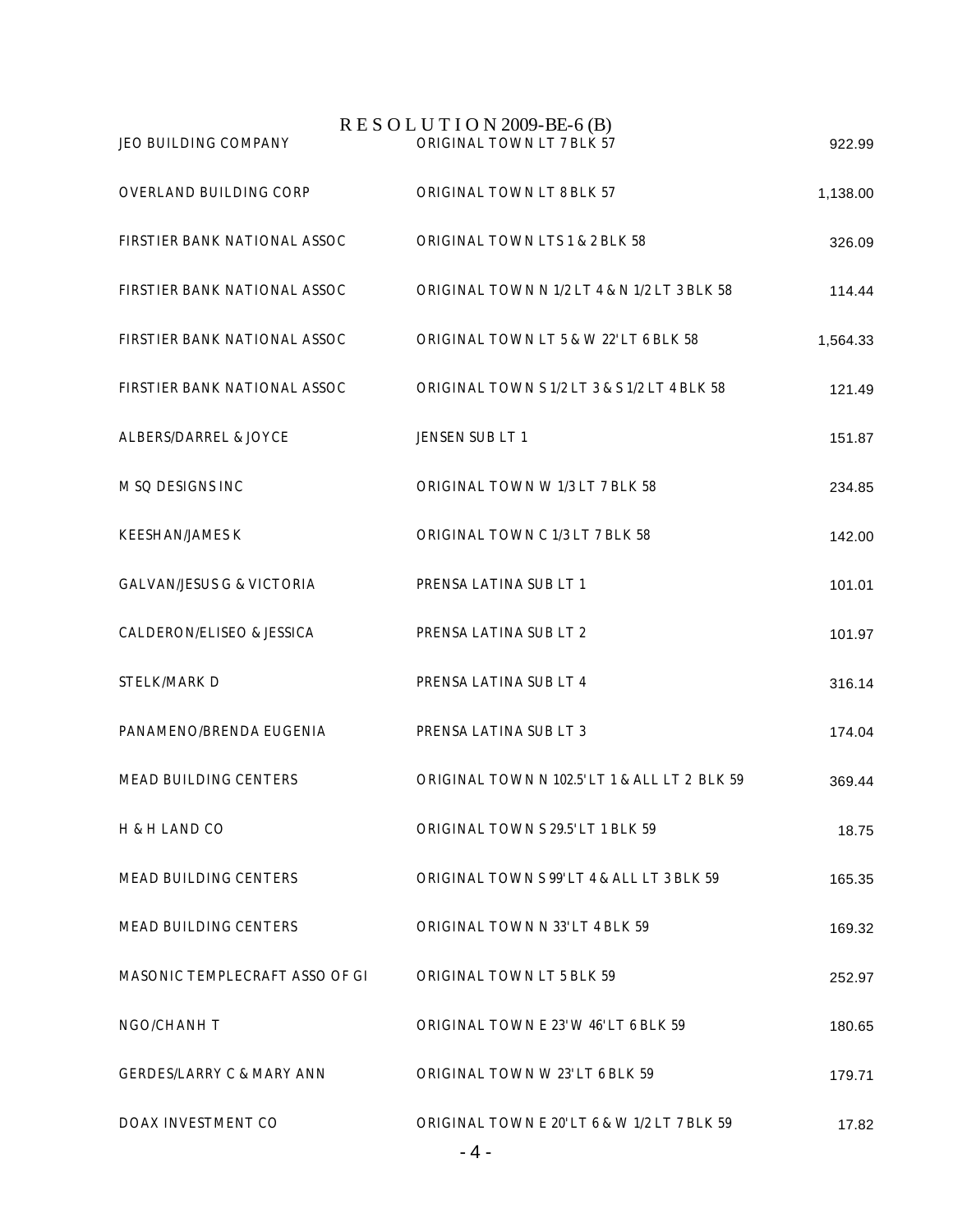| H & H LAND CO                                    | ORIGINAL TOWN W 22' E 1/2 LT 7 BLK 59                                                          | 177.51 |
|--------------------------------------------------|------------------------------------------------------------------------------------------------|--------|
| H & H LAND CO                                    | ORIGINAL TOWN E 11' LT 7 & ALL LT 8 BLK 59                                                     | 511.12 |
| CKP LLC                                          | ORIGINAL TOWN LTS 1 & 2 BLK 60                                                                 | 493.87 |
| CKP LLC                                          | ORIGINAL TOWN LT 3 BLK 60                                                                      | 116.99 |
| <b>BUSINESS PROPERTIES</b>                       | ORIGINAL TOWN LT 4 BLK 60                                                                      | 216.49 |
| 618 W 3RD ST LLC                                 | ORIGINAL TOWN LTS 5 & 6 BLK 60                                                                 | 723.22 |
| DOAX INVESTMENT CO                               | ORIGINAL TOWN LTS 7 & 8 BLK 60                                                                 | 556.51 |
| EAKES/DANIEL H & RONALD L                        | ORIGINAL TOWN LTS 1 & 2 BLK 61                                                                 | 777.35 |
| EAKES/DANIEL H & RONALD L                        | ORIGINAL TOWN LTS 3 & 4 BLK 61                                                                 | 711.53 |
| TRI-CITY PROPERTIES LLC/DENNIS<br><b>BLEVINS</b> | ORIGINAL TOWN LT 5 BLK 61                                                                      | 692.15 |
| HANSEN PROPERTIES LLC                            | ORIGINAL TOWN LTS 6-7 & 8 BLK 61                                                               | 795.30 |
| <b>BAASCH/RICHARD H &amp; ARLENE M</b>           | ORIGINAL TOWN S 44' LT 1 BLK 62                                                                | 191.45 |
| CEDAR STREET PROPERTIES LLC                      | ORIGINAL TOWN N 88' LT 1 BLK 62                                                                | 505.07 |
| CEDAR STREET PROPERTIES LLC                      | ORIGINAL TOWN LT 2 BLK 62                                                                      | 286.62 |
| NORTHWESTERN PUBLIC SERVICE<br><b>COMPANY</b>    | ORIGINAL TOWN TO THE CITY OF GRAND ISLAND S<br>66' LT 4 & N 66' E 57' LT 3 & S 66' LT 3 BLK 62 | 0      |
| ZWINK/ALAN D                                     | ORIGINAL TOWN N 66' W 9' LT 3 & N 66' LT 4 BLK 62                                              | 152.76 |
| MORENO/VINCENT A                                 | ORIGINAL TOWN S 1/2 W 50' LT 5 BLK 62                                                          | 59.27  |
| D & D INVESTMENTS                                | ORIGINAL TOWN N 1/2 W 50' LT 5 BLK 62                                                          | 236.36 |
| VOGEL ENTERPRISES LTD AN IA CORP                 | ORIGINAL TOWN E 16' LT 5 & W 1/2 LT 6 BLK 62                                                   | 62.12  |
| VOGEL ENTERPRISES LTD AN IA CORP                 | ORIGINAL TOWN E 1/2 LT 6 & W 1/2 LT 7 BLK 62                                                   | 371.84 |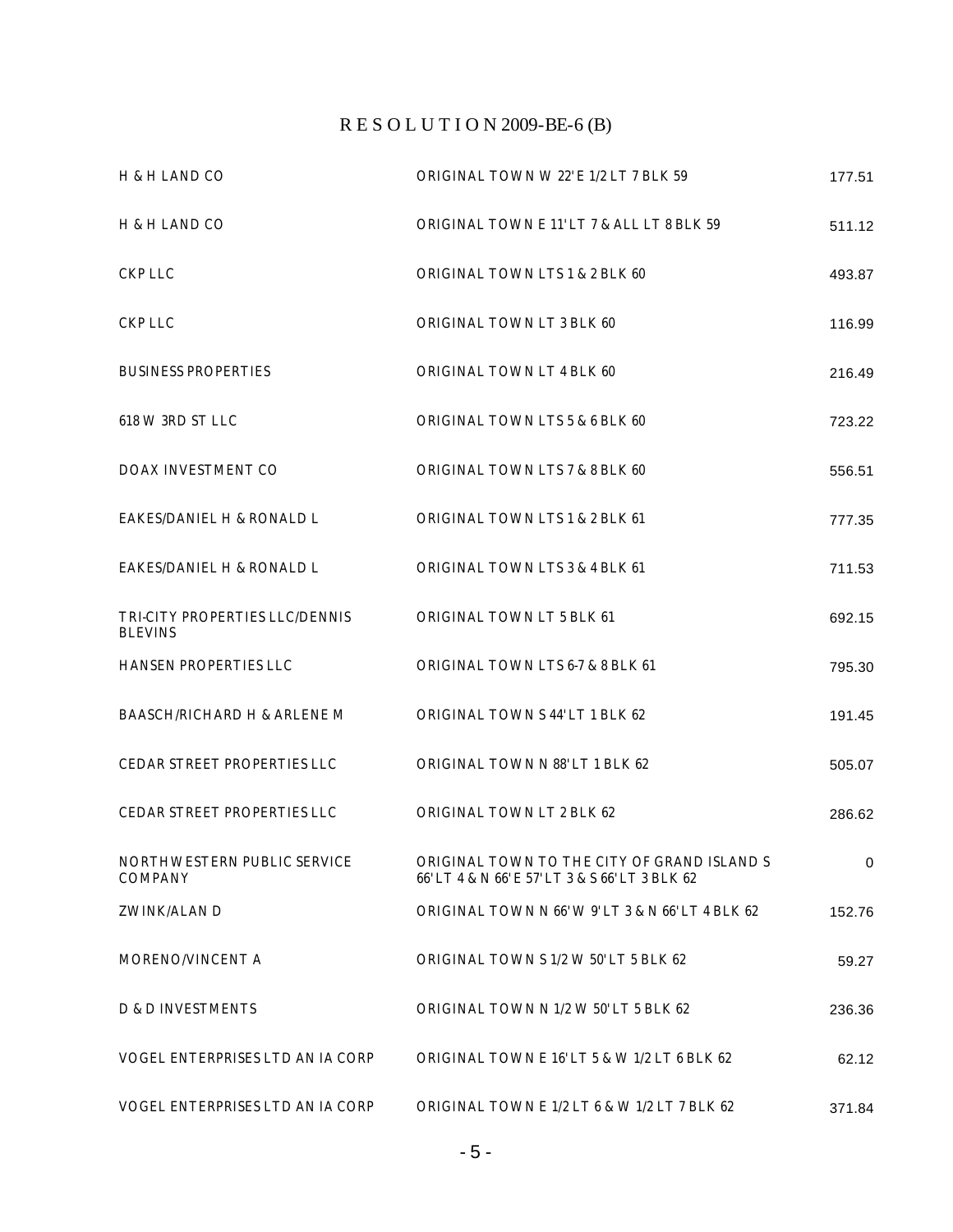| <b>WARDENS &amp; VESTRYMEN OF ST</b><br><b>STEPHEN'S</b> | ORIGINAL TOWN TO THE CITY OF GRAND ISLAND E<br>1/2 LT 7 & ALL LT 8 BLK 62 | $\mathbf 0$ |
|----------------------------------------------------------|---------------------------------------------------------------------------|-------------|
| OLD SEARS DEVELOPMENT INC                                | ORIGINAL TOWN LTS 1 & 2 BLK 63                                            | 1,123.69    |
| OLD SEARS DEVELOPMENT INC                                | ORIGINAL TOWN E 2/3 LT 3 BLK 63                                           | 360.34      |
| MILLER/MARLYN J                                          | ORIGINAL TOWN W 1/3 LT 3 & E 1/3 LT 4 BLK 63                              | 261.02      |
| CENTRO CRISTIANO INTERNACIONAL                           | ORIGINAL TOWN TO THE CITY OF GRAND ISLAND W<br>2/3 LT 4 BLK 63            | $\mathbf 0$ |
| <b>WARDENS &amp; VESTRYMEN OF ST</b>                     | ST. STEPHENS SUB TO THE CITY OF GRAND ISLAND<br>LT <sub>1</sub>           | $\Omega$    |
| <b>WARDENS &amp; VESTRY ST STEPHENS</b>                  | ST. STEPHENS SUB TO THE CITY OF GRAND ISLAND<br>LT <sub>2</sub>           | 0           |
| <b>HACK/MONTE C &amp; SHERI S</b>                        | ORIGINAL TOWN S 88' LT 8 BLK 63                                           | 394.41      |
| G I FED OF LABOR/BLDG ASSN INC                           | ORIGINAL TOWN TO THE CITY OF GRAND ISLAND N<br>44' LT 8 BLK 63            | 0           |
| NELSEN/THOMAS L & LOIS E                                 | ORIGINAL TOWN E 1/3 LT 1 BLK 64                                           | 387.99      |
| <b>HAND/CRAIG C</b>                                      | ORIGINAL TOWN C 1/3 LT 1 BLK 64                                           | 149.40      |
| COSREC ENTRPRISES A NEBRASKA PTNR                        | ORIGINAL TOWN W 1/3 LT 1 BLK 64                                           | 191.70      |
| <b>GLADE INC</b>                                         | ORIGINAL TOWN E 44' LT 2 BLK 64                                           | 268.09      |
| WALSH/IVAN P & SHARON L                                  | ORIGINAL TOWN W 1/3 LT 2 BLK 64                                           | 203.92      |
| DOUBLE S PROPERTIES LLC                                  | ORIGINAL TOWN E 1/3 LT 3 BLK 64                                           | 186.33      |
| MEHRING/DONALD D & MARILYN J                             | ORIGINAL TOWN W 2/3 LT 3 BLK 64                                           | 166.05      |
| <b>GERDES/GALEN E &amp; TAMERA M</b>                     | ORIGINAL TOWN LT 4 BLK 64                                                 | 880.70      |
| CITY OF GI                                               | ORIGINAL TOWN TO THE CITY OF GRAND ISLAND LT<br>5 BLK 64                  | $\Omega$    |
| CITY OF GI                                               | ORIGINAL TOWN TO THE CITY OF GRAND ISLAND<br>LTS 6 & 7 BLK 64             | 0           |
| KISSLER/VICKI L                                          | ORIGINAL TOWN N 22' LT 8 BLK 64                                           | 178.85      |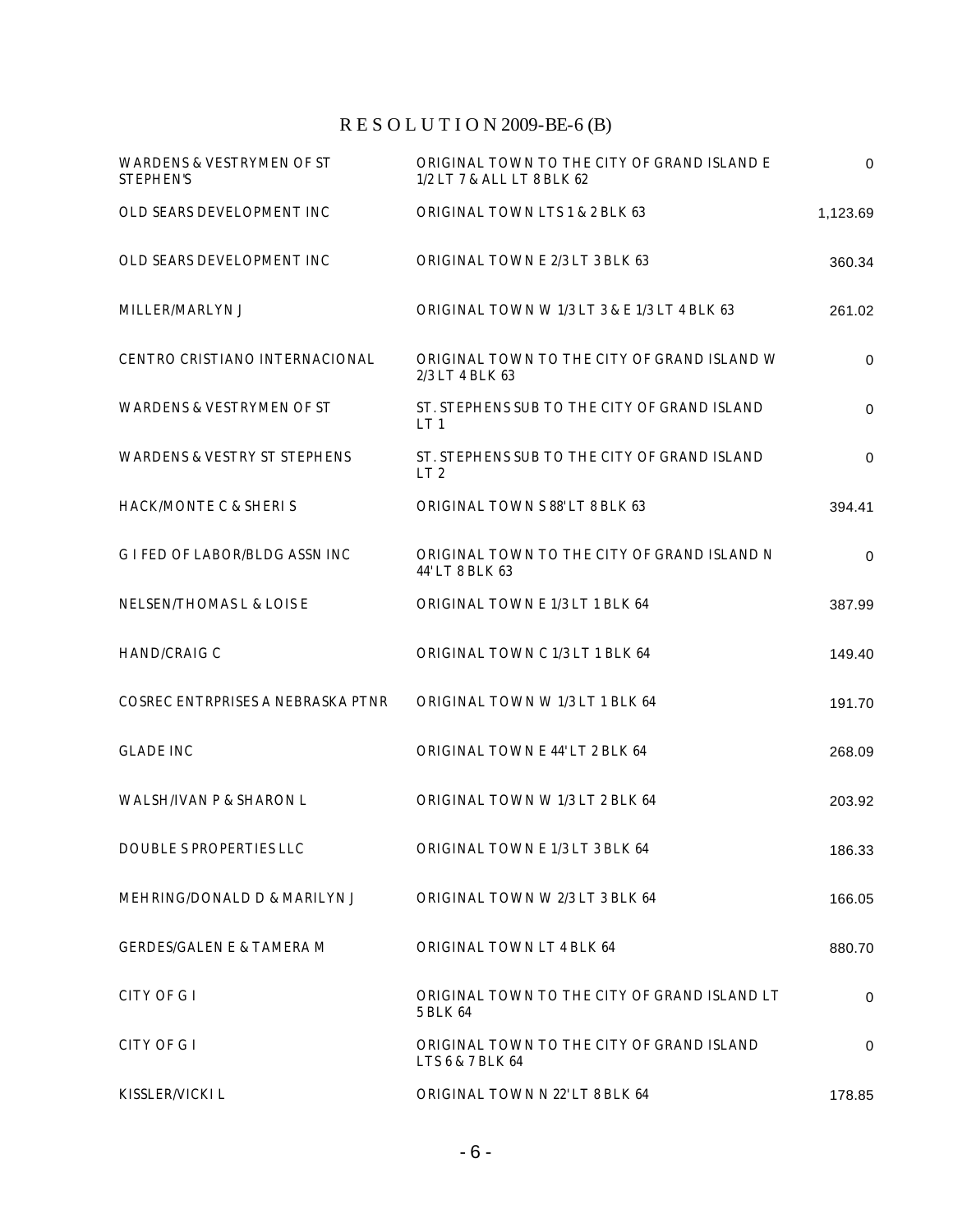|                                       | $R E S O L U T I O N 2009-BE-6 (B)$<br>ORIGINAL TOWN S 1/2 N 1/3 LT 8 BLK 64                                                                             |             |
|---------------------------------------|----------------------------------------------------------------------------------------------------------------------------------------------------------|-------------|
| TAYLOR/TERRY N & SUSAN M              |                                                                                                                                                          | 174.94      |
| <b>SHEHEIN/E LAVERN &amp; DONNA R</b> | ORIGINAL TOWN N 44' S 88' LT 8 BLK 64                                                                                                                    | 182.15      |
| CITY OF G I                           | ORIGINAL TOWN TO THE CITY OF GRAND ISLAND S<br>44' LT 8 BLK 64                                                                                           | $\mathbf 0$ |
| MAY/WAYNE E & ARDITH C                | ORIGINAL TOWN LT 1 BLK 65                                                                                                                                | 214.82      |
| NIELSEN/THOMAS L & LOIS E             | ORIGINAL TOWN E 1/3 LT 2 BLK 65                                                                                                                          | 164.57      |
| SWANSON/CONSTANCE K                   | ORIGINAL TOWN C 1/3 LT 2 BLK 65                                                                                                                          | 155.13      |
| ARCHWAY PARTNERSHIP                   | ORIGINAL TOWN W 1/3 LT 2 BLK 65                                                                                                                          | 243.65      |
| BARTENBACH REAL ESTATE, LLC           | ORIGINAL TOWN E 1/3 LT 3 BLK 65                                                                                                                          | 160.75      |
| IGLESIA EVENGELICA PENTECOSTES        | ORIGINAL TOWN TO THE CITY OF GRAND ISLAND C<br>1/3 LT 3 BLK 65                                                                                           | $\mathbf 0$ |
| <b>BROWN/JANELLE L A</b>              | ORIGINAL TOWN W 1/3 LT 3 BLK 65                                                                                                                          | 140.90      |
| <b>HOFFER/ALLEN &amp; LINDA</b>       | ORIGINAL TOWN E 1/3 LT 4 BLK 65                                                                                                                          | 284.20      |
| LAMBRECHT/HARRIET K                   | ORIGINAL TOWN W 2/3 LT 4 BLK 65                                                                                                                          | 177.42      |
| <b>J &amp; B RENTALS LLC</b>          | ORIGINAL TOWN S 44' N 1/2 LT 5 BLK 65                                                                                                                    | 230.50      |
| TAYLOR/TERRY N & SUSAN M              | ORIGINAL TOWN N 22' LT 5 BLK 65                                                                                                                          | 134.82      |
| <b>JO ENTERPRISES INC</b>             | ORIGINAL TOWN S 1/2 LT 5 BLK 65                                                                                                                          | 286.82      |
| FULLER/STEVEN L & BARBARA J           | ORIGINAL TOWN W 1/3 LT 6 BLK 65                                                                                                                          | 87.88       |
| T W ZILLER PROPERTIES LLC             | ORIGINAL TOWN E 2/3 LT 6 BLK 65                                                                                                                          | 168.26      |
| T W ZILLER PROPERTIES LLC             | ORIGINAL TOWN W 1/2 LT 7 BLK 65                                                                                                                          | 163.10      |
| C & S GROUP LLC                       | ORIGINAL TOWN N 55' E 1/2 LT 7 & N 55' LT 8 BLK 65                                                                                                       | 49.92       |
| C & S GROUP LLC                       | ORIGINAL TOWN PT W 18.9' E 1/2 LT 7 & N 29.9' E 14.1'<br>LT 7 & W 29' OF C 22' OF E 1/2 LT 7 & N 29.9' OF S 55'LT 8<br>XC N 6' S 31.1' E 40' LT 8 BLK 65 | 172.39      |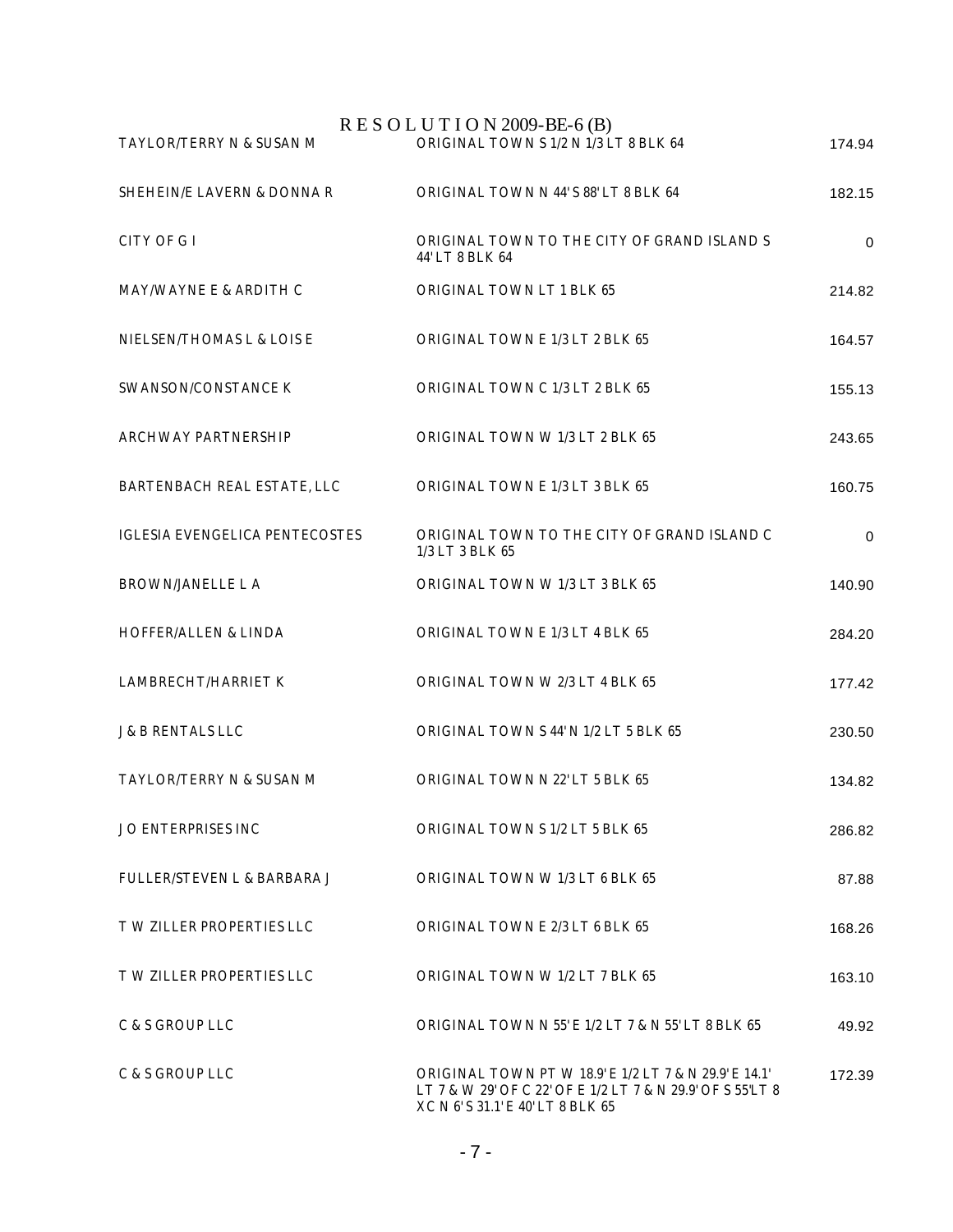|                                              | $R E S O L U T I O N 2009-BE-6 (B)$                                                   |          |
|----------------------------------------------|---------------------------------------------------------------------------------------|----------|
| PARMLEY/DAVID J                              | ORIGINAL TOWN C 22' E 4' LT 7 & C 22' LT 8 BLK 65                                     | 283.15   |
| C & S GROUP LLC                              | ORIGINAL TOWN S 25.1' E 14.1' LT 7 & S 25.1' LT 8 & N 6'<br>S 31.1' E 40' LT 8 BLK 65 | 222.53   |
| <b>BERGLUND/JAMES J</b>                      | ORIGINAL TOWN LTS 1 & 2 BLK 66                                                        | 1,208.00 |
| <b>KOEPKE/BONNIE G</b>                       | ORIGINAL TOWN S 1/3 W 1/3 LT 3 XC 17.5' & C 1/3 LT 3<br><b>BLK 66</b>                 | 252.40   |
| <b>VIPPERMAN JOHN F</b>                      | ORIGINAL TOWN E 1/3 LT 3 BLK 66                                                       | 229.73   |
| <b>DUDA/JAMES G</b>                          | ORIGINAL TOWN N 88' E 1/3 LT 4 BLK 66                                                 | 236.20   |
| <b>VEJVODA/J GARY</b>                        | ORIGINAL TOWN N 88' C 1/3 LT 4 BLK 66                                                 | 293.19   |
| BENS' DRUG STORE INC                         | ORIGINAL TOWN N 80' W 1/3 LT 4 BLK 66                                                 | 118.11   |
| THE RETZLER DEVELOPMENT GROUP,<br><b>LLC</b> | ORIGINAL TOWN W 17 1/2' S 44' LT 3 & N 8' S 52' W 22' &<br>S 44' LT 4 BLK 66          | 296.03   |
| BARTENBACH REAL ESTATE, LLC                  | ORIGINAL TOWN W 1/3 LT 6 & ALL LT 5 BLK 66                                            | 521.35   |
| BARTENBACH REAL ESTATE, LLC                  | ORIGINAL TOWN E 2/3 LT 6 & W 1/3 LT 7 BLK 66                                          | 271.23   |
| KEESHAN/JAMES E & MARY ANN                   | ORIGINAL TOWN E 2/3 LT 7 BLK 66                                                       | 275.94   |
| PROCON MANAGEMENT INC                        | ORIGINAL TOWN LT 8 BLK 66                                                             | 3,123.55 |
| CITY OF GI                                   | ORIGINAL TOWN TO THE CITY OF GRAND ISLAND N<br>1/2 BLK 67                             | 0        |
| PLAZA SQUARE DEVELOPMENT LLC                 | ORIGINAL TOWN S 1/2 BLK 67                                                            | 1,529.45 |
| CITY OF GRAND ISLAND                         | ORIGINAL TOWN TO THE CITY OF GRAND ISLAND E<br>1/3 LT 2 & ALL LT 1 BLK 68             | 0        |
| S & V INVESTMENTS LLC                        | SV SUBLT <sub>1</sub>                                                                 | 1,811.00 |
| PLAZA SQUARE A PARTNERSHIP                   | ORIGINAL TOWN W 22' LT 6 & ALL LT 5 BLK 68                                            | 127.12   |
| STREHLE/RICHARD J & HELEN K                  | ORIGINAL TOWN W 6' LT 7 & E 2/3 LT 6 BLK 68                                           | 181.33   |
| STREHLE/RICHARD J & HELEN K                  | ORIGINAL TOWN E 60' LT 7 BLK 68                                                       | 262.57   |
| PLATE/TIM C                                  | ORIGINAL TOWN LT 8 BLK 68<br>$-8-$                                                    | 269.65   |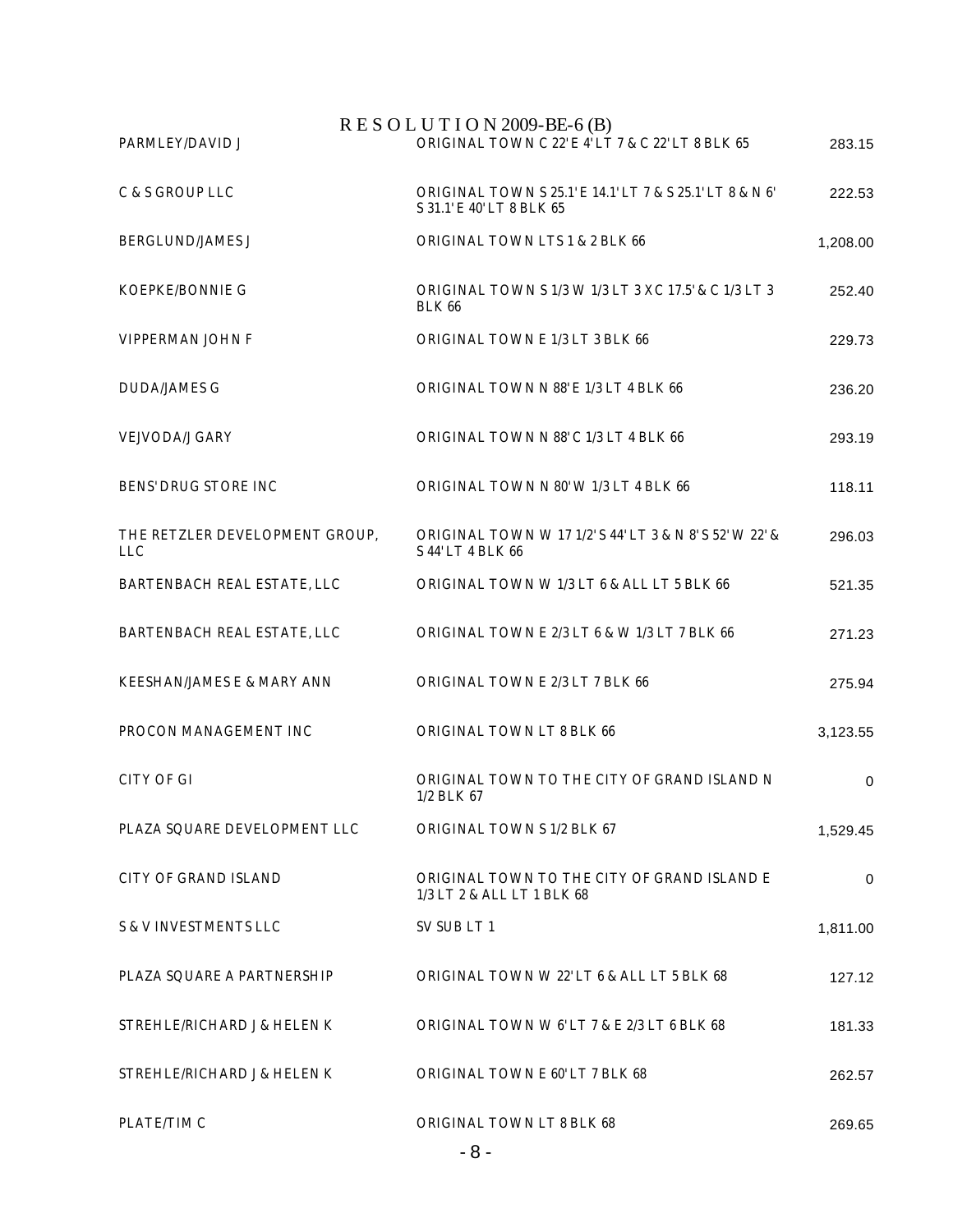| <b>GULZOW/WILHELM R</b>           | ORIGINAL TOWN LT 1 BLK 77                                                | 83.45       |
|-----------------------------------|--------------------------------------------------------------------------|-------------|
| DOUTHIT/DONNA M                   | ORIGINAL TOWN LT 2 BLK 77                                                | 69.33       |
| DOUTHIT/DONNA M                   | ORIGINAL TOWN LTS 3 & 4 BLK 77                                           | 1,542.07    |
| CITY OF GRAND ISLAND NE           | ORIGINAL TOWN TO THE CITY OF GRAND ISLAND<br>LTS 5-6-7-8 BLK 77          | 0           |
| CITY OF GI                        | ORIGINAL TOWN TO THE CITY OF GRAND ISLAND<br>ALL BLK 78 & VACATED ALLEY  | $\mathbf 0$ |
| EQUITABLE BLDG & LOAN ASSN/THE    | ORIGINAL TOWN LT 1 BLK 79                                                | 353.33      |
| EQUITABLE BLDG & LOAN ASSN OF GI  | ORIGINAL TOWN LT 2 BLK 79                                                | 105.48      |
| EQUITABLE BLDG & LOAN ASSN/THE    | ORIGINAL TOWN S 44' LT 3 & S 44' LT 4 BLK 79                             | 1,375.27    |
| EQUITABLE BLDG & LOAN ASSN OF GI  | ORIGINAL TOWN N 26' 10.5 LT 8 BLK 79                                     | 27.07       |
| EQUITABLE BLDG & LOAN ASSN OF G I | ORIGINAL TOWN S 17' 1.5 N 44' LT 8 BLK 79                                | 15.52       |
| EQUITABLE BLDG & LOAN ASSN OF G I | ORIGINAL TOWN S 88' LT 8 BLK 79                                          | 93.96       |
| <b>O'NEILL/THOMAS W</b>           | ORIGINAL TOWN E 22' LT 4 & W 22' LT 3 BLK 80                             | 184.45      |
| O'NEILL/THOMAS W                  | ORIGINAL TOWN W 44' LT 4 BLK 80                                          | 133.31      |
| NORTHWESTERN BELL TELE CO         | ORIGINAL TOWN TO THE CITY OF GRAND ISLAND<br>LTS 5-6-7 BLK 80            | $\mathbf 0$ |
| NORTHWESTERN BELL TELE CO         | ORIGINAL TOWN TO THE CITY OF GRAND ISLAND N<br>44' LT 8 BLK 80           | 0           |
| HUSTON/DAVID C                    | ORIGINAL TOWN C 1/3 LT 8 BLK 80                                          | 264.48      |
| <b>FEDERAL BLDG</b>               | ORIGINAL TOWN TO THE CITY OF GRAND ISLAND<br>LTS 1-2 & E 44' LT 3 BLK 80 | 0           |
| MITCHELL/DEREK L & RUTH E         | ORIGINAL TOWN S 44' LT 8 BLK 80                                          | 248.59      |
| VICTORY BIBLE FELLOWSHIP OF THE   | ORIGINAL TOWN TO THE CITY OF GRAND ISLAND LT<br>1 BLK 81                 | 0           |
| CHAMBER OF COMMERCE OF GI INC     | ORIGINAL TOWN TO THE CITY OF GRAND ISLAND E<br>2/3 LT 2 BLK 81           | 0           |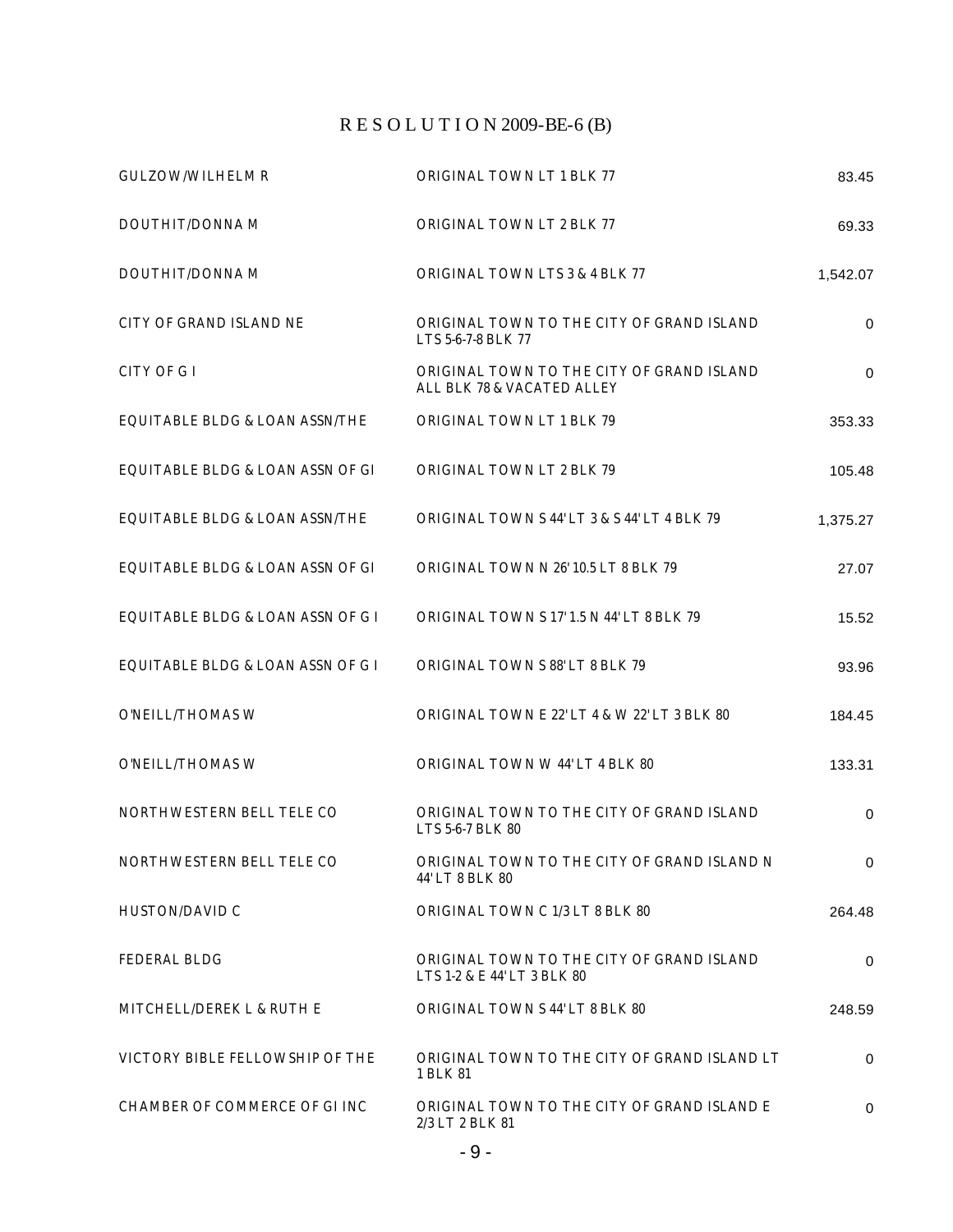| TRAMPE/RONALD E & SHARON R                                            | ORIGINAL TOWN W 1/3 LT 2 BLK 81                                | 158.45    |
|-----------------------------------------------------------------------|----------------------------------------------------------------|-----------|
| KANSAS NE ASSOC OF SEVENTH DAY                                        | ORIGINAL TOWN TO THE CITY OF GRAND ISLAND E<br>1/3 LT 3 BLK 81 | $\pmb{0}$ |
| REED/JAMES S & PRECIOUS A                                             | ORIGINAL TOWN C 1/3 LT 3 BLK 81                                | 249.07    |
| KRAUSS/RONALD C & VADA M                                              | ORIGINAL TOWN W 1/3 LT 3 & ALL 4 BLK 81                        | 473.11    |
| WALNUT STREET PARTNERSHIP                                             | ORIGINAL TOWN LT 5 BLK 81                                      | 444.56    |
| WALNUT STREET PARTNERSHIP                                             | ORIGINAL TOWN LT 6 BLK 81                                      | 180.62    |
| WHEELER STREET PARTNERSHIP                                            | ORIGINAL TOWN LT 7 & S 2/3 LT 8 BLK 81                         | 873.28    |
| SCHROEDER TRUSTEE/KENT A                                              | ORIGINAL TOWN N 1/3 LT 8 BLK 81                                | 252.43    |
| <b>GRAND ISLAND INDEPENDENT</b>                                       | ORIGINAL TOWN LT 1 & PT VAC ALLEY BLK 82                       | 85.18     |
| <b>GRAND ISLAND INDEPENDENT</b>                                       | ORIGINAL TOWN LT 2 & PT VAC ALLEY BLK 82                       | 274.62    |
| <b>GRAND ISLAND INDEPENDENT</b>                                       | ORIGINAL TOWN LT 3 & PT VAC ALLEY BLK 82                       | 85.18     |
| <b>GRAND ISLAND INDEPENDENT</b>                                       | ORIGINAL TOWN LT 4 & PT VAC ALLEY BLK 82                       | 281.13    |
| <b>GRAND ISLAND INDEPENDENT</b>                                       | ORIGINAL TOWN LTS 5-6-7-8 & PT VAC ALLEY BLK 82                | 2,786.49  |
| <b>GRAND ISLAND HOSPITALITY LLC</b>                                   | ORIGINAL TOWN LTS 1 & 2 BLK 83                                 | 395.49    |
| JOMIDA INC A NE CORP                                                  | ORIGINAL TOWN LTS 3 & 4 BLK 83                                 | 1,012.22  |
| <b>CALDERON/ELISEO &amp; JESSICA</b>                                  | ORIGINAL TOWN N 60.35' LT 5 BLK 83                             | 169.70    |
| <b>J &amp; B RENTALS LLC</b>                                          | ORIGINAL TOWN S 71.65' LT 5 BLK 83                             | 183.65    |
| <b>MATEO P/TOMAS</b>                                                  | ORIGINAL TOWN W 2/3 LT 6 BLK 83                                | 253.14    |
| PEREZ/SYLVIA                                                          | ORIGINAL TOWN E 1/3 LT 6 & ALL LT 7 BLK 83                     | 290.30    |
| WOODEN/MICHAEL OWEN & SONYA KAY ORIGINAL TOWN E 41' N 28' LT 8 BLK 83 |                                                                | 135.64    |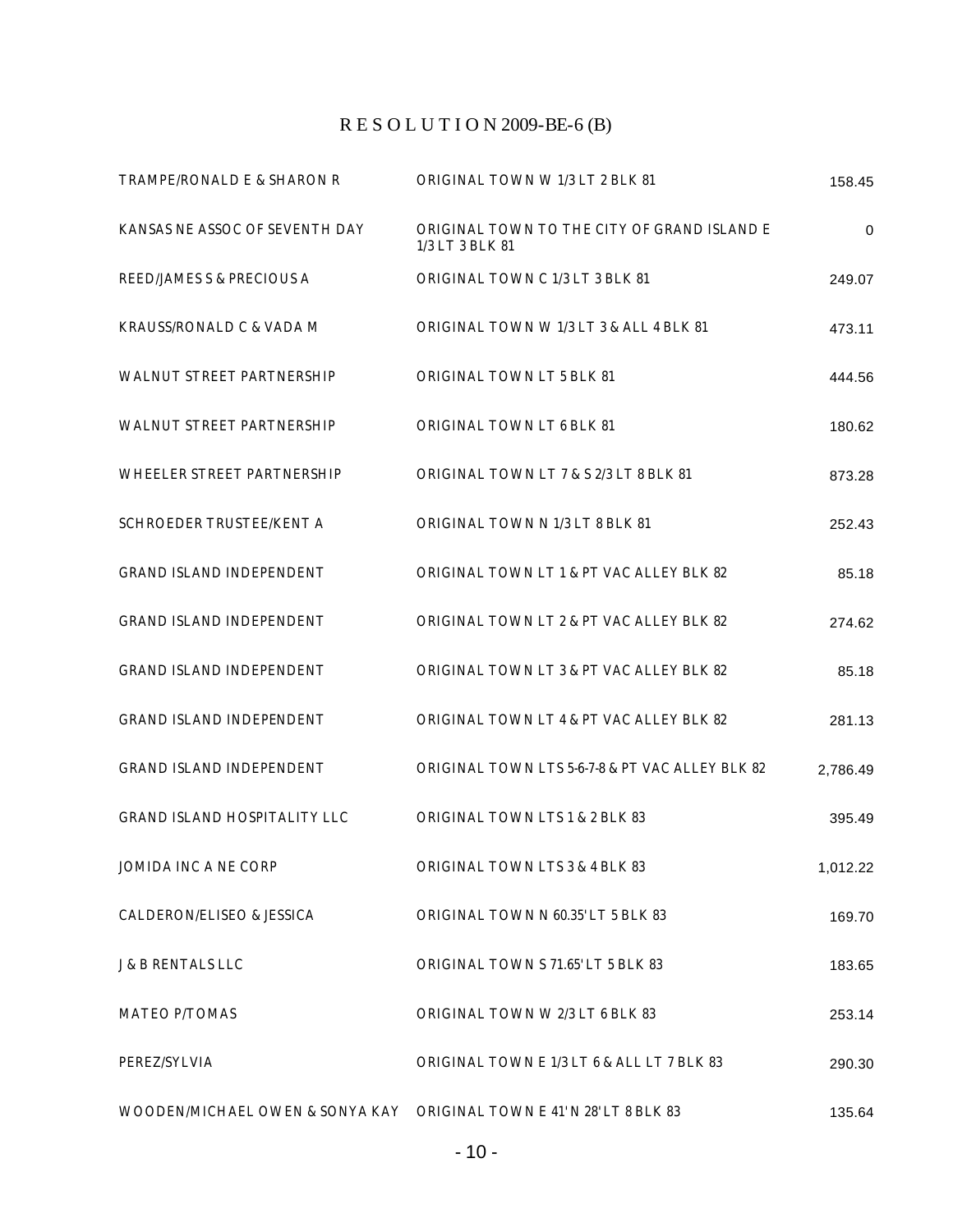|                                                    | WOODEN/MICHAEL OWEN & SONYA KAY ORIGINAL TOWN PT N 1/3 & S 2/3 LT 8 BLK 83~                | 197.07      |
|----------------------------------------------------|--------------------------------------------------------------------------------------------|-------------|
| <b>PARK</b>                                        | ORIGINAL TOWN TO THE CITY OF GRAND ISLAND<br>ALL BLK 84                                    | 0           |
| <b>GATZEMEYER/FRANCES MAE</b>                      | ORIGINAL TOWN LT 1 BLK 85                                                                  | 505.01      |
| <b>GATZEMEYER/FRANCES MAE</b>                      | ORIGINAL TOWN LT 2 BLK 85                                                                  | 189.98      |
| <b>CONTRYMAN &amp; ASSO PROP</b>                   | ORIGINAL TOWN LTS 3 & 4 BLK 85                                                             | 482.18      |
| GRAND ISLAND LIEDERKRANZ                           | ORIGINAL TOWN PT LTS 1-2-3 & 4 BLK 87                                                      | 297.59      |
| CITY OF G I                                        | ORIGINAL TOWN TO THE CITY OF GRAND ISLAND<br>ALL BLK 88                                    | 0           |
| DODGE & ELK PARK LOTS                              | ORIGINAL TOWN TO THE CITY OF GRAND ISLAND PT<br><b>BLK 89</b>                              | $\Omega$    |
| ENVIRO-CLEAN CONTRACTORS INC                       | ORIGINAL TOWN N 60' FR LTS 1 & 2 & N 60' OF E 24' OF<br>LT 3 BLK 89                        | 324.70      |
| <b>HALL CO</b>                                     | ORIGINAL TOWN TO THE CITY OF GRAND ISLAND<br>STRIP 8' X 66' & PT LT 8 BLK 91               | $\Omega$    |
| DOMINICK/AUDREY                                    | ORIGINAL TOWN E 6' N 103' E 37' S 29' LT 2 & ALL LT 1<br><b>BLK 92</b>                     | 0           |
| <b>COMMUNITY REDEVELOPMENT</b><br><b>AUTHORITY</b> | ORIGINAL TOWN TO THE CITY OF GRAND ISLAND LT<br>2 XC E 6' N 103' & E 37' S 29' LT 2 BLK 92 | 0           |
| <b>COMMUNITY REDEVELOPMENT</b><br><b>AUTHORITY</b> | ORIGINAL TOWN TO THE CITY OF GRAND ISLAND E<br>50' LT 3 BLK 92                             | $\mathbf 0$ |
| <b>COMMUNITY REDEVELOPMENT</b><br><b>AUTHORITY</b> | ORIGINAL TOWN TO THE CITY OF GRAND ISLAND W<br>16' LT 3 & ALL LT 4 BLK 92                  | 0           |
| EMERY/GREGORY D & CHARLENE A                       | CAMPBELL'S SUB E 51' 8 LTS 1-2-3                                                           | 90.50       |
| SCHROEDER/DAVID T & PATRICIA A                     | CAMPBELL'S SUB W 75'4 LTS 1-2-3                                                            | 281.06      |
| HASTINGS GRAIN INSPECTION INC                      | CAMPBELL'S SUB LTS 4-5-6 & N 10' LT 7                                                      | 168.35      |
| HASTINGS GRAIN INSPECTION INC                      | CAMPBELL'S SUB S 12' LT 7 & ALL LT 8                                                       | 241.25      |
| TWO BROTHERS INC                                   | CAMPBELL'S SUB 32' X 127' LT 9                                                             | 220.80      |
| HILL/DAVID C                                       | CAMPBELL'S SUB LTS 12 & 13                                                                 | 207.26      |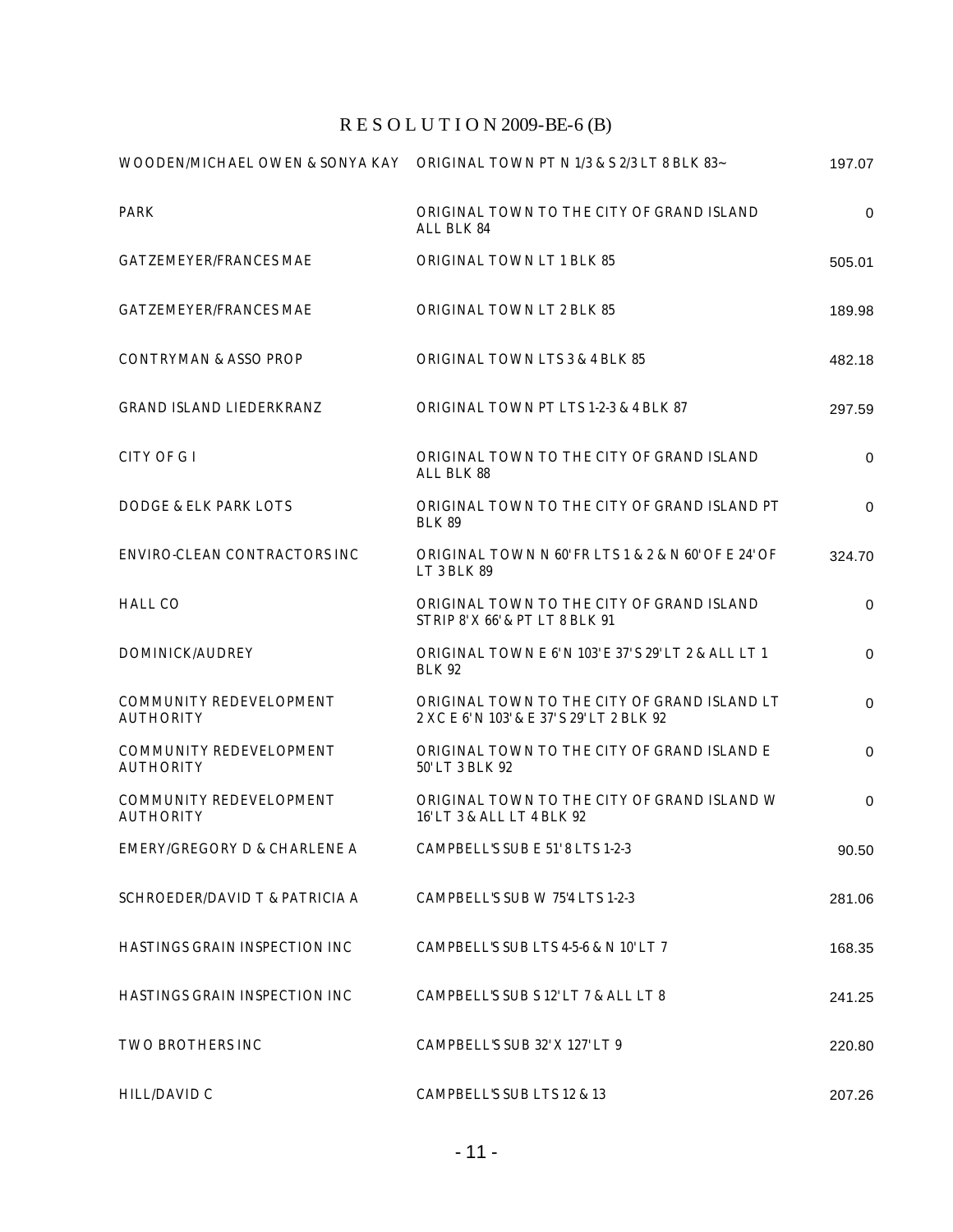| <b>HALL CO</b>                           | $R E S O L U T I O N 2009-BE-6 (B)$<br>COURT HOUSE ADD TO THE CITY OF GRAND ISLAND<br>LT <sub>1</sub> | $\Omega$    |
|------------------------------------------|-------------------------------------------------------------------------------------------------------|-------------|
| <b>HALL CO</b>                           | COURT HOUSE ADD TO THE CITY OF GRAND ISLAND<br>LT <sub>2</sub>                                        | $\mathbf 0$ |
| <b>HALL CO</b>                           | COURT HOUSE ADD TO THE CITY OF GRAND ISLAND<br>LT <sub>3</sub>                                        | $\mathbf 0$ |
| <b>HALL CO</b>                           | COURT HOUSE ADD TO THE CITY OF GRAND ISLAND<br>LT4                                                    | $\mathbf 0$ |
| <b>COUNTY OF HALL NEBRASKA</b>           | HANN'S ADD TO THE CITY OF GRAND ISLAND N 31'LT<br>2 & S 13.75' LT 1 BLK 1                             | $\mathbf 0$ |
| <b>COUNTY OF HALL</b>                    | HANN'S FOURTH ADD TO THE CITY OF GRAND<br><b>ISLAND LT 2</b>                                          | 0           |
| LOEFFLER/EDWARD A & JANE A               | <b>HANN'S ADD N 14' LT 3 &amp; S 26' LT 2 BLK 1</b>                                                   | 298.45      |
| <b>SCHULLER/STEPHEN R &amp; GLADIS M</b> | HANN'S ADD N 7' PT LT 4 & S 43' LT 3 BLK 1                                                            | 268.16      |
| MORFIN/MIGUEL I DELAMORA                 | HANN'S ADD E 60' OF S 50' OF LT 4 BLK 1                                                               | 231.38      |
| CAMPBELL/KATHLEEN A                      | HANN'S ADD W 67' OF S 50' OF LT 4 BLK 1                                                               | 128.71      |
| <b>COUNTY OF HALL</b>                    | HANN'S FOURTH ADD TO THE CITY OF GRAND<br><b>ISLAND LT 1</b>                                          | $\mathbf 0$ |
| <b>MARSH PROPERTIES LLC</b>              | HANN'S SECOND ADD S 5' OF LT 2 & ALL LT 3 BLK 4                                                       | 507.25      |
| UMMEL JR/TOMMY L                         | <b>HANN'S FIFTH SUB LT 2</b>                                                                          | 188.32      |
| MUELLER/ROBERT J                         | HANN'S FIFTH SUBLT 1                                                                                  | 122.00      |
| TWO BROTHERS INC                         | HANN'S 3RD ADD W 111' X 118' BLK 5                                                                    | 457.45      |
| ROSALES-MONZON/CARLOS A                  | <b>HANN'S 3RD ADD N 52.5' OF E 91.9' OF BLK 5</b>                                                     | 246.91      |
| ROYLE/LARRY E                            | HANN'S 3RD ADD E 56' OF W 174' OF BLK 5                                                               | 115.48      |
| VALENZUELA/LINDA L                       | HANN'S 3RD ADD S 58.5' OF E 91.9' OF BLK 5                                                            | 238.20      |
| <b>HOOS INSURANCE AGENCY INC</b>         | RAILROAD ADD LT 4 & PT VAC ST BLK 97                                                                  | 277.99      |
| SANCHEZ/FILEMON                          | RAILROAD ADD N 1/2 LT 1 BLK 98                                                                        | 22.61       |
| SANCHEZ/FILEMON                          | RAILROAD ADD S 1/2 LT 1 BLK 98<br>$-12-$                                                              | 292.57      |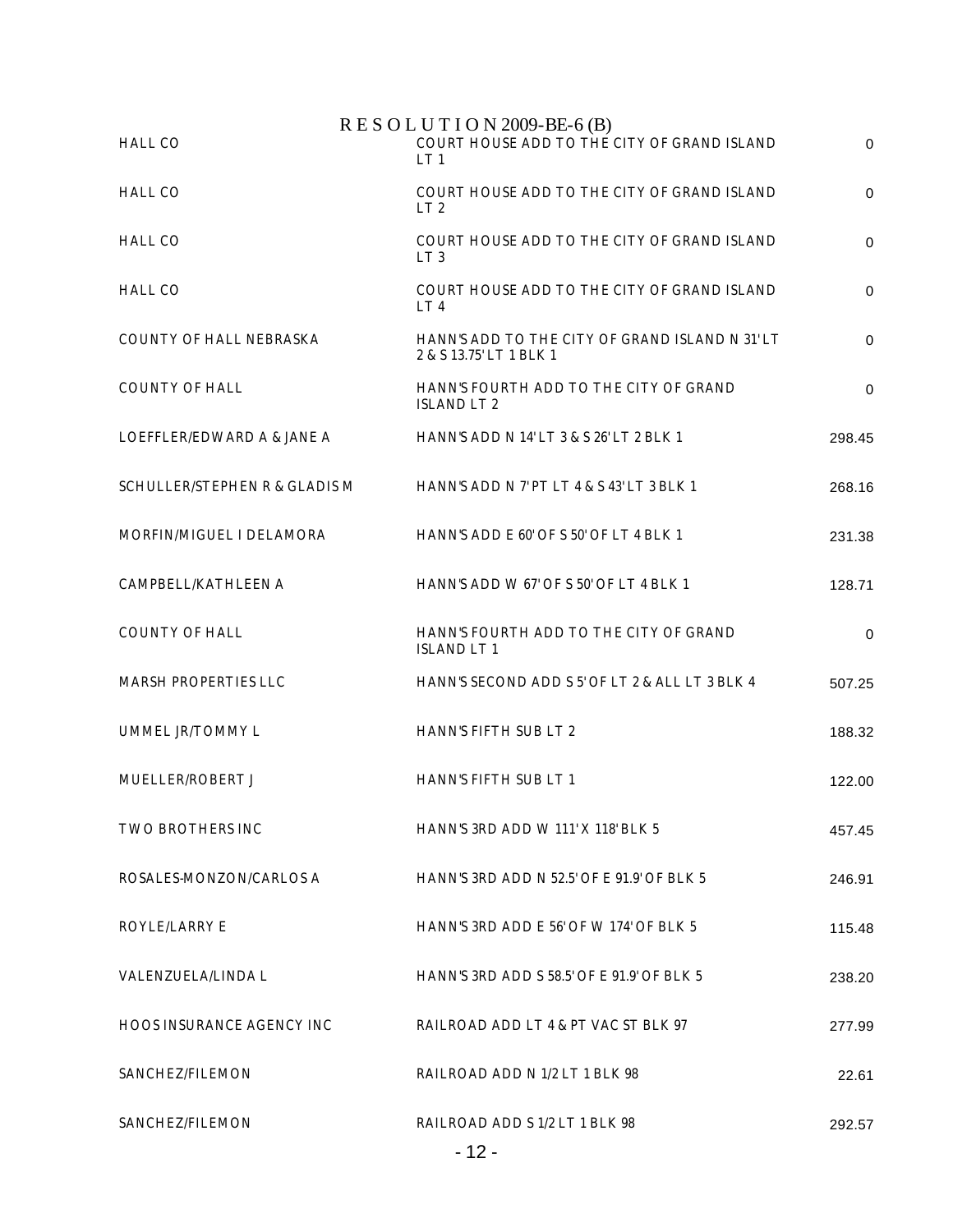| CARLSON/ARVID C                                                  | RAILROAD ADD LT 2 BLK 98                         | 116.79   |
|------------------------------------------------------------------|--------------------------------------------------|----------|
| KUEHNER/CAROLYN E                                                | RAILROAD ADD W 1/2 LT 3 BLK 98                   | 160.88   |
| SCHAFER/LEE ANN G & MICHAEL W                                    | RAILROAD ADD E 1/2 LT 3 BLK 98                   | 176.01   |
| PLATE/TIM C                                                      | RAILROAD ADD N 86' LT 4 BLK 98                   | 93.96    |
| PLATE/TIM C                                                      | RAILROAD ADD S 46' LT 4 BLK 98                   | 171.52   |
| PLATE/TIM C                                                      | RAILROAD ADD LT 5 BLK 98                         | 524.57   |
| PLATE/TIM C                                                      | RAILROAD ADD LT 6 BLK 98                         | 233.52   |
| BENITEZ/FLORIBERTO SANCHEZ                                       | RAILROAD ADD W 52' LT 7 BLK 98                   | 213.01   |
| SANCHEZ/FILEMON                                                  | RAILROAD ADD E 14' LT 7 & ALL LT 8 BLK 98        | 335.67   |
| <b>VACLAVEK/LEE ANN</b>                                          | RAILROAD ADD FR LT 1 & FR LT 2 BLK 105           | 120.38   |
| <b>FOX FAMILY LLC</b>                                            | RAILROAD ADD LT 3 BLK 105                        | 213.02   |
| LAZENDORF HOLDINGS LIMITED<br>PARTNERSHIP                        | RAILROAD ADD LT 4 BLK 105                        | 382.42   |
| FOX FAMILY LLC                                                   | RAILROAD ADD LT 5 & FR LTS 6 & 7 XC CITY BLK 105 | 1,013.50 |
| CONTRYMAN & ASSO A CO-PARTNERSHIP RAILROAD ADD LTS 1 & 2 BLK 106 |                                                  | 376.19   |
| FRYMIRE/CLIFFORD                                                 | RAILROAD ADD LT 3 BLK 106                        | 196.86   |
| <b>FERNANDEZ/GUADALUPE &amp; PEDRO</b>                           | RAILROAD ADD LT 4 BLK 106                        | 234.93   |
| MUFFLER SHOP INC/THE                                             | RAILROAD ADD LTS 1 & 2 BLK 107                   | 369.79   |
| MUFFLER SHOP INC/THE                                             | RAILROAD ADD LTS 3 & 4 BLK 107                   | 183.88   |
| BROWN/JOSEPH M & LORI JEAN                                       | RAILROAD ADD S 2/3 LT 5 BLK 107                  | 342.15   |
| BROWN/JOSEPH M & LORI JEAN                                       | RAILROAD ADD N 1/3 LT 5 BLK 107                  | 150.94   |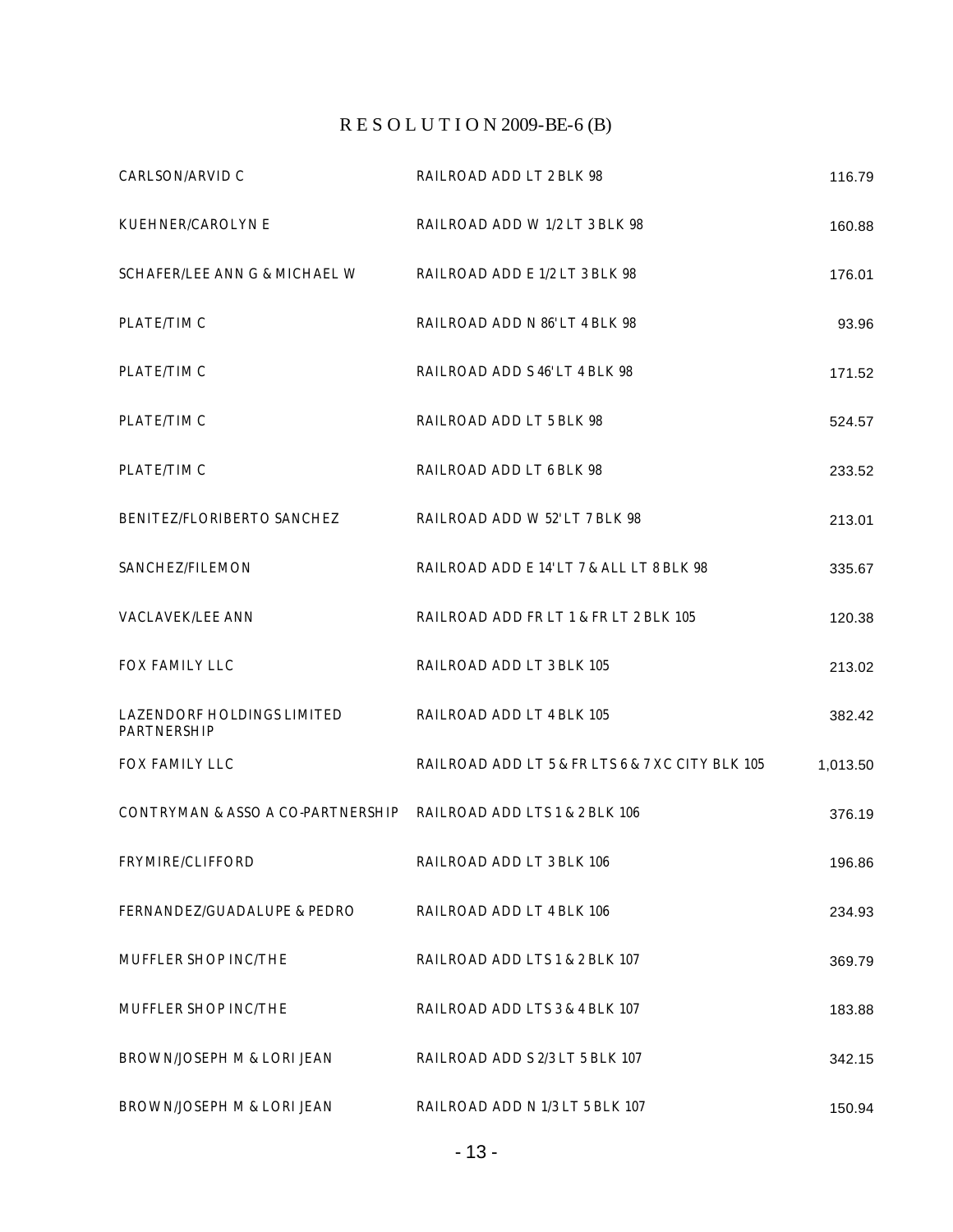| <b>FOX/CHARLES E &amp; MARY A</b>     | RAILROAD ADD LT 6 BLK 107                                                | 270.43   |
|---------------------------------------|--------------------------------------------------------------------------|----------|
| <b>FOX/CHARLES E &amp; MARY A</b>     | RAILROAD ADD LT 7 XC N 60' OF E 22' & XC E 29.54' OF<br>S 71.50' BLK 107 | 197.27   |
| JANDA DDS PC/DAVID E                  | RAILROAD ADD S 72' LT 8 & E 29.54' OF S 71.50' LT 7 BLK<br>107           | 317.87   |
| CLINCH/BARBARA J                      | RAILROAD ADD N 60' OF E 22' LT 7 & N 60' LT 8 BLK 107                    | 267.50   |
| <b>FOX/RICHARD &amp; MARILYN</b>      | RAILROAD ADD LTS 1 & 2 BLK 108                                           | 478.59   |
| WILLIAMS/CASEY & MISTI                | RAILROAD ADD E 37' LT 3 BLK 108                                          | 202.43   |
| DOUGLAS BOOKKEEPING SERVICE INC       | RAILROAD ADD W 29' LT 3 & ALL LT 4 BLK 108                               | 582.27   |
| PLACKE/DONALD J & JANET L             | RAILROAD ADD S 88' LT 5 BLK 108                                          | 134.22   |
| PLACKE/DONALD J & JANET L             | RAILROAD ADD N 44' LT 5 BLK 108                                          | 78.13    |
| <b>HUSTON/SAM C</b>                   | RAILROAD ADD LT 6 BLK 108                                                | 186.38   |
| <b>BOSSELMAN INC</b>                  | RAILROAD ADD LTS 7 & 8 BLK 108                                           | 581.38   |
| <b>GILROY/DAVID A &amp; CAROLYN J</b> | RAILROAD ADD S 61' LT 1 & S 61' LT 2 BLK 109                             | 204.61   |
| <b>AUSTIN/GREGORY T &amp; GAY L</b>   | RAILROAD ADD N 71' 1 & N 71' LT 2 BLK 109                                | 128.90   |
| <b>J &amp; B RENTALS, LLC</b>         | RAILROAD ADD E 59.5' LT 3 BLK 109                                        | 141.26   |
| J & B RENTALS, LLC                    | RAILROAD ADD E 52'11 LT 4 & W 6.5' LT 3 BLK 109                          | 70.39    |
| MCSHANNON/ROGER L & SHARON K          | RAILROAD ADD E 52' 11" OF LT 5 & ALL LT 6 BLK 109                        | 217.81   |
| LPB, LLC                              | RAILROAD ADD LTS 7 & 8 BLK 109                                           | 676.91   |
| <b>HALL CO</b>                        | WESTERVELT'S SUB TO THE CITY OF GRAND ISLAND<br>LT <sub>2</sub>          | 0        |
| <b>HALL CO</b>                        | WESTERVELT'S SUB TO THE CITY OF GRAND ISLAND<br>LT <sub>3</sub>          | $\Omega$ |
| <b>HALL CO</b>                        | WESTERVELT'S SUB TO THE CITY OF GRAND ISLAND<br>N 52 1/3' OF W 150' LT 4 | 0        |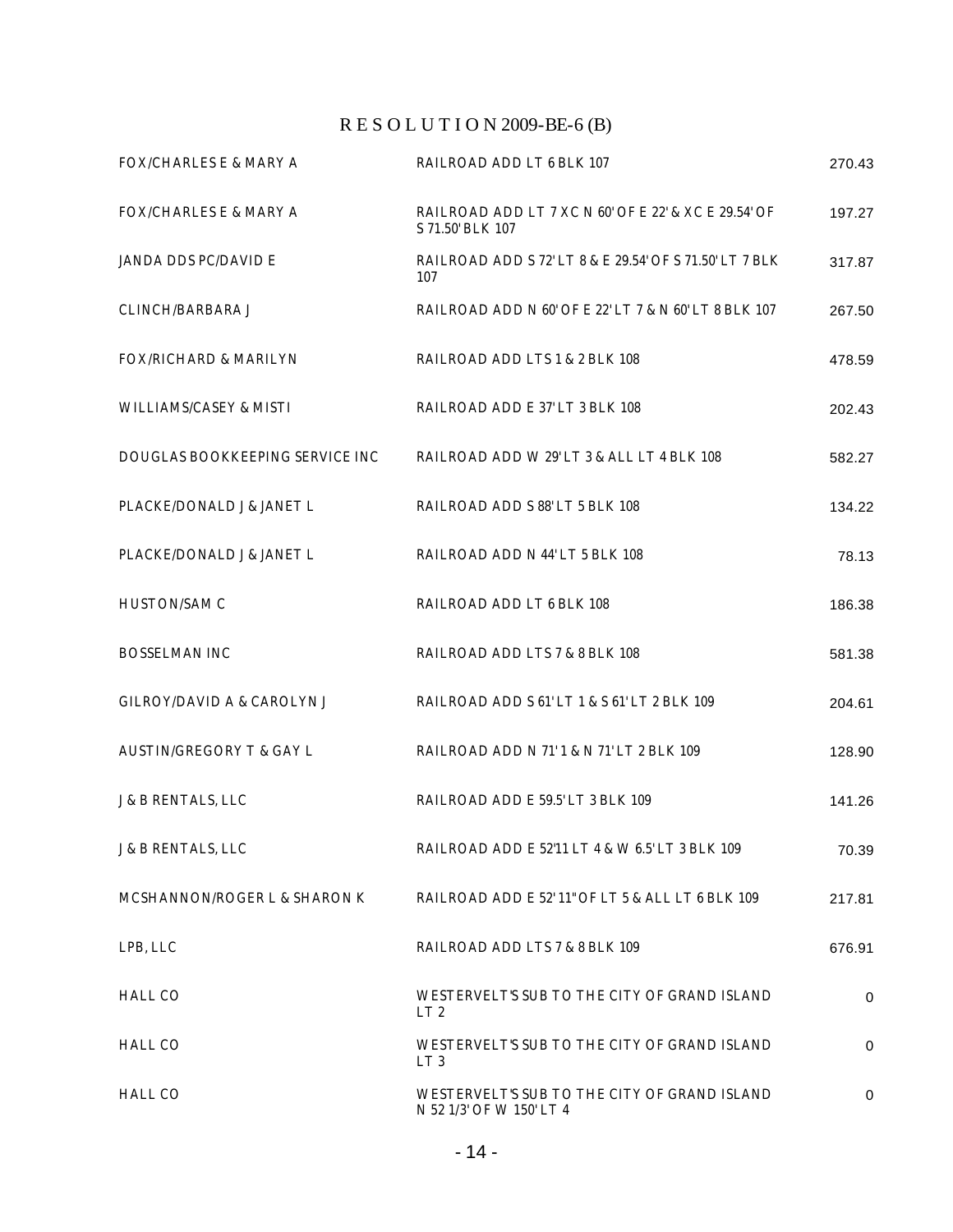| <b>HALL CO</b>                     | $R E S O L U T I O N 2009-BE-6 (B)$<br>WESTERVELT'S SUB TO THE CITY OF GRAND ISLAND<br>LT <sub>5</sub>   | $\mathbf 0$ |
|------------------------------------|----------------------------------------------------------------------------------------------------------|-------------|
| <b>COUNTY OF HALL</b>              | WESTERVELT'S SUB TO THE CITY OF GRAND ISLAND<br>W 86' OF E 165' OF 4 & W 86' OF E 165' OF N 48.5' LT 5   | $\mathbf 0$ |
| <b>COUNTY OF HALL</b>              | WESTERVELT'S SUB TO THE CITY OF GRAND ISLAND<br>W PT OF N 48.5' X 150' LT 5 & 26.17' X 150' OF W PT LT 4 | $\mathbf 0$ |
| SCHAGER/MARGO                      | GILBERT'S SUB NORTH, PART OF BLK 79, ORIGINAL<br>TOWN 22' X 99' LT A                                     | 158.34      |
| EQUITABLE BUILDING & LOAN ASSOC    | GILBERT'S SUB NORTH, PART OF BLK 79, ORIGINAL<br>TOWN LT B                                               | 165.36      |
| EQUITABLE BUILDING & LOAN ASSOC    | THE YANCY, A CONDOMINIUM UNIT 102                                                                        | 148.67      |
| EQUITABLE BUILDING & LOAN ASSOC    | THE YANCY, A CONDOMINIUM UNIT 103                                                                        | 214.98      |
| EQUITABLE BUILDING & LOAN ASSN/THE | THE YANCY, A CONDOMINIUM UNIT 104                                                                        | 535.00      |
| EQUITABLE BUILDING & LOAN ASSOC    | THE YANCY, A CONDOMINIUM UNIT 201A                                                                       | 479.63      |
| DEVCO INVESTMENT CORPORATION       | THE YANCY, A CONDOMINIUM UNIT 301                                                                        | 101.97      |
| MARCOTTE/ARVON J & LUELLA M        | THE YANCY, A CONDOMINIUM UNIT 302                                                                        | 74.05       |
| <b>FARR/THOMAS M &amp; NITA J</b>  | THE YANCY, A CONDOMINIUM UNIT 303                                                                        | 105.33      |
| ZINS/WILLIAM L                     | THE YANCY, A CONDOMINIUM UNIT 304                                                                        | 97.06       |
| <b>TENG/IRENE</b>                  | THE YANCY, A CONDOMINIUM UNIT 305                                                                        | 0           |
| BAXTER/DUDLEY D & DIANA K          | THE YANCY, A CONDOMINIUM UNIT 401                                                                        | 75.26       |
| ARTVEST III, A NE GENERAL PARTNER  | THE YANCY, A CONDOMINIUM UNIT 402                                                                        | 85.86       |
| ARTVEST III, A NE GENERAL PARTNER  | THE YANCY, A CONDOMINIUM UNIT 403                                                                        | 82.44       |
| <b>JONES/MICHAEL D</b>             | THE YANCY, A CONDOMINIUM UNIT 404                                                                        | 95.44       |
| ARTVEST III, A NE GENERAL PARTNER  | THE YANCY, A CONDOMINIUM UNIT 405                                                                        | 82.85       |
| JOHNSON/TROY D & CELESTE K         | THE YANCY, A CONDOMINIUM UNIT 406                                                                        | 116.86      |
| FORDHAM/WYNDELL F & BARBARA B      | THE YANCY, A CONDOMINIUM UNIT 407<br>$-15-$                                                              | 128.31      |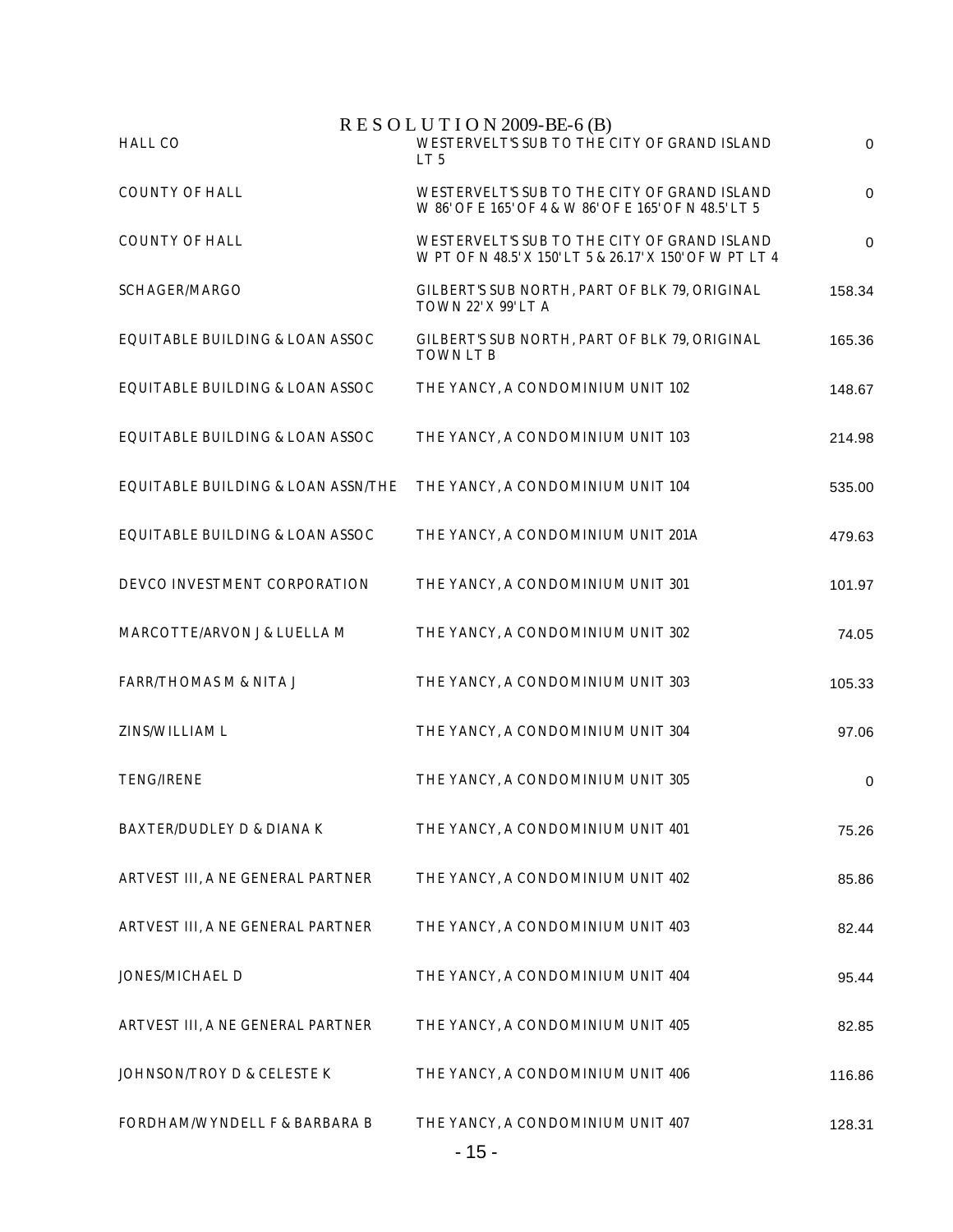| LUCE/ERIC D                        | THE YANCY, A CONDOMINIUM UNIT 501 | 76.11     |
|------------------------------------|-----------------------------------|-----------|
| ARTVEST III, A NE GENERAL PARTNER  | THE YANCY, A CONDOMINIUM UNIT 502 | 88.25     |
| BAXTER/DUDLEY D & DIANA K          | THE YANCY, A CONDOMINIUM UNIT 503 | 82.50     |
| VODEHNAL/LLOYD L                   | THE YANCY, A CONDOMINIUM UNIT 504 | $\pmb{0}$ |
| ARTVEST III, A NE GENERAL PARTNER  | THE YANCY, A CONDOMINIUM UNIT 505 | 82.91     |
| CIELOHA/ROBERT A                   | THE YANCY, A CONDOMINIUM UNIT 506 | 81.87     |
| DAVIS/KELVIN PAUL & BONNIE DIANE   | THE YANCY, A CONDOMINIUM UNIT 507 | 132.23    |
| ARTVEST III, A NE GENERAL PARTNER  | THE YANCY, A CONDOMINIUM UNIT 601 | 76.01     |
| <b>ARTVEST III</b>                 | THE YANCY, A CONDOMINIUM UNIT 602 | 88.40     |
| O'NEILL/COLLEEN A                  | THE YANCY, A CONDOMINIUM UNIT 603 | 118.45    |
| <b>CLYNE/THOMAS B</b>              | THE YANCY, A CONDOMINIUM UNIT 604 | 95.43     |
| ARTVEST III, A NE GENERAL PARTNER  | THE YANCY, A CONDOMINIUM UNIT 605 | 83.00     |
| <b>LIND/SHARON GRAVES</b>          | THE YANCY, A CONDOMINIUM UNIT 606 | 82.09     |
| ARP/CHARMAINE L                    | THE YANCY, A CONDOMINIUM UNIT 607 | 86.82     |
| <b>LIND/SHARON GRAVES</b>          | THE YANCY, A CONDOMINIUM UNIT 701 | 83.11     |
| ARTVEST III, A NE GENERAL PARTNER  | THE YANCY, A CONDOMINIUM UNIT 702 | 88.52     |
| JOHNSON/RICHARD A & MARGARET A     | THE YANCY, A CONDOMINIUM UNIT 703 | 82.74     |
| <b>BURTSCHER/ART N &amp; JAN L</b> | THE YANCY, A CONDOMINIUM UNIT 704 | 136.63    |
| RATHJEN/MICHELLE R                 | THE YANCY, A CONDOMINIUM UNIT 705 | 63.90     |
| <b>LONG/CLIFTON J</b>              | THE YANCY, A CONDOMINIUM UNIT 706 | 57.30     |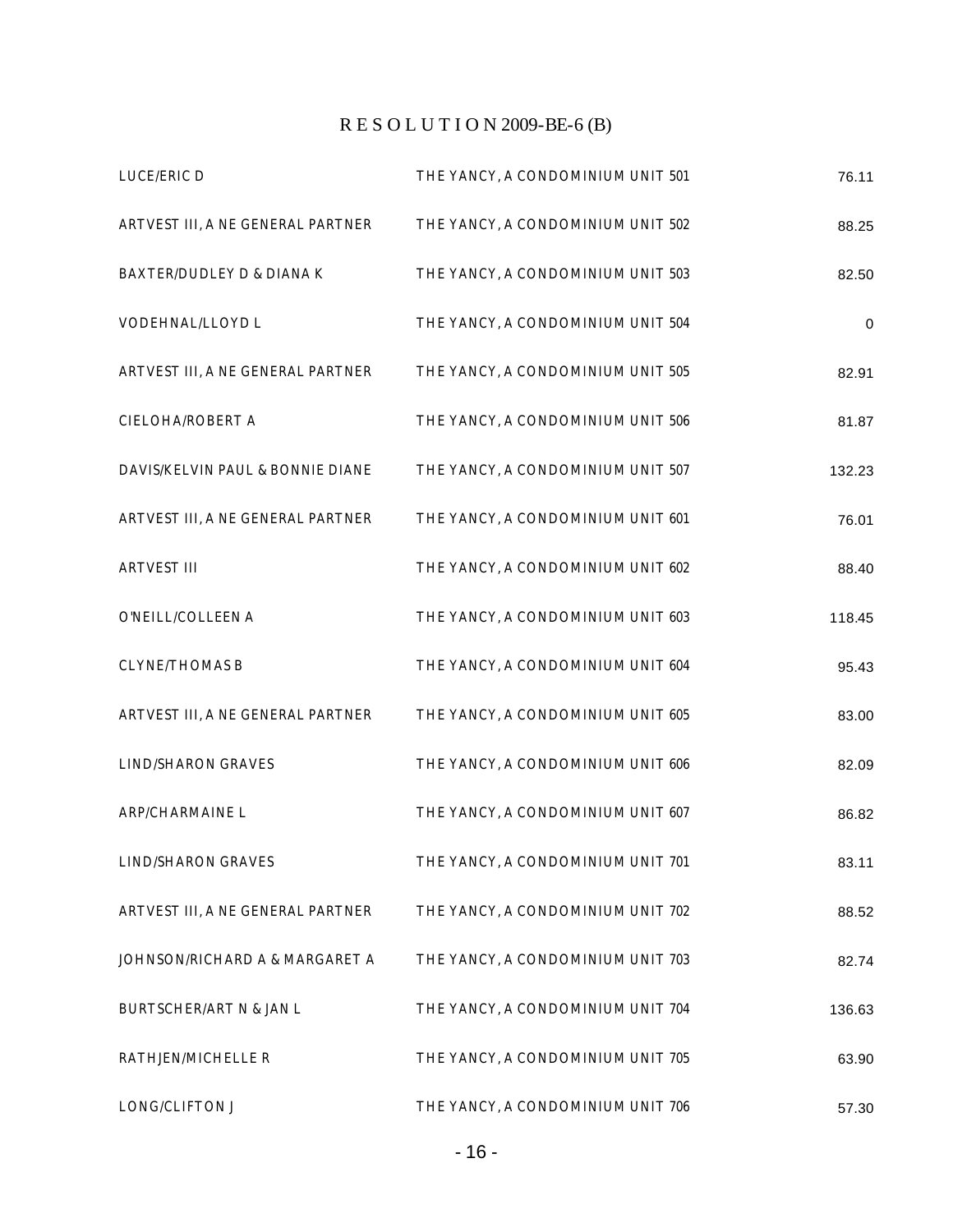| MCQUOWN/DONALD D & LINDA K          | THE YANCY, A CONDOMINIUM UNIT 707  | 122.63      |
|-------------------------------------|------------------------------------|-------------|
| ARTVEST III, A NE GENERAL PARTNER   | THE YANCY, A CONDOMINIUM UNIT 801  | 76.15       |
| MAPES & CO GENERAL PARTNERSHIP      | THE YANCY, A CONDOMINIUM UNIT 802  | 88.61       |
| MAPES & CO GENERAL PARTNERSHIP      | THE YANCY, A CONDOMINIUM UNIT 803  | 96.88       |
| ARNETT/JUDY J                       | THE YANCY, A CONDOMINIUM UNIT 804  | 156.55      |
| ALEXANDER/WENDY L                   | THE YANCY, A CONDOMINIUM UNIT 805  | 71.64       |
| NELSON/JACK L                       | THE YANCY, A CONDOMINIUM UNIT 806  | 77.94       |
| NISSEN/JAMES F                      | THE YANCY, A CONDOMINIUM UNIT 901  | 76.18       |
| EVNEN/EVERETT A & ELAINE S          | THE YANCY, A CONDOMINIUM UNIT 902  | 88.67       |
| EVNEN/EVERETT A & ELAINE S          | THE YANCY, A CONDOMINIUM UNIT 903  | 96.94       |
| <b>ATKINS/ANN C</b>                 | THE YANCY, A CONDOMINIUM UNIT 904  | 100.03      |
| DIZMANG/TAMMY L                     | THE YANCY, A CONDOMINIUM UNIT 905  | 102.40      |
| <b>LIND/SHARON GRAVES</b>           | THE YANCY, A CONDOMINIUM UNIT 906  | 145.46      |
| TODD/LINDA M                        | THE YANCY, A CONDOMINIUM UNIT 1001 | 83.28       |
| <b>FOGLAND/DAN &amp; CHRIS</b>      | THE YANCY, A CONDOMINIUM UNIT 1002 | 88.70       |
| <b>GILLAM/JEREMY S &amp; JACK L</b> | THE YANCY, A CONDOMINIUM UNIT 1003 | 97.00       |
| <b>GARRISON/HELEN V</b>             | THE YANCY, A CONDOMINIUM UNIT 1004 | $\mathbf 0$ |
| <b>MEGARD/RUTH E</b>                | THE YANCY, A CONDOMINIUM UNIT 1005 | 103.66      |
| <b>ADEN/STEVEN G</b>                | THE YANCY, A CONDOMINIUM UNIT 1006 | 0           |
| TOOLEY/JOHN PATRICK                 | THE YANCY, A CONDOMINIUM UNIT 1101 | 83.40       |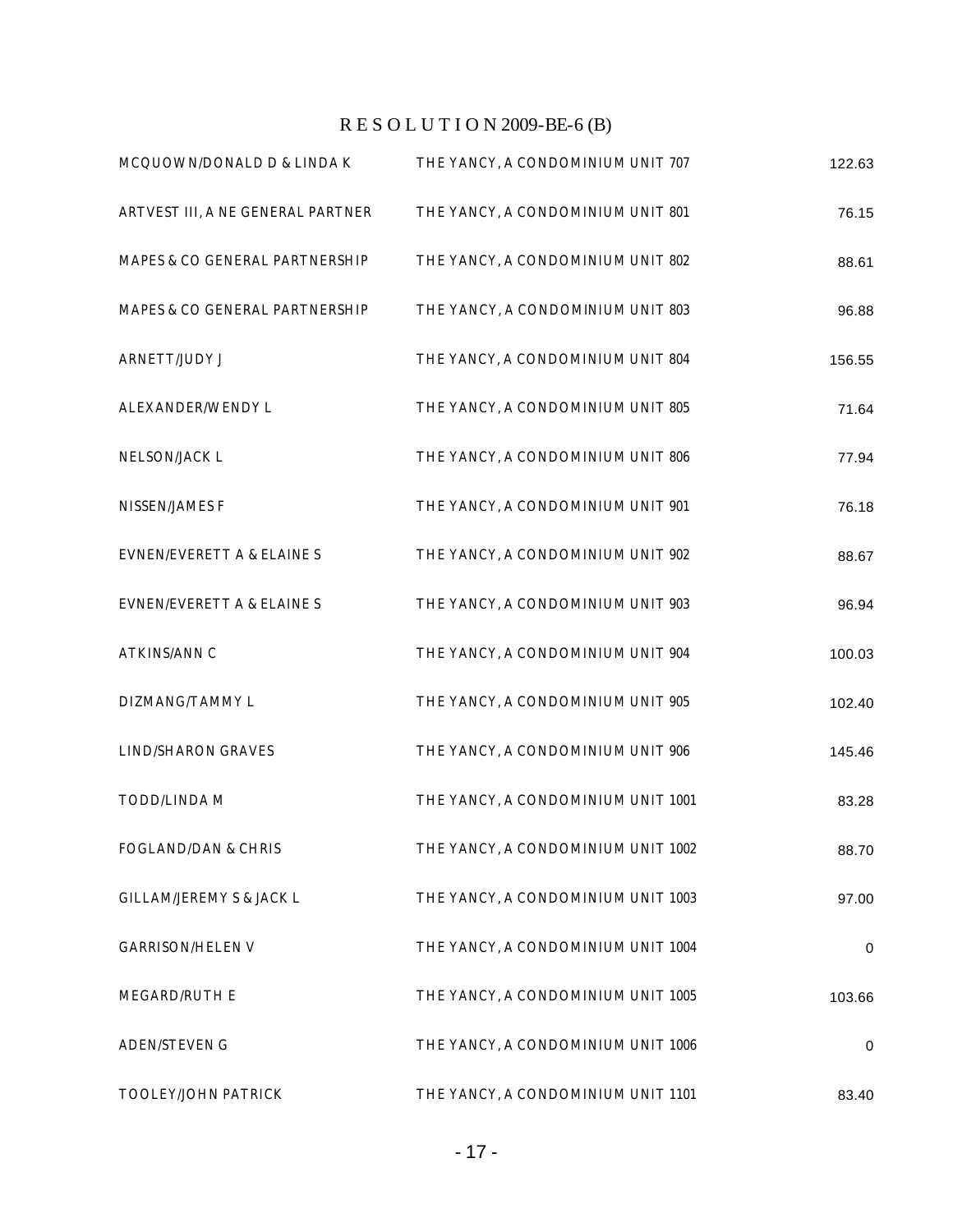| <b>CLARE/LINDA L</b>                  | $R E S O L U T I O N 2009-BE-6 (B)$<br>THE YANCY, A CONDOMINIUM UNIT 1102 | 88.79     |
|---------------------------------------|---------------------------------------------------------------------------|-----------|
| <b>BUCKLEY/LYNN A</b>                 | THE YANCY, A CONDOMINIUM UNIT 1103                                        | 74.27     |
| DOLTON/GEORGE R                       | THE YANCY, A CONDOMINIUM UNIT 1104                                        | 148.92    |
| MAYER/ELIZABETH W                     | THE YANCY, A CONDOMINIUM UNIT 1105                                        | 103.81    |
| MAYER/ELIZABETH W                     | THE YANCY, A CONDOMINIUM UNIT 1106                                        | 177.87    |
| HOME FEDERAL SAVINGS & LOAN ASSN      | HANN'S FOURTH ADD LT 3                                                    | 1,826.87  |
| <b>ARTVEST III</b>                    | THE YANCY, A CONDOMINIUM UNIT 002                                         | 11.40     |
| <b>ARTVEST III</b>                    | THE YANCY, A CONDOMINIUM UNIT 001                                         | 41.19     |
| ELLISON/ROXANN T                      | ORIGINAL TOWN W 18.9' OF E 33' OF S 25.1' LT 7 BLK 65                     | 54.32     |
| EQUITABLE BUILDING & LOAN ASSOC       | THE YANCY, A CONDOMINIUM UNIT 101                                         | 35.78     |
| EQUITABLE BUILDING & LOAN ASSOC       | THE YANCY, A CONDOMINIUM UNIT 201B                                        | 57.96     |
| EQUITABLE BUILDING & LOAN ASSOC       | THE YANCY, A CONDOMINIUM UNIT 201C                                        | 145.91    |
| EQUITABLE BUILDING & LOAN ASSOC       | THE YANCY, A CONDOMINIUM UNIT 201D                                        | 109.84    |
| HOME FEDERAL SAVINGS & LOAN           | ORIGINAL TOWN PT LTS 1-2-3-4-7 & ALL 5 & 6 & PT<br>VACATED ALLEY BLK 89   | 372.14    |
| <b>CALDERON/ELISEO &amp; JESSICA</b>  | <b>JENSEN SUBLT 2</b>                                                     | 92.98     |
| <b>IGLESIA EVANGELICA PENTECOSTES</b> | ZILLER SUBLT 2                                                            | 0         |
| <b>GRAND ISLAND/CITY OF</b>           | WESTERVELT'S SUB TO THE CITY OF GRAND ISLAND<br>VACATED ST SOUTH OF LT 1  | 0         |
| <b>CITY OF GRAND ISLAND</b>           | ORIGINAL TOWN S 1/2 LT 1 BLK 57                                           | 0         |
| <b>CITY OF GRAND ISLAND</b>           | PARKING RAMP SUB TO THE CITY OF GRAND ISLAND<br>LTS 1-2-& 3               | 0         |
| CITY OF G I                           | CAMPBELL'S SUB TO THE CITY OF GRAND ISLAND LTS<br>10 & 11                 | 0         |
| <b>TOTAL</b>                          |                                                                           | 89,410.19 |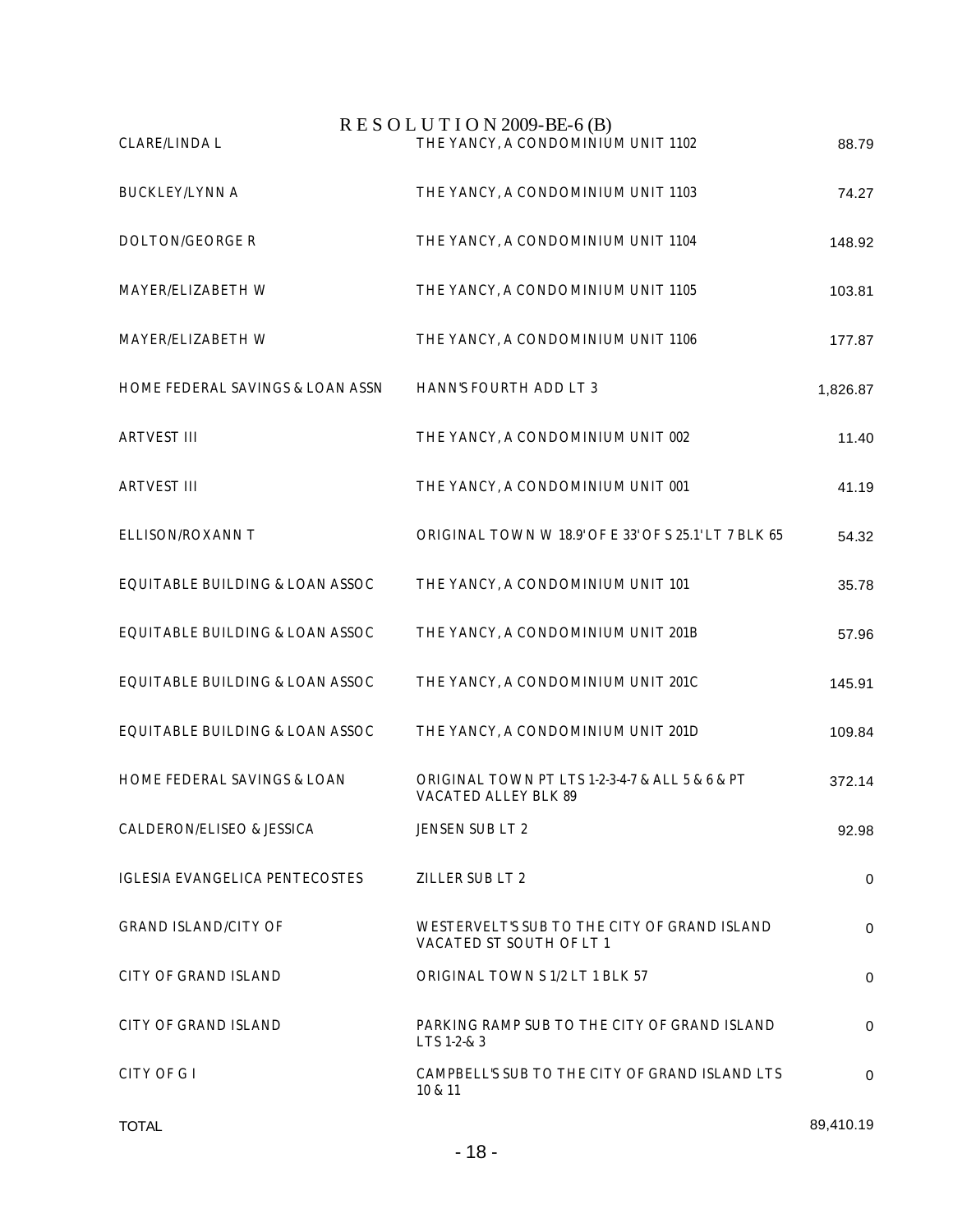- - -

Adopted by the City Council of the City of Grand Island, Nebraska on September 8, 2009.

Margaret Hornady, Mayor

\_\_\_\_\_\_\_\_\_\_\_\_\_\_\_\_\_\_\_\_\_\_\_\_\_\_\_\_\_\_\_\_\_\_\_\_\_\_\_

Attest:

RaNae Edwards, City Clerk

\_\_\_\_\_\_\_\_\_\_\_\_\_\_\_\_\_\_\_\_\_\_\_\_\_\_\_\_\_\_\_\_\_\_\_\_\_\_\_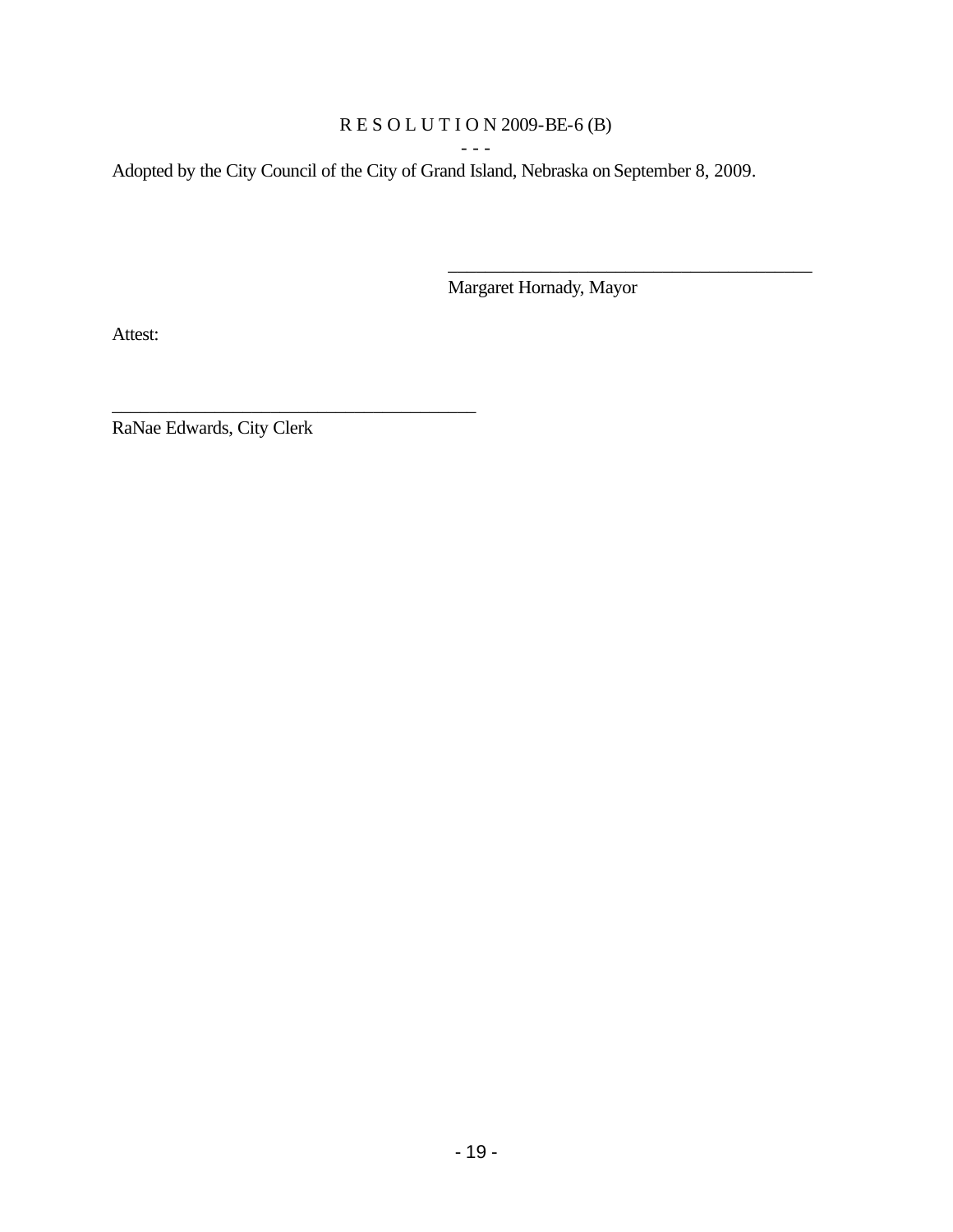#### BE IT RESOLVED BY THE MAYOR AND COUNCIL OF THE CITY OF GRAND

ISLAND, NEBRASKA, sitting as a Board of Equalization for Business Improvement District No. 8, after due notice having been given according to law, that we find and adjudge:

1. The benefits accruing to the real estate in such Business Improvement District No. 8 is the total sum of \$90,000.03; and

2. According to the assessed value of the respective lots, tracts, and real estate within such

Business Improvement District, such benefits are the sums set opposite the several descriptions as follows:

| KINDER MORGAN INTERSTATE GAS<br><b>TRANSMISSION</b> | <b>CENTRALLY ASSESSED</b>                                                          | 26.49       |
|-----------------------------------------------------|------------------------------------------------------------------------------------|-------------|
| SOURCEGAS DISTRIBUTION LLC                          | <b>CENTRALLY ASSESSED</b>                                                          | $\Omega$    |
| NORTHWESTERN CORPORATION                            | <b>CENTRALLY ASSESSED</b>                                                          | 877.76      |
| WINDSTREAM NEBRASKA, INC                            | <b>CENTRALLY ASSESSED</b>                                                          | 0.00        |
| QWEST COORPORATION                                  | <b>CENTRALLY ASSESSED</b>                                                          | 2,703.93    |
| AT&T COMMUNICATIONS                                 | <b>CENTRALLY ASSESSED</b>                                                          | 58.89       |
| IPCS WIRELESS, INC                                  | <b>CENTRALLY ASSESSED</b>                                                          | $\mathbf 0$ |
| SPRINT NEXTEL WIRELESS                              | <b>CENTRALLY ASSESSED</b>                                                          | 225.60      |
| CITY OF G I                                         | ORIGINAL TOWN TO THE CITY OF GRAND ISLAND<br>ALL BLKS 52 & 53 & PT VAC KIMBALL AVE | $\mathbf 0$ |
| BECKBY/GEORGE JAY JORGENSEN                         | ORIGINAL TOWN N 100.5' E 2/3 LT 1 BLK 54                                           | 290.40      |
| BECKBY/GEORGE JAY JORGENSEN                         | ORIGINAL TOWN S 31.9' E 2/3 OF LT 1 BLK 54                                         | 69.75       |
| WING PROPERTIES INC                                 | ORIGINAL TOWN W 1/3 LT 1 BLK 54                                                    | 23.11       |
| NORRIS/R DENNIS & PATRICIA A                        | ORIGINAL TOWN LT 2 BLK 54                                                          | 562.51      |

Approved as to Form  $\Box$ September 3, 2009 ¤ City Attorney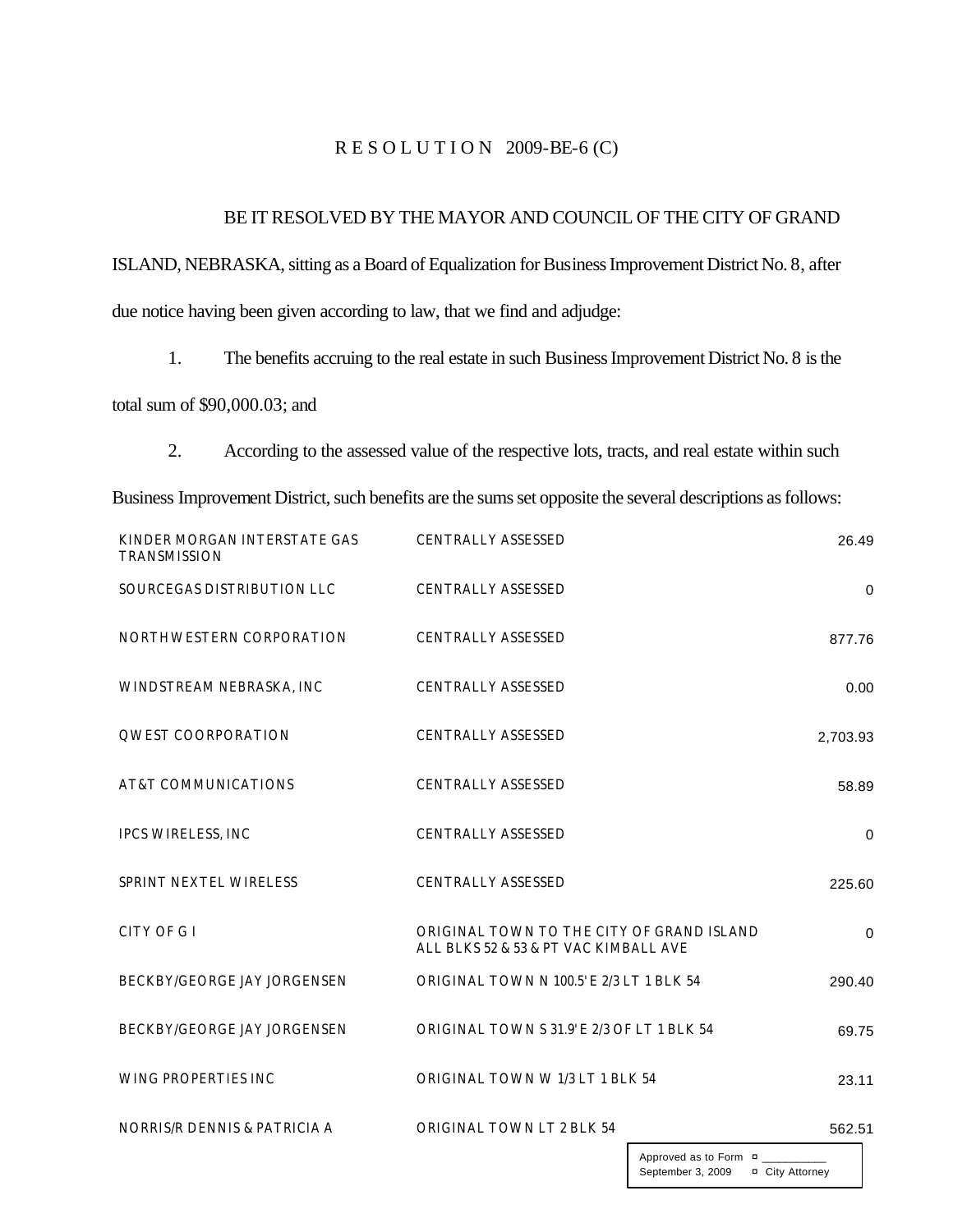| CITY OF G I                     | ORIGINAL TOWN TO THE CITY OF GRAND ISLAND LT<br>3 BLK 54                          | $\mathbf 0$ |
|---------------------------------|-----------------------------------------------------------------------------------|-------------|
| CITY OF GI                      | ORIGINAL TOWN TO THE CITY OF GRAND ISLAND LT<br>4 BLK 54                          | $\mathbf 0$ |
| WAYNE/JOHN W & TERESA A         | ORIGINAL TOWN N 1/2 W 2/3 LT 6 & N 1/2 LT 5 BLK 54                                | 462.94      |
| KATROUZOS/GUS G                 | ORIGINAL TOWN S 60' W 1/3 LT 5 BLK 54                                             | 84.95       |
| KATROUZOS/GUS G                 | ORIGINAL TOWN S 60' W 16' E 2/3 LT 5 BLK 54                                       | 69.30       |
| KALLOS/NICKIE J JR              | ORIGINAL TOWN E 28' S 1/2 LT 5 & N 6' W 38' S 1/2 LT 5<br><b>BLK 54</b>           | 157.05      |
| <b>KALLOS/NICKIE J JR</b>       | ORIGINAL TOWN W 22' S 1/2 LT 6 BLK 54                                             | 169.62      |
| NORRIS/R DENNIS & PATRICIA A    | ORIGINAL TOWN E 22' W 44' S 1/2 & E 22' LT 6 BLK 54                               | 385.30      |
| NORRIS/R DENNIS & PATRICIA A    | ORIGINAL TOWN W 1/3 LT 7 BLK 54                                                   | 309.48      |
| NORRIS/R DENNIS & PATRICIA A    | ORIGINAL TOWN C 1/3 LT 7 BLK 54                                                   | 301.28      |
| WING PROPERTIES INC             | ORIGINAL TOWN LT 8 & E 1/3 OF LT 7 XC 15' X 15' X 15'<br>SOLD TO CITY BLK 54      | 704.99      |
| NATHAN DETROIT INC              | ORIGINAL TOWN N 1/2 LT 1 BLK 55                                                   | 480.67      |
| NATHAN DETROIT'S                | ORIGINAL TOWN N 44' OF S 1/2 LT 1 BLK 55                                          | 321.00      |
| <b>IRVINE/VIRGINIA</b>          | ORIGINAL TOWN S 22' LT 1 BLK 55                                                   | 98.87       |
| CITY OF GI                      | ORIGINAL TOWN TO THE CITY OF GRAND ISLAND E<br>1/2 LT 3 & ALL LT 2 BLK 55         | 0           |
| CITY OF G I                     | ORIGINAL TOWN TO THE CITY OF GRAND ISLAND N<br>1/2 W 1/2 LT 3 & N 1/2 LT 4 BLK 55 | $\mathbf 0$ |
| HOETFELKER/RUSSELL L            | ORIGINAL TOWN S 1/2 W 1/2 LT 3 & S 1/2 LT 4 BLK 55                                | 370.79      |
| DOWNTOWN CENTER LLC             | ORIGINAL TOWN N 67.5' LT 5 BLK 55                                                 | 50.23       |
| ARMSTRONG/MATTHEW E & JANELLE A | ORIGINAL TOWN N 20' S 64.5' LT 5 BLK 55                                           | 116.36      |
| ERIVES ENTERPRISES LLC          | ORIGINAL TOWN S 44.5' LT 5 BLK 55                                                 | 242.05      |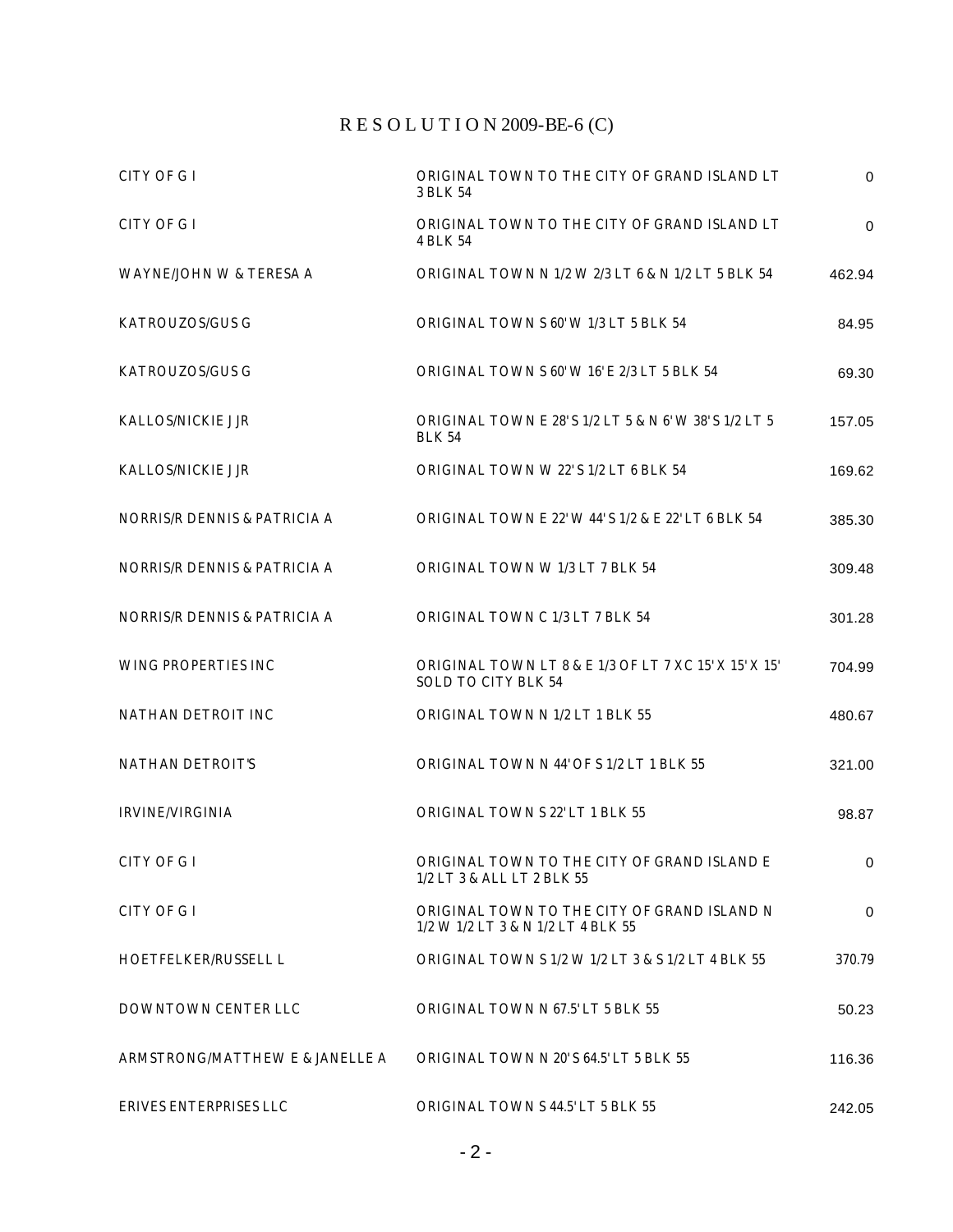| FAMOS CONSTRUCTION INC               | ORIGINAL TOWN W 2/3 LT 6 BLK 55                                                  | 188.41   |
|--------------------------------------|----------------------------------------------------------------------------------|----------|
| <b>CAMPOS/ARTHUR V &amp; JEANENE</b> | ORIGINAL TOWN E 1/3 LT 6 BLK 55                                                  | 142.90   |
| PRAIRIE WINDS ART CENTER INC         | ORIGINAL TOWN W 1/3 LT 7 BLK 55                                                  | 223.38   |
| MERCHEN/TERRENCE R                   | ORIGINAL TOWN E 2/3 LT 7 BLK 55                                                  | 818.90   |
| T W ZILLER PROPERTIES LLC            | ORIGINAL TOWN W 1/3 LT 8 BLK 55                                                  | 257.20   |
| T W ZILLER PROPERTIES LLC            | ORIGINAL TOWN C 1/3 LT 8 BLK 55                                                  | 257.52   |
| T W ZILLER PROPERTIES LLC            | ORIGINAL TOWN E 1/3 LT 8 BLK 55                                                  | 443.36   |
| DOWNTOWN CENTER LLC                  | ORIGINAL TOWN N 68' LT 1 & ALL LT 2 & E 1/2 LT 3 BLK<br>56                       | 168.80   |
| DOWNTOWN CENTER LLC                  | ORIGINAL TOWN N 22' S 42' & W 6' S 20' LT 1 BLK 56                               | 15.14    |
| DOWNTOWN CENTER LLC                  | ORIGINAL TOWN N 22' S 64' LT 1 BLK 56                                            | 13.98    |
| DOWNTOWN CENTER LLC                  | ORIGINAL TOWN S 20' E 60' LT 1 BLK 56                                            | 11.56    |
| CITY OF GI                           | ORIGINAL TOWN TO THE CITY OF GRAND ISLAND<br>ALL LT 4 & W 1/2 LT 3 BLK 56        | 0        |
| <b>MAYHEW/CARL &amp; SUSAN A</b>     | ORIGINAL TOWN W 1/3 LT 5 BLK 56                                                  | 273.64   |
| R & B CAPITAL ENTERPRISES LLC        | ORIGINAL TOWN E 2/3 LT 5 BLK 56                                                  | 445.18   |
| POHL/HELEN E & JAMES A               | ORIGINAL TOWN LT 6 BLK 56                                                        | 322.03   |
| JOHNSON/DUANE A & DEE ANN            | ORIGINAL TOWN LT 7 BLK 56                                                        | 366.74   |
| DOWNTOWN CENTER LLC                  | ORIGINAL TOWN LT 8 BLK 56                                                        | 2,293.01 |
| CITY OF G I PARK LOT                 | ORIGINAL TOWN TO THE CITY OF GRAND ISLAND N<br>1/2 LT 1 & ALL LTS 2-3 & 4 BLK 57 | $\Omega$ |
| <b>J &amp; B RENTALS LLC</b>         | ZILLER SUBLT1                                                                    | 587.13   |
| THE GRAND FOUNDATION, INC            | ORIGINAL TOWN TO THE CITY OF GRAND ISLAND E<br>2/3 LT 6 BLK 57                   | 0        |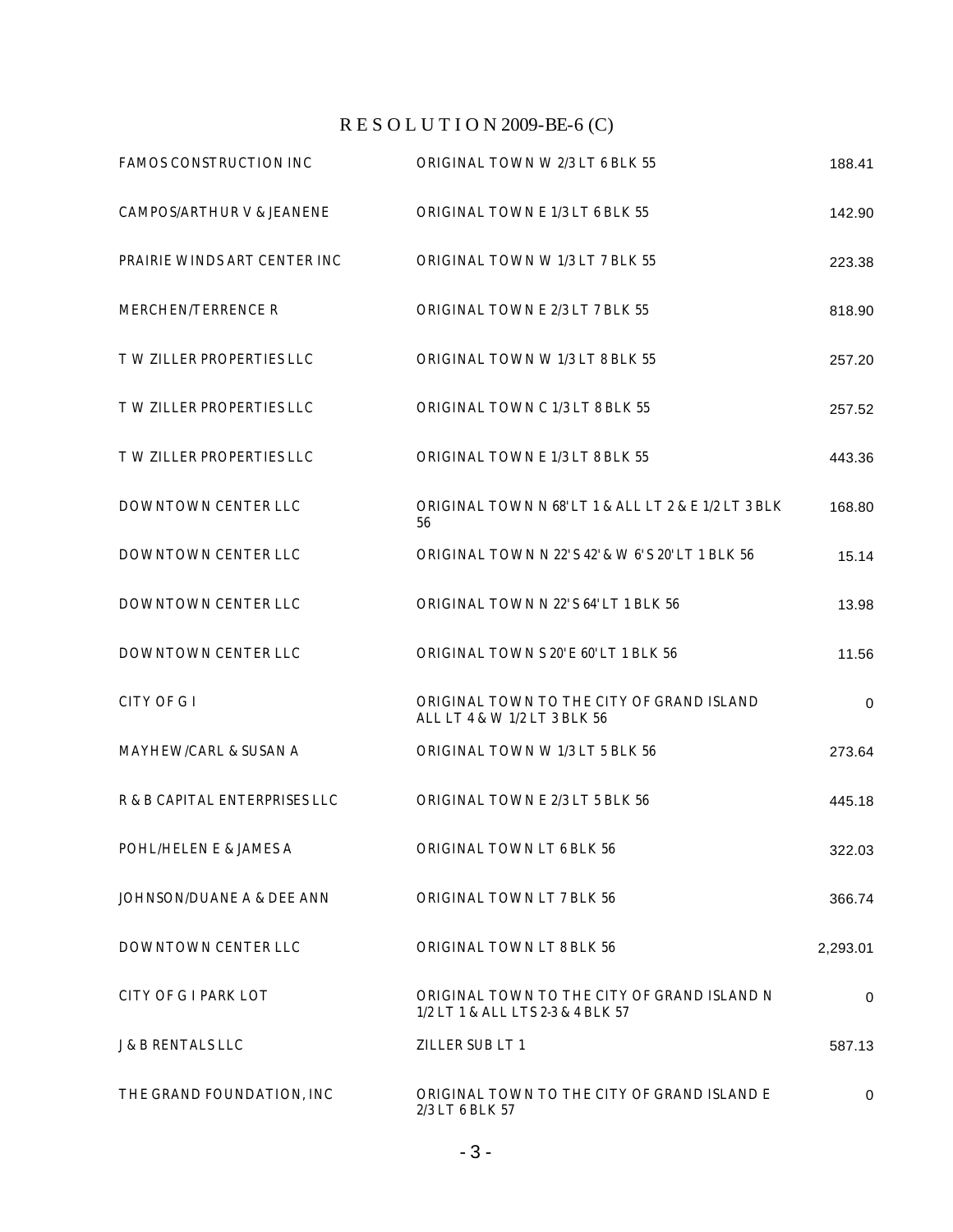| JEO BUILDING COMPANY                 | $R E S O L U T I O N 2009-BE-6 (C)$<br>ORIGINAL TOWN LT 7 BLK 57 | 922.99   |
|--------------------------------------|------------------------------------------------------------------|----------|
| OVERLAND BUILDING CORP               | ORIGINAL TOWN LT 8 BLK 57                                        | 1,138.00 |
| FIRSTIER BANK NATIONAL ASSOC         | ORIGINAL TOWN LTS 1 & 2 BLK 58                                   | 326.09   |
| FIRSTIER BANK NATIONAL ASSOC         | ORIGINAL TOWN N 1/2 LT 4 & N 1/2 LT 3 BLK 58                     | 114.44   |
| FIRSTIER BANK NATIONAL ASSOC         | ORIGINAL TOWN LT 5 & W 22' LT 6 BLK 58                           | 1,564.33 |
| FIRSTIER BANK NATIONAL ASSOC         | ORIGINAL TOWN S 1/2 LT 3 & S 1/2 LT 4 BLK 58                     | 121.49   |
| <b>ALBERS/DARREL &amp; JOYCE</b>     | JENSEN SUB LT 1                                                  | 151.87   |
| M SQ DESIGNS INC                     | ORIGINAL TOWN W 1/3 LT 7 BLK 58                                  | 234.85   |
| <b>KEESHAN/JAMES K</b>               | ORIGINAL TOWN C 1/3 LT 7 BLK 58                                  | 142.00   |
| <b>GALVAN/JESUS G &amp; VICTORIA</b> | PRENSA LATINA SUB LT 1                                           | 101.01   |
| <b>CALDERON/ELISEO &amp; JESSICA</b> | PRENSA LATINA SUB LT 2                                           | 101.97   |
| STELK/MARK D                         | PRENSA LATINA SUB LT 4                                           | 316.14   |
| PANAMENO/BRENDA EUGENIA              | PRENSA LATINA SUB LT 3                                           | 174.04   |
| <b>MEAD BUILDING CENTERS</b>         | ORIGINAL TOWN N 102.5' LT 1 & ALL LT 2 BLK 59                    | 369.44   |
| H & H LAND CO                        | ORIGINAL TOWN S 29.5' LT 1 BLK 59                                | 18.75    |
| MEAD BUILDING CENTERS                | ORIGINAL TOWN S 99' LT 4 & ALL LT 3 BLK 59                       | 165.35   |
| MEAD BUILDING CENTERS                | ORIGINAL TOWN N 33' LT 4 BLK 59                                  | 169.32   |
| MASONIC TEMPLECRAFT ASSO OF GI       | ORIGINAL TOWN LT 5 BLK 59                                        | 252.97   |
| NGO/CHANH T                          | ORIGINAL TOWN E 23' W 46' LT 6 BLK 59                            | 180.65   |
| <b>GERDES/LARRY C &amp; MARY ANN</b> | ORIGINAL TOWN W 23' LT 6 BLK 59                                  | 179.71   |
| DOAX INVESTMENT CO                   | ORIGINAL TOWN E 20' LT 6 & W 1/2 LT 7 BLK 59<br>$-4-$            | 17.82    |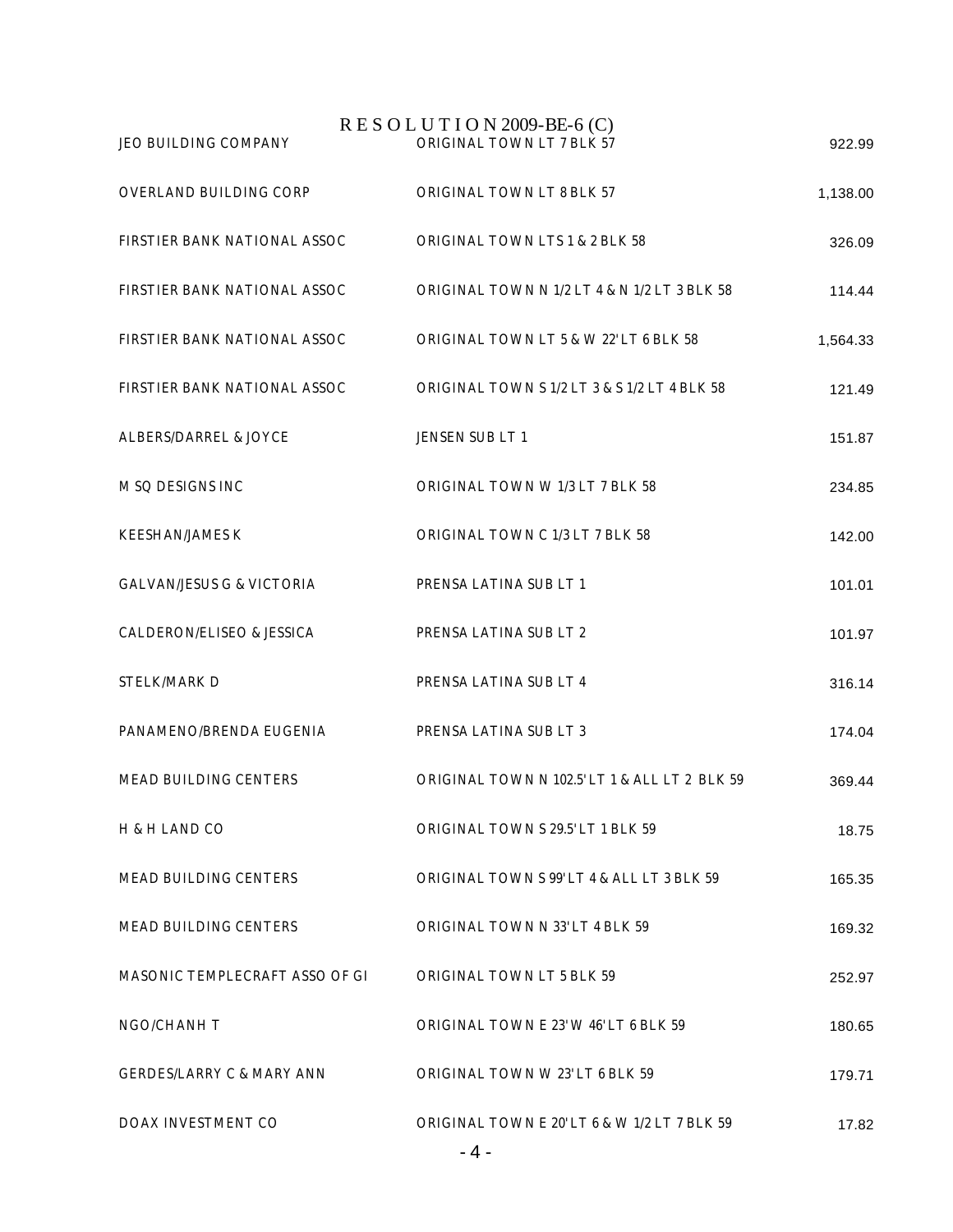| H & H LAND CO                                    | ORIGINAL TOWN W 22' E 1/2 LT 7 BLK 59                                                          | 177.51 |
|--------------------------------------------------|------------------------------------------------------------------------------------------------|--------|
| H & H LAND CO                                    | ORIGINAL TOWN E 11' LT 7 & ALL LT 8 BLK 59                                                     | 511.12 |
| <b>CKP LLC</b>                                   | ORIGINAL TOWN LTS 1 & 2 BLK 60                                                                 | 493.87 |
| <b>CKP LLC</b>                                   | ORIGINAL TOWN LT 3 BLK 60                                                                      | 116.99 |
| <b>BUSINESS PROPERTIES</b>                       | ORIGINAL TOWN LT 4 BLK 60                                                                      | 216.49 |
| 618 W 3RD ST LLC                                 | ORIGINAL TOWN LTS 5 & 6 BLK 60                                                                 | 723.22 |
| DOAX INVESTMENT CO                               | ORIGINAL TOWN LTS 7 & 8 BLK 60                                                                 | 556.51 |
| EAKES/DANIEL H & RONALD L                        | ORIGINAL TOWN LTS 1 & 2 BLK 61                                                                 | 777.35 |
| EAKES/DANIEL H & RONALD L                        | ORIGINAL TOWN LTS 3 & 4 BLK 61                                                                 | 711.53 |
| TRI-CITY PROPERTIES LLC/DENNIS<br><b>BLEVINS</b> | ORIGINAL TOWN LT 5 BLK 61                                                                      | 692.15 |
| HANSEN PROPERTIES LLC                            | ORIGINAL TOWN LTS 6-7 & 8 BLK 61                                                               | 795.30 |
| <b>BAASCH/RICHARD H &amp; ARLENE M</b>           | ORIGINAL TOWN S 44' LT 1 BLK 62                                                                | 191.45 |
| CEDAR STREET PROPERTIES LLC                      | ORIGINAL TOWN N 88' LT 1 BLK 62                                                                | 505.07 |
| CEDAR STREET PROPERTIES LLC                      | ORIGINAL TOWN LT 2 BLK 62                                                                      | 286.62 |
| NORTHWESTERN PUBLIC SERVICE<br><b>COMPANY</b>    | ORIGINAL TOWN TO THE CITY OF GRAND ISLAND S<br>66' LT 4 & N 66' E 57' LT 3 & S 66' LT 3 BLK 62 | 0      |
| ZWINK/ALAN D                                     | ORIGINAL TOWN N 66' W 9' LT 3 & N 66' LT 4 BLK 62                                              | 152.76 |
| MORENO/VINCENT A                                 | ORIGINAL TOWN S 1/2 W 50' LT 5 BLK 62                                                          | 84.67  |
| D & D INVESTMENTS                                | ORIGINAL TOWN N 1/2 W 50' LT 5 BLK 62                                                          | 236.36 |
| VOGEL ENTERPRISES LTD AN IA CORP                 | ORIGINAL TOWN E 16' LT 5 & W 1/2 LT 6 BLK 62                                                   | 62.12  |
| VOGEL ENTERPRISES LTD AN IA CORP                 | ORIGINAL TOWN E 1/2 LT 6 & W 1/2 LT 7 BLK 62                                                   | 371.84 |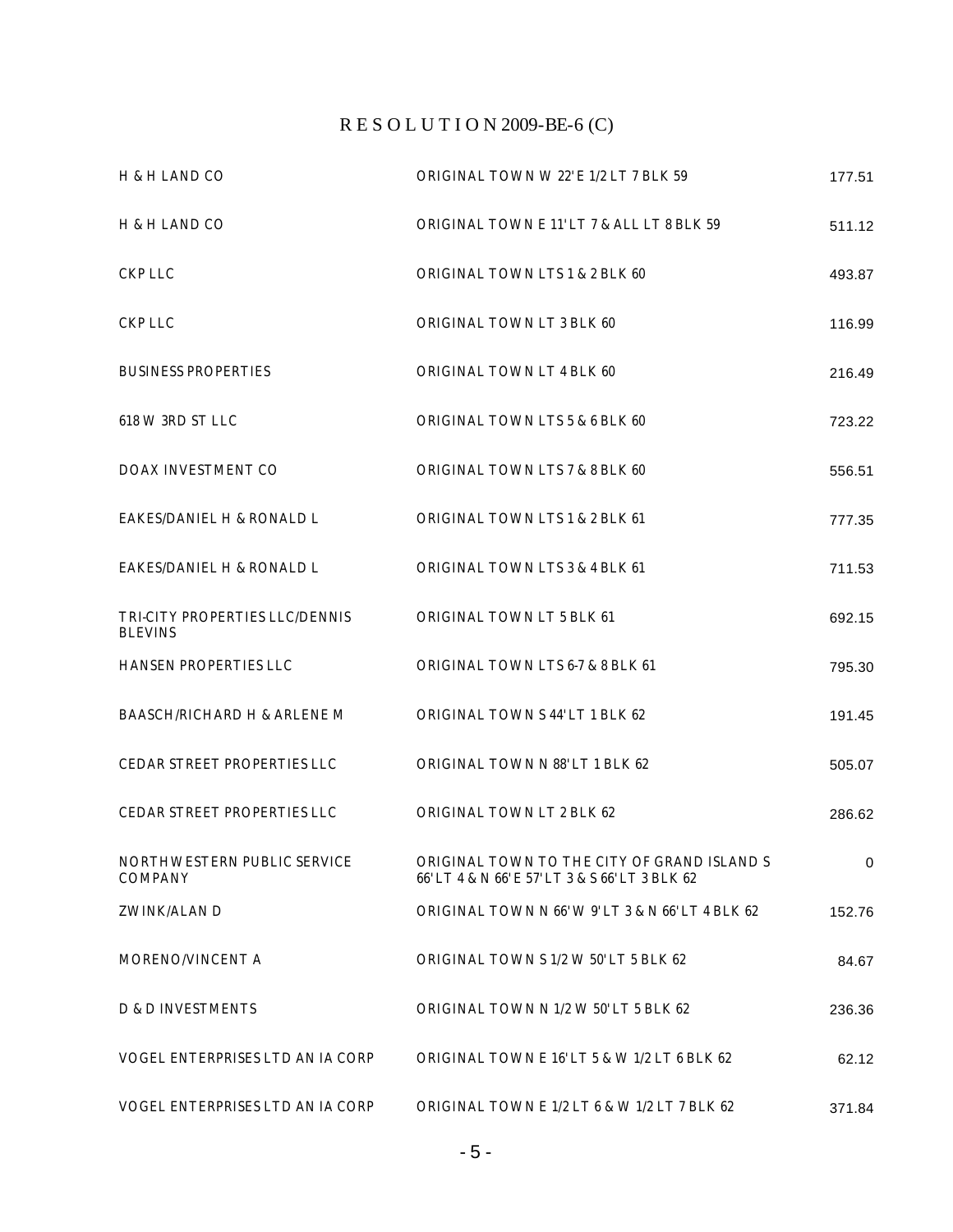| <b>WARDENS &amp; VESTRYMEN OF ST</b><br><b>STEPHEN'S</b> | ORIGINAL TOWN TO THE CITY OF GRAND ISLAND E<br>1/2 LT 7 & ALL LT 8 BLK 62 | $\mathbf 0$ |
|----------------------------------------------------------|---------------------------------------------------------------------------|-------------|
| OLD SEARS DEVELOPMENT INC                                | ORIGINAL TOWN LTS 1 & 2 BLK 63                                            | 1,123.69    |
| OLD SEARS DEVELOPMENT INC                                | ORIGINAL TOWN E 2/3 LT 3 BLK 63                                           | 360.34      |
| MILLER/MARLYN J                                          | ORIGINAL TOWN W 1/3 LT 3 & E 1/3 LT 4 BLK 63                              | 261.02      |
| CENTRO CRISTIANO INTERNACIONAL                           | ORIGINAL TOWN TO THE CITY OF GRAND ISLAND W<br>2/3 LT 4 BLK 63            | 0           |
| WARDENS & VESTRYMEN OF ST                                | ST. STEPHENS SUB TO THE CITY OF GRAND ISLAND<br>LT <sub>1</sub>           | $\mathbf 0$ |
| <b>WARDENS &amp; VESTRY ST STEPHENS</b>                  | ST. STEPHENS SUB TO THE CITY OF GRAND ISLAND<br>LT <sub>2</sub>           | 0           |
| <b>HACK/MONTE C &amp; SHERI S</b>                        | ORIGINAL TOWN S 88' LT 8 BLK 63                                           | 394.41      |
| G I FED OF LABOR/BLDG ASSN INC                           | ORIGINAL TOWN TO THE CITY OF GRAND ISLAND N<br>44' LT 8 BLK 63            | 0           |
| NELSEN/THOMAS L & LOIS E                                 | ORIGINAL TOWN E 1/3 LT 1 BLK 64                                           | 387.99      |
| <b>HAND/CRAIG C</b>                                      | ORIGINAL TOWN C 1/3 LT 1 BLK 64                                           | 149.40      |
| COSREC ENTRPRISES A NEBRASKA PTNR                        | ORIGINAL TOWN W 1/3 LT 1 BLK 64                                           | 191.70      |
| <b>GLADE INC</b>                                         | ORIGINAL TOWN E 44' LT 2 BLK 64                                           | 268.09      |
| <b>WALSH/IVAN P &amp; SHARON L</b>                       | ORIGINAL TOWN W 1/3 LT 2 BLK 64                                           | 203.92      |
| DOUBLE S PROPERTIES LLC                                  | ORIGINAL TOWN E 1/3 LT 3 BLK 64                                           | 186.33      |
| MEHRING/DONALD D & MARILYN J                             | ORIGINAL TOWN W 2/3 LT 3 BLK 64                                           | 166.05      |
| <b>GERDES/GALEN E &amp; TAMERA M</b>                     | ORIGINAL TOWN LT 4 BLK 64                                                 | 880.70      |
| CITY OF GI                                               | ORIGINAL TOWN TO THE CITY OF GRAND ISLAND LT<br>5 BLK 64                  | $\Omega$    |
| CITY OF GI                                               | ORIGINAL TOWN TO THE CITY OF GRAND ISLAND<br>LTS 6 & 7 BLK 64             | 0           |
| KISSLER/VICKI L                                          | ORIGINAL TOWN N 22' LT 8 BLK 64                                           | 178.85      |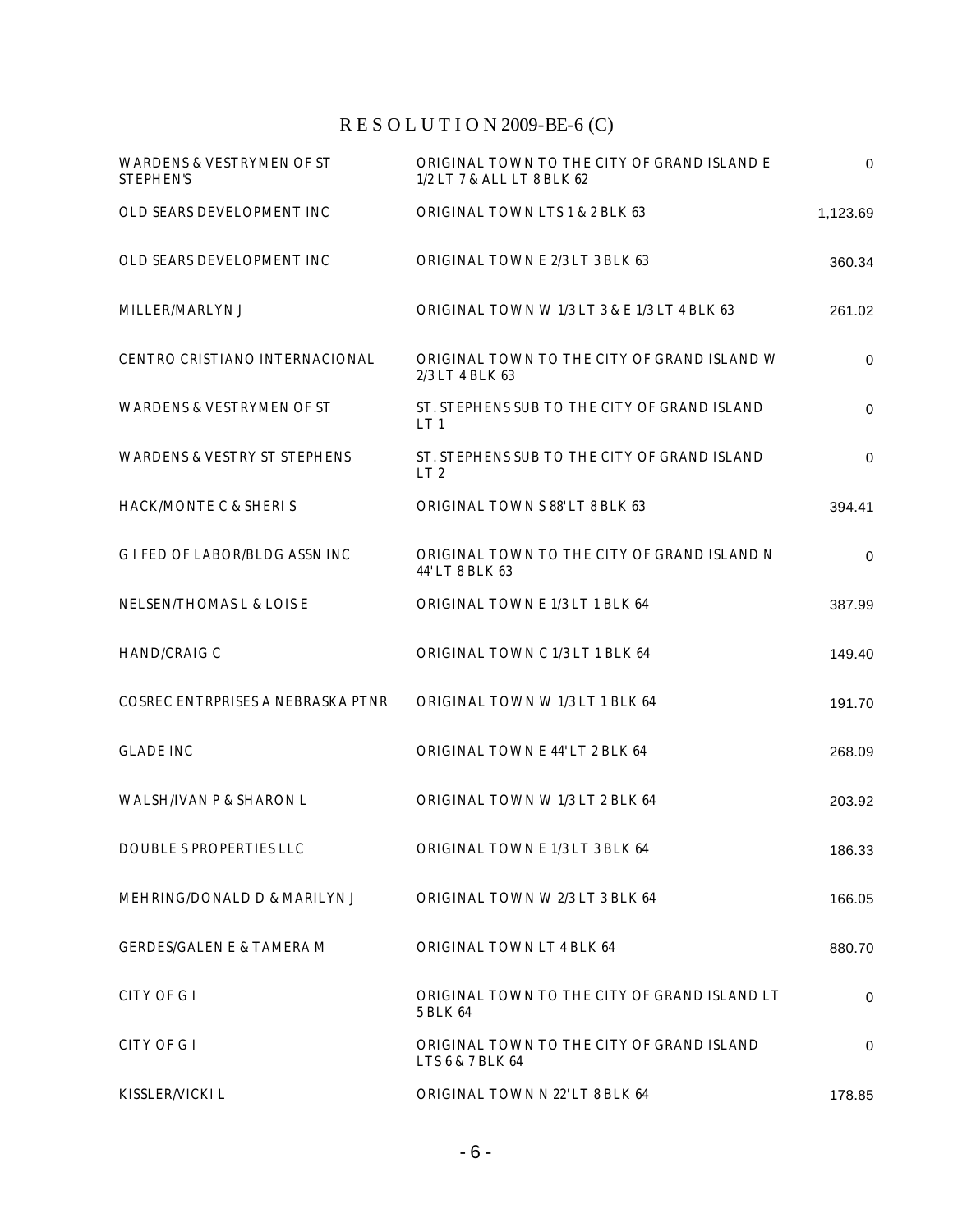|                                       | $R E S O L U T I O N 2009-BE-6 (C)$<br>ORIGINAL TOWN S 1/2 N 1/3 LT 8 BLK 64                                                                             |             |
|---------------------------------------|----------------------------------------------------------------------------------------------------------------------------------------------------------|-------------|
| TAYLOR/TERRY N & SUSAN M              |                                                                                                                                                          | 174.94      |
| <b>SHEHEIN/E LAVERN &amp; DONNA R</b> | ORIGINAL TOWN N 44' S 88' LT 8 BLK 64                                                                                                                    | 182.15      |
| CITY OF G I                           | ORIGINAL TOWN TO THE CITY OF GRAND ISLAND S<br>44' LT 8 BLK 64                                                                                           | $\mathbf 0$ |
| MAY/WAYNE E & ARDITH C                | ORIGINAL TOWN LT 1 BLK 65                                                                                                                                | 214.82      |
| NIELSEN/THOMAS L & LOIS E             | ORIGINAL TOWN E 1/3 LT 2 BLK 65                                                                                                                          | 164.57      |
| SWANSON/CONSTANCE K                   | ORIGINAL TOWN C 1/3 LT 2 BLK 65                                                                                                                          | 155.13      |
| <b>ARCHWAY PARTNERSHIP</b>            | ORIGINAL TOWN W 1/3 LT 2 BLK 65                                                                                                                          | 243.65      |
| BARTENBACH REAL ESTATE, LLC           | ORIGINAL TOWN E 1/3 LT 3 BLK 65                                                                                                                          | 160.75      |
| IGLESIA EVENGELICA PENTECOSTES        | ORIGINAL TOWN TO THE CITY OF GRAND ISLAND C<br>1/3 LT 3 BLK 65                                                                                           | 0           |
| <b>BROWN/JANELLE L A</b>              | ORIGINAL TOWN W 1/3 LT 3 BLK 65                                                                                                                          | 140.90      |
| <b>HOFFER/ALLEN &amp; LINDA</b>       | ORIGINAL TOWN E 1/3 LT 4 BLK 65                                                                                                                          | 284.20      |
| LAMBRECHT/HARRIET K                   | ORIGINAL TOWN W 2/3 LT 4 BLK 65                                                                                                                          | 177.42      |
| <b>J &amp; B RENTALS LLC</b>          | ORIGINAL TOWN S 44' N 1/2 LT 5 BLK 65                                                                                                                    | 230.50      |
| TAYLOR/TERRY N & SUSAN M              | ORIGINAL TOWN N 22' LT 5 BLK 65                                                                                                                          | 134.82      |
| <b>JO ENTERPRISES INC</b>             | ORIGINAL TOWN S 1/2 LT 5 BLK 65                                                                                                                          | 286.82      |
| FULLER/STEVEN L & BARBARA J           | ORIGINAL TOWN W 1/3 LT 6 BLK 65                                                                                                                          | 87.88       |
| T W ZILLER PROPERTIES LLC             | ORIGINAL TOWN E 2/3 LT 6 BLK 65                                                                                                                          | 168.26      |
| T W ZILLER PROPERTIES LLC             | ORIGINAL TOWN W 1/2 LT 7 BLK 65                                                                                                                          | 163.10      |
| C & S GROUP LLC                       | ORIGINAL TOWN N 55' E 1/2 LT 7 & N 55' LT 8 BLK 65                                                                                                       | 49.92       |
| C & S GROUP LLC                       | ORIGINAL TOWN PT W 18.9' E 1/2 LT 7 & N 29.9' E 14.1'<br>LT 7 & W 29' OF C 22' OF E 1/2 LT 7 & N 29.9' OF S 55'LT 8<br>XC N 6' S 31.1' E 40' LT 8 BLK 65 | 172.39      |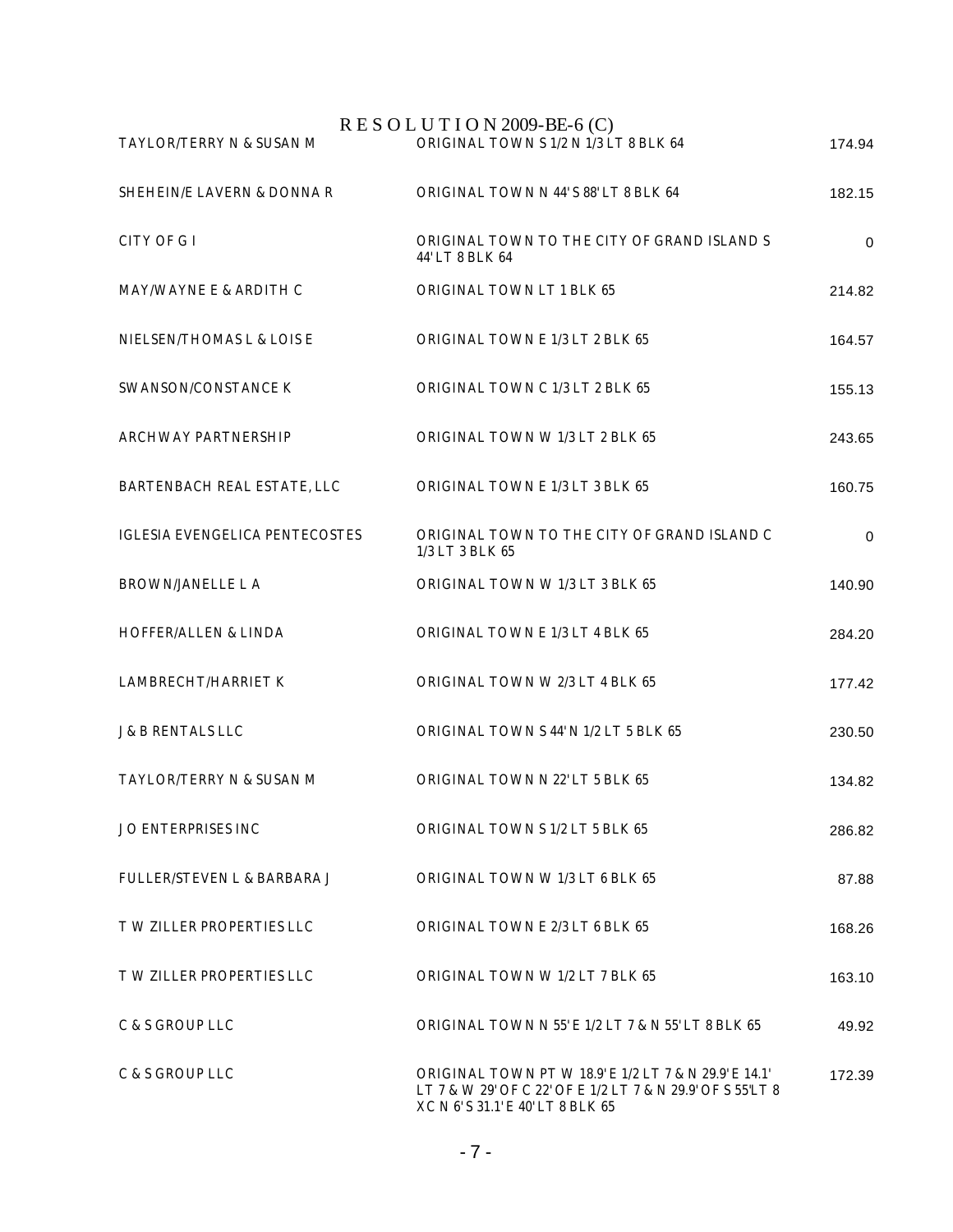|                                              | $RES O L U T I O N 2009-BE-6 (C)$                                                     |          |
|----------------------------------------------|---------------------------------------------------------------------------------------|----------|
| PARMLEY/DAVID J                              | ORIGINAL TOWN C 22' E 4' LT 7 & C 22' LT 8 BLK 65                                     | 283.15   |
| C & S GROUP LLC                              | ORIGINAL TOWN S 25.1' E 14.1' LT 7 & S 25.1' LT 8 & N 6'<br>S 31.1' E 40' LT 8 BLK 65 | 222.53   |
| <b>BERGLUND/JAMES J</b>                      | ORIGINAL TOWN LTS 1 & 2 BLK 66                                                        | 1,208.00 |
| <b>KOEPKE/BONNIE G</b>                       | ORIGINAL TOWN S 1/3 W 1/3 LT 3 XC 17.5' & C 1/3 LT 3<br><b>BLK 66</b>                 | 252.40   |
| <b>VIPPERMAN JOHN F</b>                      | ORIGINAL TOWN E 1/3 LT 3 BLK 66                                                       | 229.73   |
| <b>DUDA/JAMES G</b>                          | ORIGINAL TOWN N 88' E 1/3 LT 4 BLK 66                                                 | 236.20   |
| <b>VEJVODA/J GARY</b>                        | ORIGINAL TOWN N 88' C 1/3 LT 4 BLK 66                                                 | 293.19   |
| BENS' DRUG STORE INC                         | ORIGINAL TOWN N 80' W 1/3 LT 4 BLK 66                                                 | 118.11   |
| THE RETZLER DEVELOPMENT GROUP,<br><b>LLC</b> | ORIGINAL TOWN W 17 1/2' S 44' LT 3 & N 8' S 52' W 22' &<br>S 44' LT 4 BLK 66          | 296.03   |
| BARTENBACH REAL ESTATE, LLC                  | ORIGINAL TOWN W 1/3 LT 6 & ALL LT 5 BLK 66                                            | 521.35   |
| BARTENBACH REAL ESTATE, LLC                  | ORIGINAL TOWN E 2/3 LT 6 & W 1/3 LT 7 BLK 66                                          | 271.23   |
| KEESHAN/JAMES E & MARY ANN                   | ORIGINAL TOWN E 2/3 LT 7 BLK 66                                                       | 275.94   |
| PROCON MANAGEMENT INC                        | ORIGINAL TOWN LT 8 BLK 66                                                             | 3,123.55 |
| CITY OF GI                                   | ORIGINAL TOWN TO THE CITY OF GRAND ISLAND N<br>1/2 BLK 67                             | 0        |
| PLAZA SQUARE DEVELOPMENT LLC                 | ORIGINAL TOWN S 1/2 BLK 67                                                            | 1,529.45 |
| CITY OF GRAND ISLAND                         | ORIGINAL TOWN TO THE CITY OF GRAND ISLAND E<br>1/3 LT 2 & ALL LT 1 BLK 68             | 0        |
| S & V INVESTMENTS LLC                        | SV SUBLT <sub>1</sub>                                                                 | 1,811.00 |
| PLAZA SQUARE A PARTNERSHIP                   | ORIGINAL TOWN W 22' LT 6 & ALL LT 5 BLK 68                                            | 127.12   |
| STREHLE/RICHARD J & HELEN K                  | ORIGINAL TOWN W 6' LT 7 & E 2/3 LT 6 BLK 68                                           | 259.05   |
| STREHLE/RICHARD J & HELEN K                  | ORIGINAL TOWN E 60' LT 7 BLK 68                                                       | 262.57   |
| PLATE/TIM C                                  | ORIGINAL TOWN LT 8 BLK 68<br>$-8-$                                                    | 269.65   |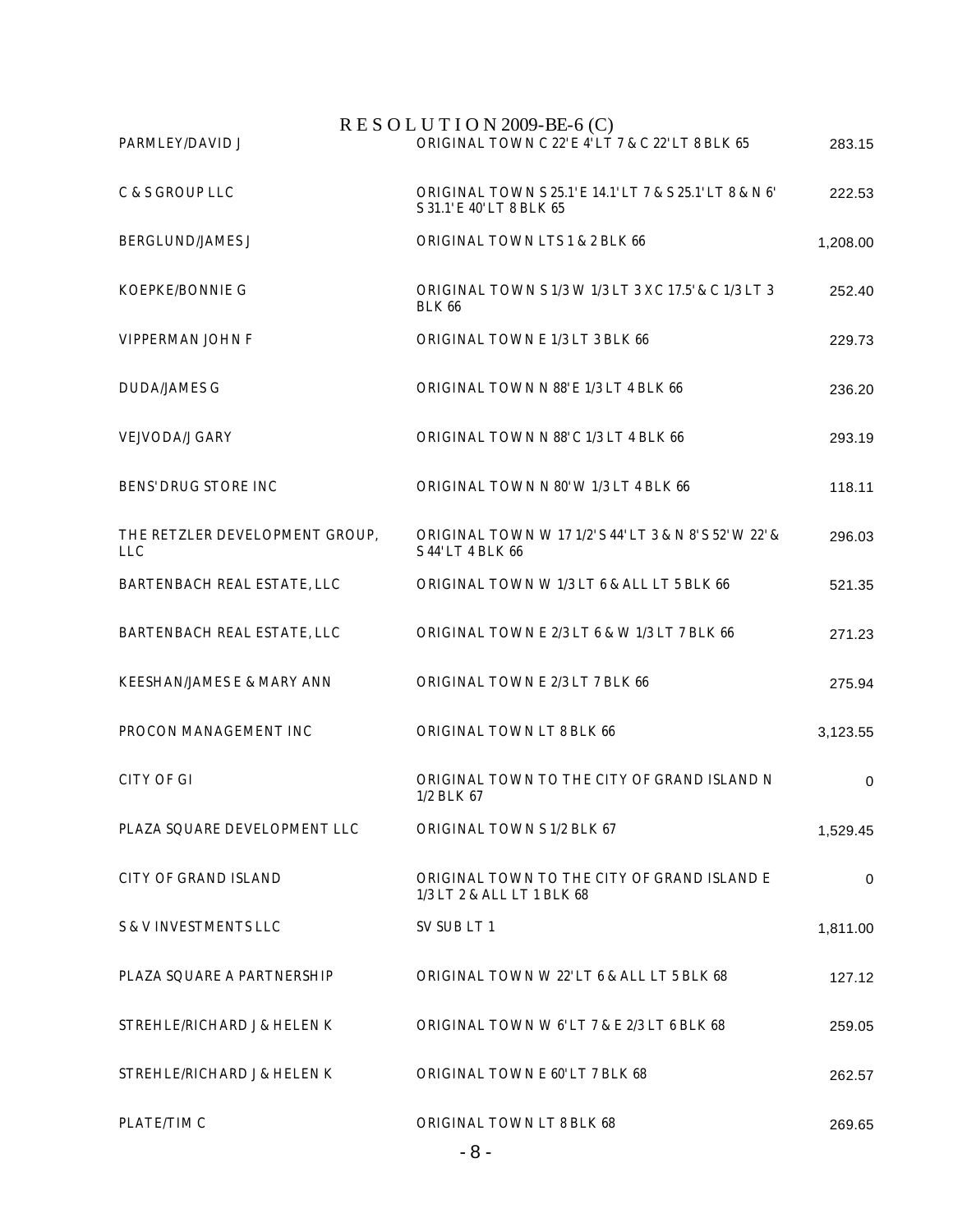| <b>GULZOW/WILHELM R</b>           | ORIGINAL TOWN LT 1 BLK 77                                                | 83.45       |
|-----------------------------------|--------------------------------------------------------------------------|-------------|
| DOUTHIT/DONNA M                   | ORIGINAL TOWN LT 2 BLK 77                                                | 69.33       |
| DOUTHIT/DONNA M                   | ORIGINAL TOWN LTS 3 & 4 BLK 77                                           | 1,542.07    |
| CITY OF GRAND ISLAND NE           | ORIGINAL TOWN TO THE CITY OF GRAND ISLAND<br>LTS 5-6-7-8 BLK 77          | 0           |
| CITY OF GI                        | ORIGINAL TOWN TO THE CITY OF GRAND ISLAND<br>ALL BLK 78 & VACATED ALLEY  | $\mathbf 0$ |
| EQUITABLE BLDG & LOAN ASSN/THE    | ORIGINAL TOWN LT 1 BLK 79                                                | 353.33      |
| EQUITABLE BLDG & LOAN ASSN OF GI  | ORIGINAL TOWN LT 2 BLK 79                                                | 105.48      |
| EQUITABLE BLDG & LOAN ASSN/THE    | ORIGINAL TOWN S 44' LT 3 & S 44' LT 4 BLK 79                             | 1,375.27    |
| EQUITABLE BLDG & LOAN ASSN OF GI  | ORIGINAL TOWN N 26' 10.5 LT 8 BLK 79                                     | 27.07       |
| EQUITABLE BLDG & LOAN ASSN OF G I | ORIGINAL TOWN S 17' 1.5 N 44' LT 8 BLK 79                                | 15.52       |
| EQUITABLE BLDG & LOAN ASSN OF G I | ORIGINAL TOWN S 88' LT 8 BLK 79                                          | 93.96       |
| <b>O'NEILL/THOMAS W</b>           | ORIGINAL TOWN E 22' LT 4 & W 22' LT 3 BLK 80                             | 184.45      |
| O'NEILL/THOMAS W                  | ORIGINAL TOWN W 44' LT 4 BLK 80                                          | 133.31      |
| NORTHWESTERN BELL TELE CO         | ORIGINAL TOWN TO THE CITY OF GRAND ISLAND<br>LTS 5-6-7 BLK 80            | $\mathbf 0$ |
| NORTHWESTERN BELL TELE CO         | ORIGINAL TOWN TO THE CITY OF GRAND ISLAND N<br>44' LT 8 BLK 80           | 0           |
| HUSTON/DAVID C                    | ORIGINAL TOWN C 1/3 LT 8 BLK 80                                          | 264.48      |
| <b>FEDERAL BLDG</b>               | ORIGINAL TOWN TO THE CITY OF GRAND ISLAND<br>LTS 1-2 & E 44' LT 3 BLK 80 | 0           |
| MITCHELL/DEREK L & RUTH E         | ORIGINAL TOWN S 44' LT 8 BLK 80                                          | 248.59      |
| VICTORY BIBLE FELLOWSHIP OF THE   | ORIGINAL TOWN TO THE CITY OF GRAND ISLAND LT<br>1 BLK 81                 | 0           |
| CHAMBER OF COMMERCE OF GI INC     | ORIGINAL TOWN TO THE CITY OF GRAND ISLAND E<br>2/3 LT 2 BLK 81           | 0           |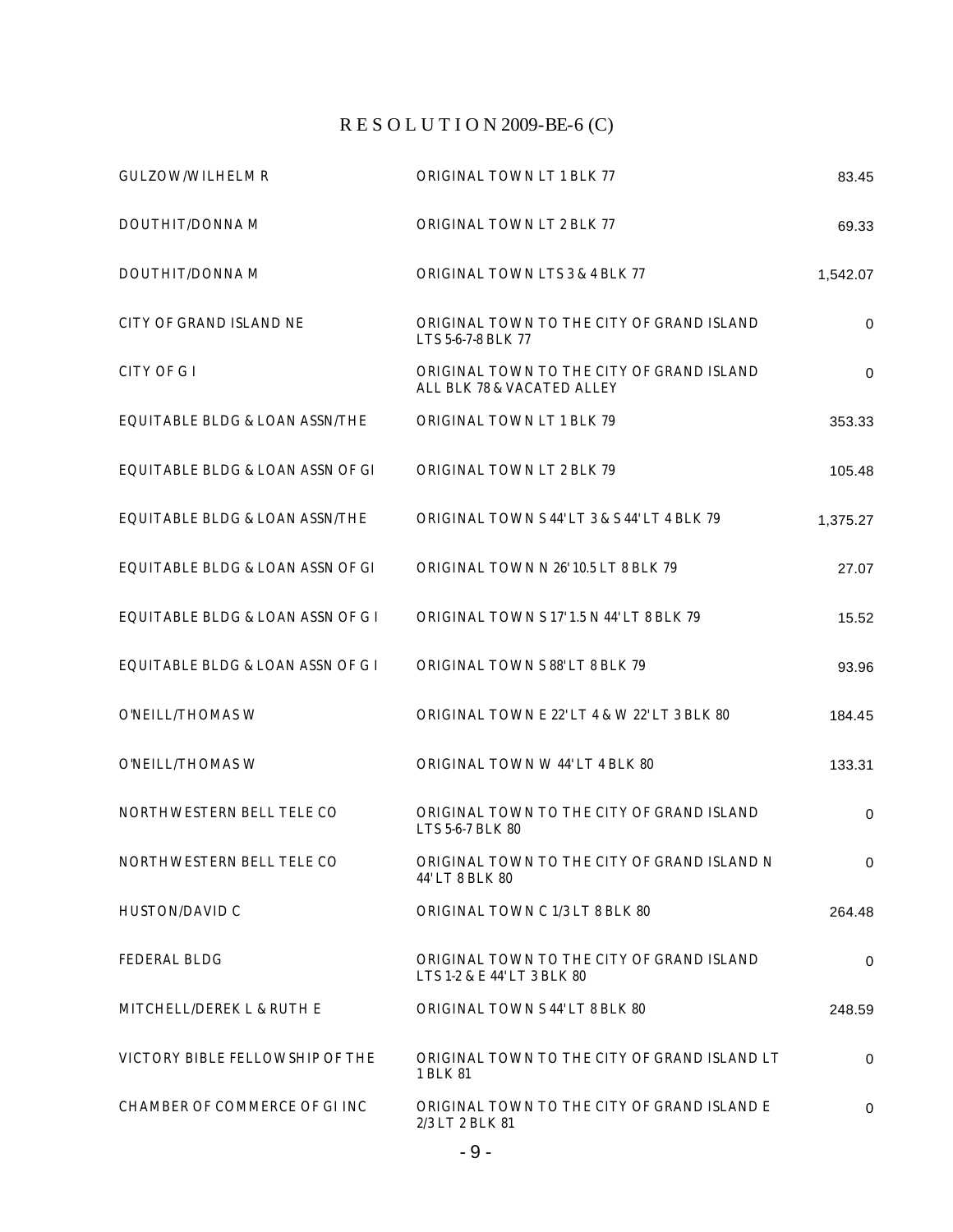| TRAMPE/RONALD E & SHARON R                                            | ORIGINAL TOWN W 1/3 LT 2 BLK 81                                | 158.45    |
|-----------------------------------------------------------------------|----------------------------------------------------------------|-----------|
| KANSAS NE ASSOC OF SEVENTH DAY                                        | ORIGINAL TOWN TO THE CITY OF GRAND ISLAND E<br>1/3 LT 3 BLK 81 | $\pmb{0}$ |
| REED/JAMES S & PRECIOUS A                                             | ORIGINAL TOWN C 1/3 LT 3 BLK 81                                | 249.07    |
| KRAUSS/RONALD C & VADA M                                              | ORIGINAL TOWN W 1/3 LT 3 & ALL 4 BLK 81                        | 473.11    |
| WALNUT STREET PARTNERSHIP                                             | ORIGINAL TOWN LT 5 BLK 81                                      | 444.56    |
| WALNUT STREET PARTNERSHIP                                             | ORIGINAL TOWN LT 6 BLK 81                                      | 180.62    |
| WHEELER STREET PARTNERSHIP                                            | ORIGINAL TOWN LT 7 & S 2/3 LT 8 BLK 81                         | 873.28    |
| SCHROEDER TRUSTEE/KENT A                                              | ORIGINAL TOWN N 1/3 LT 8 BLK 81                                | 252.43    |
| <b>GRAND ISLAND INDEPENDENT</b>                                       | ORIGINAL TOWN LT 1 & PT VAC ALLEY BLK 82                       | 85.18     |
| <b>GRAND ISLAND INDEPENDENT</b>                                       | ORIGINAL TOWN LT 2 & PT VAC ALLEY BLK 82                       | 274.62    |
| <b>GRAND ISLAND INDEPENDENT</b>                                       | ORIGINAL TOWN LT 3 & PT VAC ALLEY BLK 82                       | 85.18     |
| <b>GRAND ISLAND INDEPENDENT</b>                                       | ORIGINAL TOWN LT 4 & PT VAC ALLEY BLK 82                       | 281.13    |
| <b>GRAND ISLAND INDEPENDENT</b>                                       | ORIGINAL TOWN LTS 5-6-7-8 & PT VAC ALLEY BLK 82                | 2,786.49  |
| <b>GRAND ISLAND HOSPITALITY LLC</b>                                   | ORIGINAL TOWN LTS 1 & 2 BLK 83                                 | 395.49    |
| JOMIDA INC A NE CORP                                                  | ORIGINAL TOWN LTS 3 & 4 BLK 83                                 | 1,012.22  |
| CALDERON/ELISEO & JESSICA                                             | ORIGINAL TOWN N 60.35' LT 5 BLK 83                             | 169.70    |
| J & B RENTALS LLC                                                     | ORIGINAL TOWN S 71.65' LT 5 BLK 83                             | 183.65    |
| <b>MATEO P/TOMAS</b>                                                  | ORIGINAL TOWN W 2/3 LT 6 BLK 83                                | 253.14    |
| PEREZ/SYLVIA                                                          | ORIGINAL TOWN E 1/3 LT 6 & ALL LT 7 BLK 83                     | 290.30    |
| WOODEN/MICHAEL OWEN & SONYA KAY ORIGINAL TOWN E 41' N 28' LT 8 BLK 83 |                                                                | 135.64    |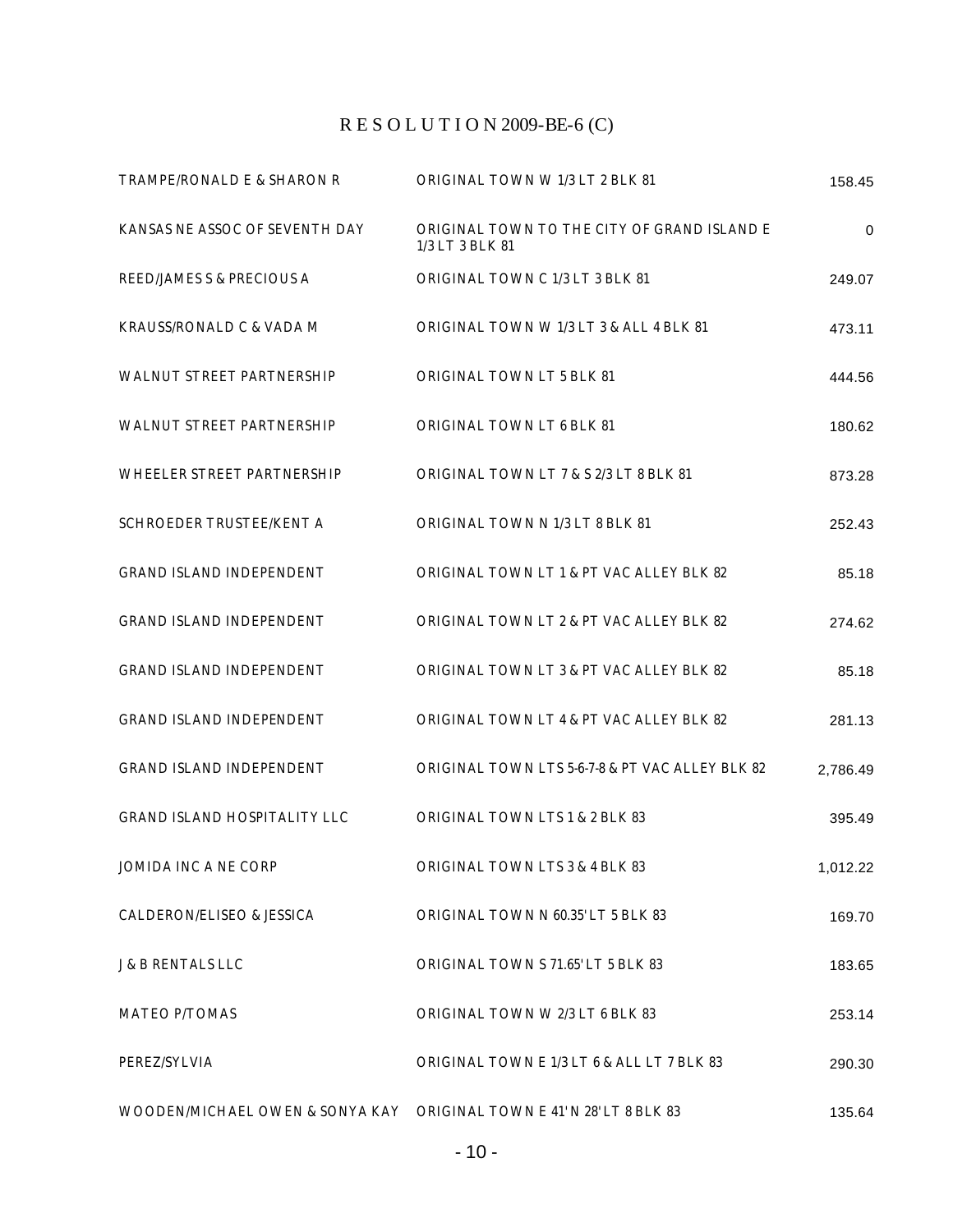|                                                    | WOODEN/MICHAEL OWEN & SONYA KAY ORIGINAL TOWN PT N 1/3 & S 2/3 LT 8 BLK 83~                | 197.07   |
|----------------------------------------------------|--------------------------------------------------------------------------------------------|----------|
| <b>PARK</b>                                        | ORIGINAL TOWN TO THE CITY OF GRAND ISLAND<br>ALL BLK 84                                    | $\Omega$ |
| <b>GATZEMEYER/FRANCES MAE</b>                      | ORIGINAL TOWN LT 1 BLK 85                                                                  | 505.01   |
| <b>GATZEMEYER/FRANCES MAE</b>                      | ORIGINAL TOWN LT 2 BLK 85                                                                  | 189.98   |
| <b>CONTRYMAN &amp; ASSO PROP</b>                   | ORIGINAL TOWN LTS 3 & 4 BLK 85                                                             | 482.18   |
| GRAND ISLAND LIEDERKRANZ                           | ORIGINAL TOWN PT LTS 1-2-3 & 4 BLK 87                                                      | 297.59   |
| CITY OF G I                                        | ORIGINAL TOWN TO THE CITY OF GRAND ISLAND<br>ALL BLK 88                                    | 0        |
| DODGE & ELK PARK LOTS                              | ORIGINAL TOWN TO THE CITY OF GRAND ISLAND PT<br><b>BLK 89</b>                              | 0        |
| ENVIRO-CLEAN CONTRACTORS INC                       | ORIGINAL TOWN N 60' FR LTS 1 & 2 & N 60' OF E 24' OF<br>LT 3 BLK 89                        | 324.70   |
| <b>HALL CO</b>                                     | ORIGINAL TOWN TO THE CITY OF GRAND ISLAND<br>STRIP 8' X 66' & PT LT 8 BLK 91               | $\Omega$ |
| DOMINICK/AUDREY                                    | ORIGINAL TOWN E 6' N 103' E 37' S 29' LT 2 & ALL LT 1<br><b>BLK 92</b>                     | $\Omega$ |
| <b>COMMUNITY REDEVELOPMENT</b><br><b>AUTHORITY</b> | ORIGINAL TOWN TO THE CITY OF GRAND ISLAND LT<br>2 XC E 6' N 103' & E 37' S 29' LT 2 BLK 92 | $\Omega$ |
| <b>COMMUNITY REDEVELOPMENT</b><br><b>AUTHORITY</b> | ORIGINAL TOWN TO THE CITY OF GRAND ISLAND E<br>50' LT 3 BLK 92                             | $\Omega$ |
| <b>COMMUNITY REDEVELOPMENT</b><br><b>AUTHORITY</b> | ORIGINAL TOWN TO THE CITY OF GRAND ISLAND W<br>16' LT 3 & ALL LT 4 BLK 92                  | 0        |
| EMERY/GREGORY D & CHARLENE A                       | CAMPBELL'S SUB E 51' 8 LTS 1-2-3                                                           | 90.50    |
| SCHROEDER/DAVID T & PATRICIA A                     | CAMPBELL'S SUB W 75'4 LTS 1-2-3                                                            | 281.06   |
| HASTINGS GRAIN INSPECTION INC                      | CAMPBELL'S SUB LTS 4-5-6 & N 10' LT 7                                                      | 168.35   |
| HASTINGS GRAIN INSPECTION INC                      | CAMPBELL'S SUB S 12' LT 7 & ALL LT 8                                                       | 241.25   |
| TWO BROTHERS INC                                   | CAMPBELL'S SUB 32' X 127' LT 9                                                             | 220.80   |
| HILL/DAVID C                                       | CAMPBELL'S SUB LTS 12 & 13                                                                 | 207.26   |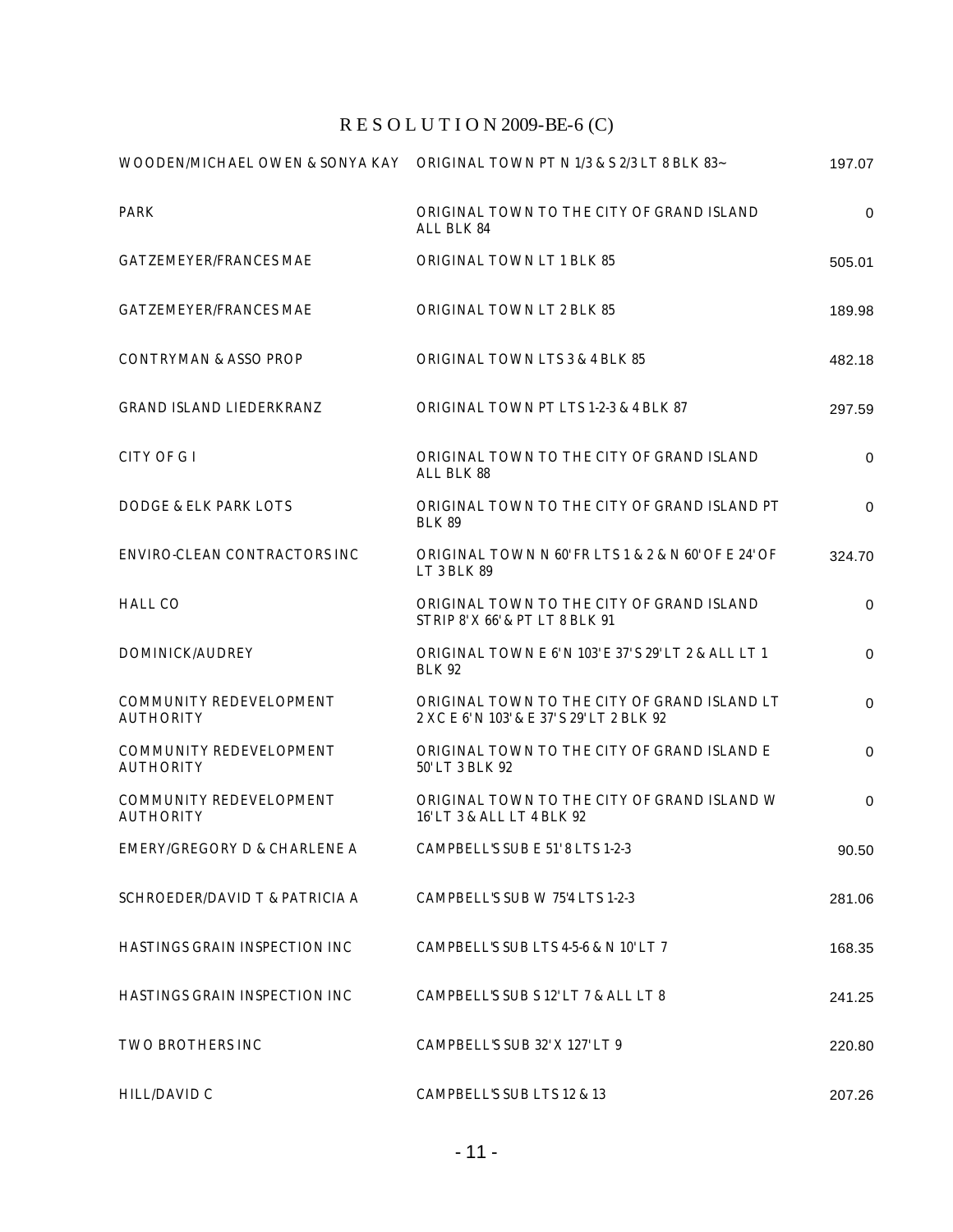| <b>HALL CO</b>                           | RESOLUTION 2009-BE-6 (C)<br>COURT HOUSE ADD TO THE CITY OF GRAND ISLAND<br>LT <sub>1</sub> | $\Omega$    |
|------------------------------------------|--------------------------------------------------------------------------------------------|-------------|
| <b>HALL CO</b>                           | COURT HOUSE ADD TO THE CITY OF GRAND ISLAND<br>LT <sub>2</sub>                             | $\mathbf 0$ |
| <b>HALL CO</b>                           | COURT HOUSE ADD TO THE CITY OF GRAND ISLAND<br>LT <sub>3</sub>                             | $\mathbf 0$ |
| <b>HALL CO</b>                           | COURT HOUSE ADD TO THE CITY OF GRAND ISLAND<br>LT <sub>4</sub>                             | $\mathbf 0$ |
| COUNTY OF HALL NEBRASKA                  | HANN'S ADD TO THE CITY OF GRAND ISLAND N 31'LT<br>2 & S 13.75' LT 1 BLK 1                  | $\mathbf 0$ |
| <b>COUNTY OF HALL</b>                    | HANN'S FOURTH ADD TO THE CITY OF GRAND<br><b>ISLAND LT 2</b>                               | 0           |
| LOEFFLER/EDWARD A & JANE A               | <b>HANN'S ADD N 14' LT 3 &amp; S 26' LT 2 BLK 1</b>                                        | 298.45      |
| <b>SCHULLER/STEPHEN R &amp; GLADIS M</b> | HANN'S ADD N 7' PT LT 4 & S 43' LT 3 BLK 1                                                 | 268.16      |
| MORFIN/MIGUEL I DELAMORA                 | HANN'S ADD E 60' OF S 50' OF LT 4 BLK 1                                                    | 231.38      |
| CAMPBELL/KATHLEEN A                      | HANN'S ADD W 67' OF S 50' OF LT 4 BLK 1                                                    | 128.71      |
| <b>COUNTY OF HALL</b>                    | HANN'S FOURTH ADD TO THE CITY OF GRAND<br><b>ISLAND LT 1</b>                               | $\mathbf 0$ |
| MARSH PROPERTIES LLC                     | HANN'S SECOND ADD S 5' OF LT 2 & ALL LT 3 BLK 4                                            | 507.25      |
| UMMEL JR/TOMMY L                         | <b>HANN'S FIFTH SUBLT 2</b>                                                                | 188.32      |
| MUELLER/ROBERT J                         | HANN'S FIFTH SUB LT 1                                                                      | 122.00      |
| TWO BROTHERS INC                         | HANN'S 3RD ADD W 111' X 118' BLK 5                                                         | 457.45      |
| ROSALES-MONZON/CARLOS A                  | <b>HANN'S 3RD ADD N 52.5' OF E 91.9' OF BLK 5</b>                                          | 246.91      |
| <b>ROYLE/LARRY E</b>                     | HANN'S 3RD ADD E 56' OF W 174' OF BLK 5                                                    | 164.96      |
| VALENZUELA/LINDA L                       | HANN'S 3RD ADD S 58.5' OF E 91.9' OF BLK 5                                                 | 238.20      |
| <b>HOOS INSURANCE AGENCY INC</b>         | RAILROAD ADD LT 4 & PT VAC ST BLK 97                                                       | 277.99      |
| SANCHEZ/FILEMON                          | RAILROAD ADD N 1/2 LT 1 BLK 98                                                             | 22.61       |
| SANCHEZ/FILEMON                          | RAILROAD ADD S 1/2 LT 1 BLK 98<br>$-12-$                                                   | 292.57      |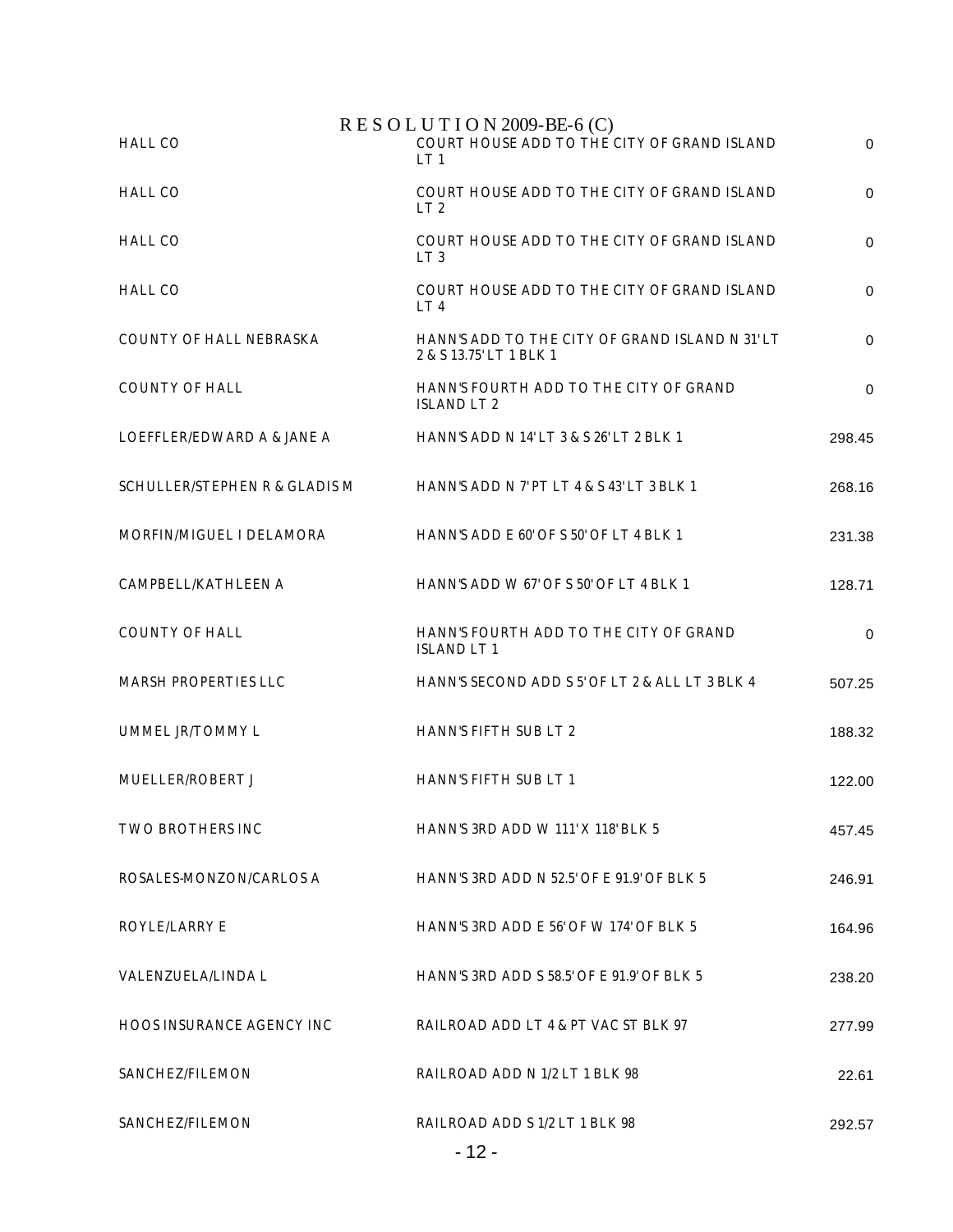| CARLSON/ARVID C                                                  | RAILROAD ADD LT 2 BLK 98                         | 116.79   |
|------------------------------------------------------------------|--------------------------------------------------|----------|
| KUEHNER/CAROLYN E                                                | RAILROAD ADD W 1/2 LT 3 BLK 98                   | 160.88   |
| SCHAFER/LEE ANN G & MICHAEL W                                    | RAILROAD ADD E 1/2 LT 3 BLK 98                   | 176.01   |
| PLATE/TIM C                                                      | RAILROAD ADD N 86' LT 4 BLK 98                   | 93.96    |
| PLATE/TIM C                                                      | RAILROAD ADD S 46' LT 4 BLK 98                   | 171.52   |
| PLATE/TIM C                                                      | RAILROAD ADD LT 5 BLK 98                         | 524.57   |
| PLATE/TIM C                                                      | RAILROAD ADD LT 6 BLK 98                         | 233.52   |
| BENITEZ/FLORIBERTO SANCHEZ                                       | RAILROAD ADD W 52' LT 7 BLK 98                   | 213.01   |
| SANCHEZ/FILEMON                                                  | RAILROAD ADD E 14' LT 7 & ALL LT 8 BLK 98        | 335.67   |
| <b>VACLAVEK/LEE ANN</b>                                          | RAILROAD ADD FR LT 1 & FR LT 2 BLK 105           | 120.38   |
| <b>FOX FAMILY LLC</b>                                            | RAILROAD ADD LT 3 BLK 105                        | 213.02   |
| LAZENDORF HOLDINGS LIMITED<br><b>PARTNERSHIP</b>                 | RAILROAD ADD LT 4 BLK 105                        | 382.42   |
| FOX FAMILY LLC                                                   | RAILROAD ADD LT 5 & FR LTS 6 & 7 XC CITY BLK 105 | 1,013.50 |
| CONTRYMAN & ASSO A CO-PARTNERSHIP RAILROAD ADD LTS 1 & 2 BLK 106 |                                                  | 376.19   |
| FRYMIRE/CLIFFORD                                                 | RAILROAD ADD LT 3 BLK 106                        | 196.86   |
| <b>FERNANDEZ/GUADALUPE &amp; PEDRO</b>                           | RAILROAD ADD LT 4 BLK 106                        | 335.62   |
| MUFFLER SHOP INC/THE                                             | RAILROAD ADD LTS 1 & 2 BLK 107                   | 369.79   |
| MUFFLER SHOP INC/THE                                             | RAILROAD ADD LTS 3 & 4 BLK 107                   | 183.88   |
| BROWN/JOSEPH M & LORI JEAN                                       | RAILROAD ADD S 2/3 LT 5 BLK 107                  | 342.15   |
| BROWN/JOSEPH M & LORI JEAN                                       | RAILROAD ADD N 1/3 LT 5 BLK 107                  | 150.94   |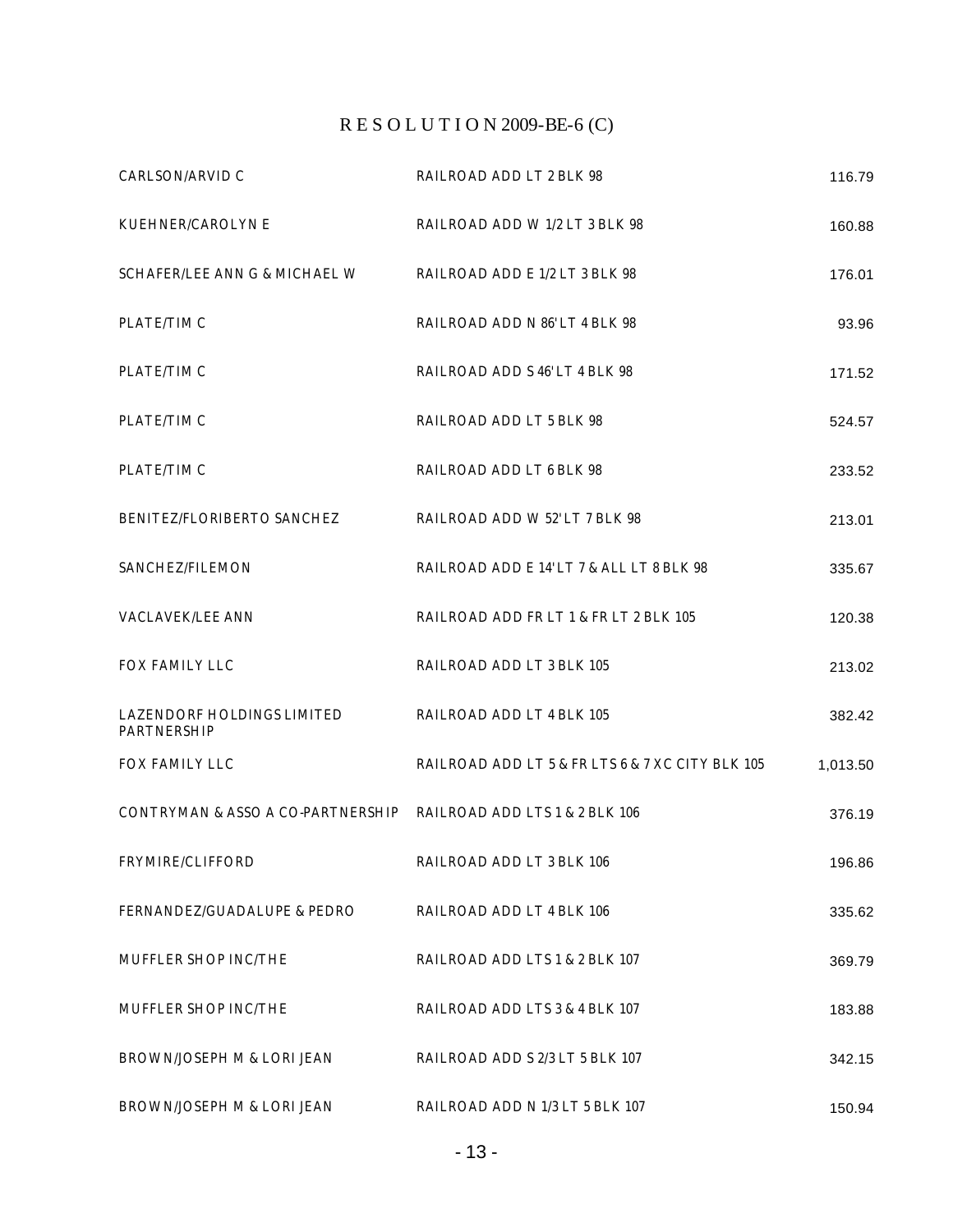| <b>FOX/CHARLES E &amp; MARY A</b>     | RAILROAD ADD LT 6 BLK 107                                                | 270.43   |
|---------------------------------------|--------------------------------------------------------------------------|----------|
| <b>FOX/CHARLES E &amp; MARY A</b>     | RAILROAD ADD LT 7 XC N 60' OF E 22' & XC E 29.54' OF<br>S 71.50' BLK 107 | 197.27   |
| JANDA DDS PC/DAVID E                  | RAILROAD ADD S 72' LT 8 & E 29.54' OF S 71.50' LT 7 BLK<br>107           | 317.87   |
| CLINCH/BARBARA J                      | RAILROAD ADD N 60' OF E 22' LT 7 & N 60' LT 8 BLK 107                    | 267.50   |
| <b>FOX/RICHARD &amp; MARILYN</b>      | RAILROAD ADD LTS 1 & 2 BLK 108                                           | 478.59   |
| WILLIAMS/CASEY & MISTI                | RAILROAD ADD E 37' LT 3 BLK 108                                          | 202.43   |
| DOUGLAS BOOKKEEPING SERVICE INC       | RAILROAD ADD W 29' LT 3 & ALL LT 4 BLK 108                               | 582.27   |
| PLACKE/DONALD J & JANET L             | RAILROAD ADD S 88' LT 5 BLK 108                                          | 134.22   |
| PLACKE/DONALD J & JANET L             | RAILROAD ADD N 44' LT 5 BLK 108                                          | 78.13    |
| HUSTON/SAM C                          | RAILROAD ADD LT 6 BLK 108                                                | 186.38   |
| <b>BOSSELMAN INC</b>                  | RAILROAD ADD LTS 7 & 8 BLK 108                                           | 581.38   |
| <b>GILROY/DAVID A &amp; CAROLYN J</b> | RAILROAD ADD S 61' LT 1 & S 61' LT 2 BLK 109                             | 204.61   |
| AUSTIN/GREGORY T & GAY L              | RAILROAD ADD N 71' 1 & N 71' LT 2 BLK 109                                | 128.90   |
| <b>J &amp; B RENTALS, LLC</b>         | RAILROAD ADD E 59.5' LT 3 BLK 109                                        | 141.26   |
| J & B RENTALS, LLC                    | RAILROAD ADD E 52'11 LT 4 & W 6.5' LT 3 BLK 109                          | 70.39    |
| MCSHANNON/ROGER L & SHARON K          | RAILROAD ADD E 52' 11" OF LT 5 & ALL LT 6 BLK 109                        | 217.81   |
| LPB, LLC                              | RAILROAD ADD LTS 7 & 8 BLK 109                                           | 676.91   |
| <b>HALL CO</b>                        | WESTERVELT'S SUB TO THE CITY OF GRAND ISLAND<br>LT <sub>2</sub>          | 0        |
| <b>HALL CO</b>                        | WESTERVELT'S SUB TO THE CITY OF GRAND ISLAND<br>LT <sub>3</sub>          | $\Omega$ |
| <b>HALL CO</b>                        | WESTERVELT'S SUB TO THE CITY OF GRAND ISLAND<br>N 52 1/3' OF W 150' LT 4 | 0        |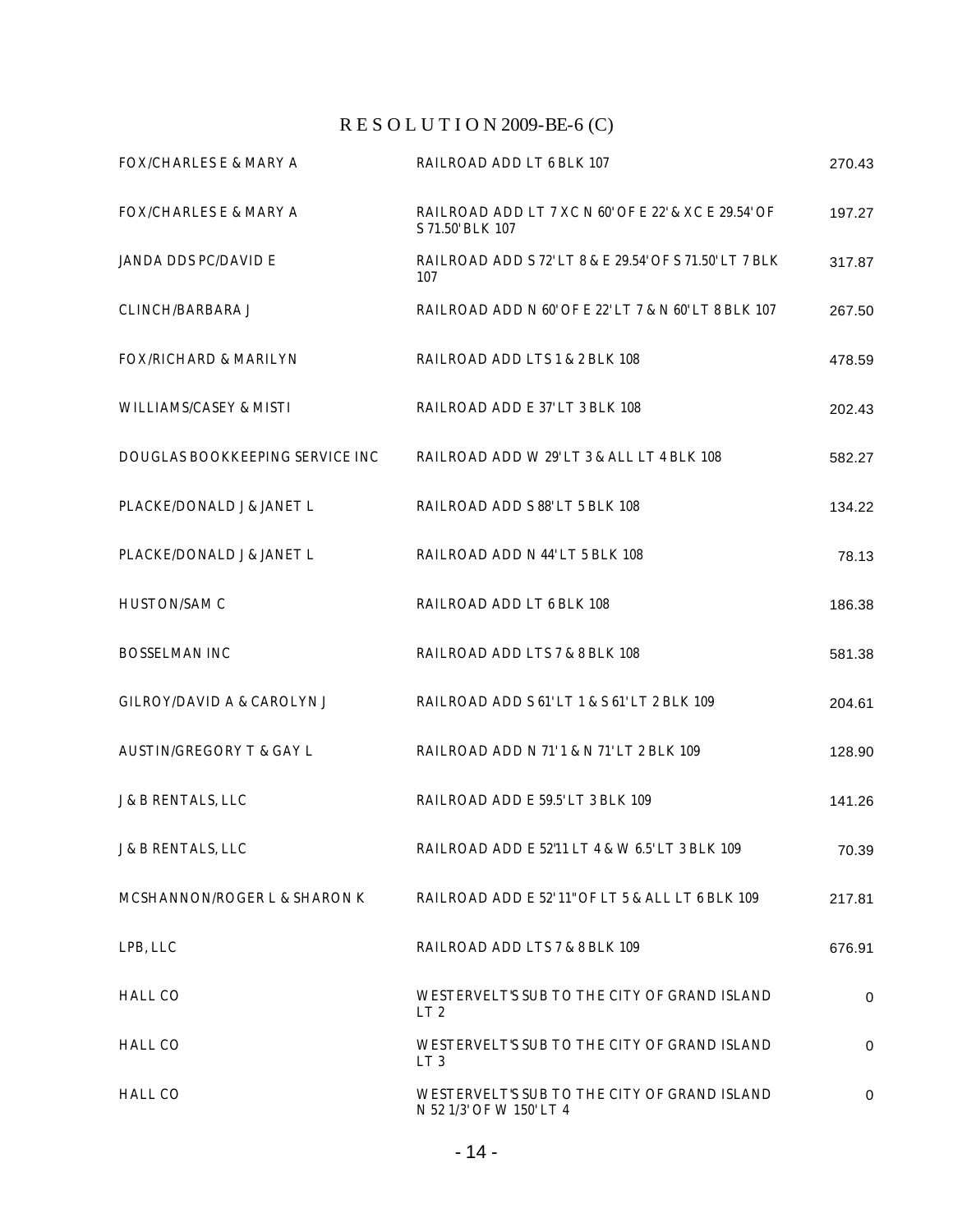| <b>HALL CO</b>                     | $RES O L U T I O N 2009-BE-6 (C)$<br>WESTERVELT'S SUB TO THE CITY OF GRAND ISLAND<br>LT <sub>5</sub>     | $\mathbf 0$ |
|------------------------------------|----------------------------------------------------------------------------------------------------------|-------------|
| <b>COUNTY OF HALL</b>              | WESTERVELT'S SUB TO THE CITY OF GRAND ISLAND<br>W 86' OF E 165' OF 4 & W 86' OF E 165' OF N 48.5' LT 5   | $\mathbf 0$ |
| <b>COUNTY OF HALL</b>              | WESTERVELT'S SUB TO THE CITY OF GRAND ISLAND<br>W PT OF N 48.5' X 150' LT 5 & 26.17' X 150' OF W PT LT 4 | $\mathbf 0$ |
| SCHAGER/MARGO                      | GILBERT'S SUB NORTH, PART OF BLK 79, ORIGINAL<br>TOWN 22' X 99' LT A                                     | 158.34      |
| EQUITABLE BUILDING & LOAN ASSOC    | GILBERT'S SUB NORTH, PART OF BLK 79, ORIGINAL<br>TOWN LT B                                               | 165.36      |
| EQUITABLE BUILDING & LOAN ASSOC    | THE YANCY, A CONDOMINIUM UNIT 102                                                                        | 148.67      |
| EQUITABLE BUILDING & LOAN ASSOC    | THE YANCY, A CONDOMINIUM UNIT 103                                                                        | 214.98      |
| EQUITABLE BUILDING & LOAN ASSN/THE | THE YANCY, A CONDOMINIUM UNIT 104                                                                        | 535.00      |
| EQUITABLE BUILDING & LOAN ASSOC    | THE YANCY, A CONDOMINIUM UNIT 201A                                                                       | 479.63      |
| DEVCO INVESTMENT CORPORATION       | THE YANCY, A CONDOMINIUM UNIT 301                                                                        | 101.97      |
| MARCOTTE/ARVON J & LUELLA M        | THE YANCY, A CONDOMINIUM UNIT 302                                                                        | 74.05       |
| <b>FARR/THOMAS M &amp; NITA J</b>  | THE YANCY, A CONDOMINIUM UNIT 303                                                                        | 105.33      |
| ZINS/WILLIAM L                     | THE YANCY, A CONDOMINIUM UNIT 304                                                                        | 97.06       |
| <b>TENG/IRENE</b>                  | THE YANCY, A CONDOMINIUM UNIT 305                                                                        | 0           |
| BAXTER/DUDLEY D & DIANA K          | THE YANCY, A CONDOMINIUM UNIT 401                                                                        | 75.26       |
| ARTVEST III, A NE GENERAL PARTNER  | THE YANCY, A CONDOMINIUM UNIT 402                                                                        | 85.86       |
| ARTVEST III, A NE GENERAL PARTNER  | THE YANCY, A CONDOMINIUM UNIT 403                                                                        | 82.44       |
| <b>JONES/MICHAEL D</b>             | THE YANCY, A CONDOMINIUM UNIT 404                                                                        | 136.34      |
| ARTVEST III, A NE GENERAL PARTNER  | THE YANCY, A CONDOMINIUM UNIT 405                                                                        | 82.85       |
| JOHNSON/TROY D & CELESTE K         | THE YANCY, A CONDOMINIUM UNIT 406                                                                        | 116.86      |
| FORDHAM/WYNDELL F & BARBARA B      | THE YANCY, A CONDOMINIUM UNIT 407<br>$-15-$                                                              | 128.31      |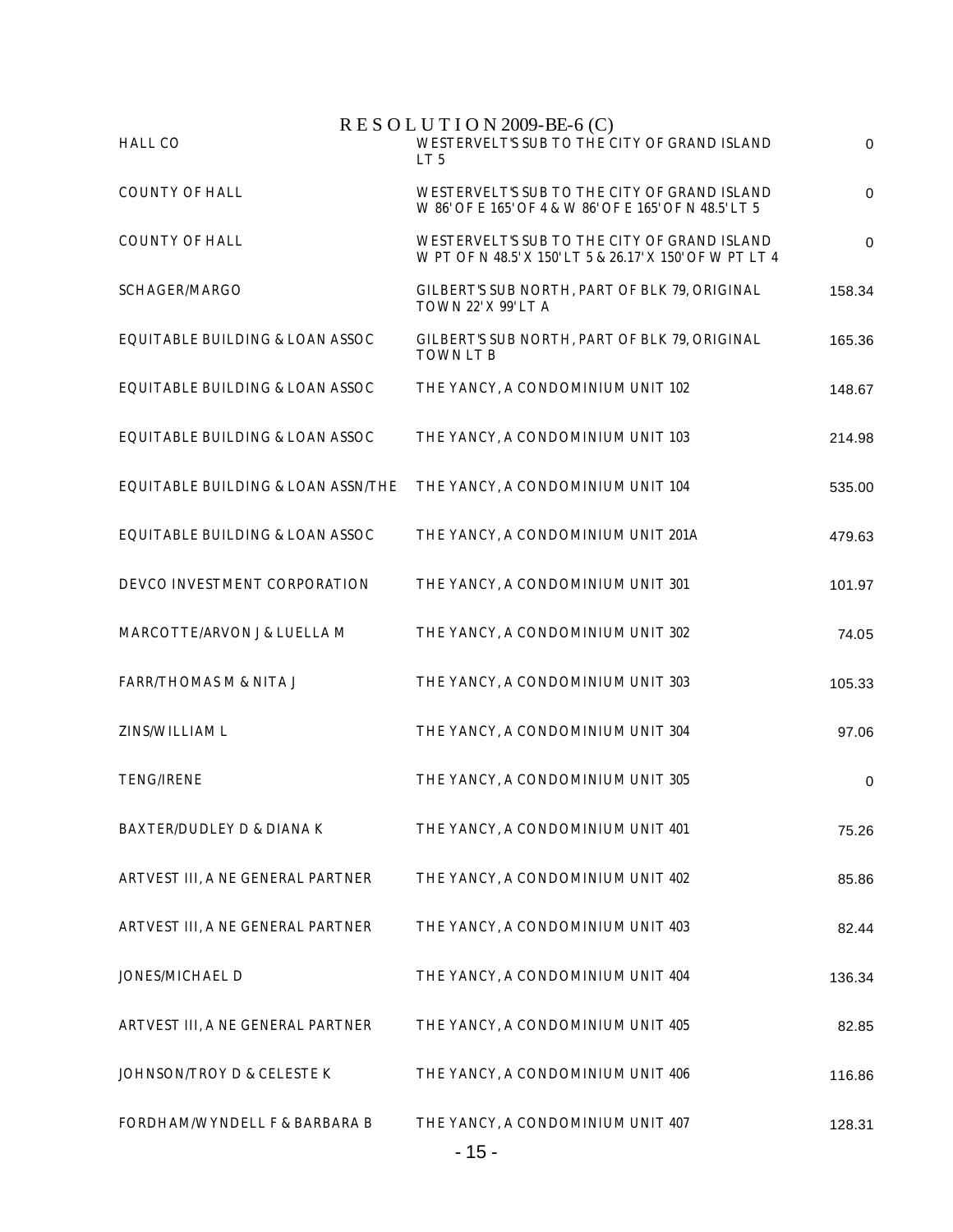| LUCE/ERIC D                        | THE YANCY, A CONDOMINIUM UNIT 501 | 108.73    |
|------------------------------------|-----------------------------------|-----------|
| ARTVEST III, A NE GENERAL PARTNER  | THE YANCY, A CONDOMINIUM UNIT 502 | 88.25     |
| BAXTER/DUDLEY D & DIANA K          | THE YANCY, A CONDOMINIUM UNIT 503 | 82.50     |
| VODEHNAL/LLOYD L                   | THE YANCY, A CONDOMINIUM UNIT 504 | $\pmb{0}$ |
| ARTVEST III, A NE GENERAL PARTNER  | THE YANCY, A CONDOMINIUM UNIT 505 | 82.91     |
| CIELOHA/ROBERT A                   | THE YANCY, A CONDOMINIUM UNIT 506 | 116.95    |
| DAVIS/KELVIN PAUL & BONNIE DIANE   | THE YANCY, A CONDOMINIUM UNIT 507 | 132.23    |
| ARTVEST III, A NE GENERAL PARTNER  | THE YANCY, A CONDOMINIUM UNIT 601 | 76.01     |
| <b>ARTVEST III</b>                 | THE YANCY, A CONDOMINIUM UNIT 602 | 88.40     |
| O'NEILL/COLLEEN A                  | THE YANCY, A CONDOMINIUM UNIT 603 | 118.45    |
| <b>CLYNE/THOMAS B</b>              | THE YANCY, A CONDOMINIUM UNIT 604 | 95.43     |
| ARTVEST III, A NE GENERAL PARTNER  | THE YANCY, A CONDOMINIUM UNIT 605 | 83.00     |
| <b>LIND/SHARON GRAVES</b>          | THE YANCY, A CONDOMINIUM UNIT 606 | 82.09     |
| ARP/CHARMAINE L                    | THE YANCY, A CONDOMINIUM UNIT 607 | 124.03    |
| <b>LIND/SHARON GRAVES</b>          | THE YANCY, A CONDOMINIUM UNIT 701 | 83.11     |
| ARTVEST III, A NE GENERAL PARTNER  | THE YANCY, A CONDOMINIUM UNIT 702 | 88.52     |
| JOHNSON/RICHARD A & MARGARET A     | THE YANCY, A CONDOMINIUM UNIT 703 | 82.74     |
| <b>BURTSCHER/ART N &amp; JAN L</b> | THE YANCY, A CONDOMINIUM UNIT 704 | 136.63    |
| RATHJEN/MICHELLE R                 | THE YANCY, A CONDOMINIUM UNIT 705 | 91.28     |
| <b>LONG/CLIFTON J</b>              | THE YANCY, A CONDOMINIUM UNIT 706 | 81.86     |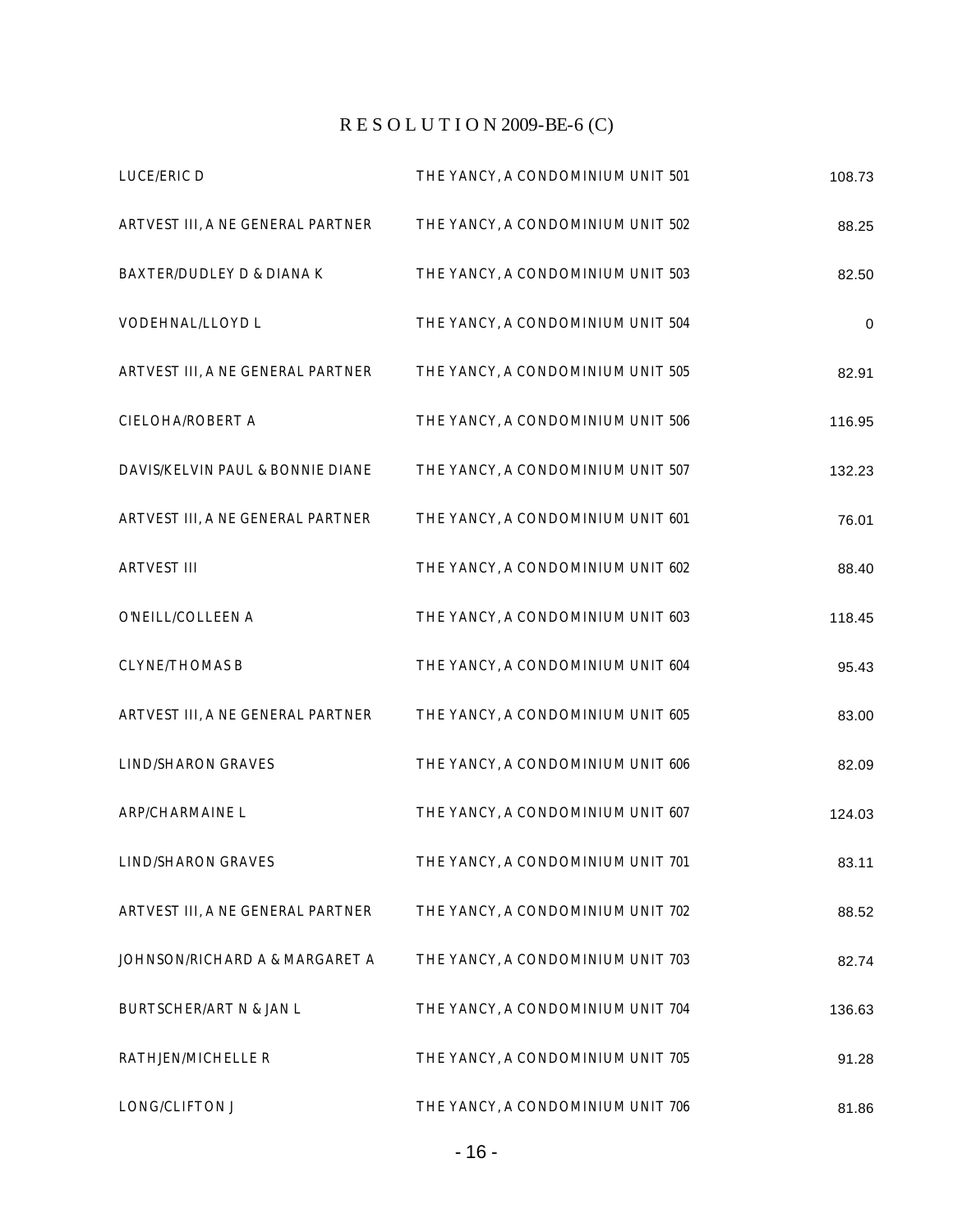| MCQUOWN/DONALD D & LINDA K          | THE YANCY, A CONDOMINIUM UNIT 707  | 122.63      |
|-------------------------------------|------------------------------------|-------------|
| ARTVEST III, A NE GENERAL PARTNER   | THE YANCY, A CONDOMINIUM UNIT 801  | 76.15       |
| MAPES & CO GENERAL PARTNERSHIP      | THE YANCY, A CONDOMINIUM UNIT 802  | 88.61       |
| MAPES & CO GENERAL PARTNERSHIP      | THE YANCY, A CONDOMINIUM UNIT 803  | 96.88       |
| ARNETT/JUDY J                       | THE YANCY, A CONDOMINIUM UNIT 804  | 156.55      |
| ALEXANDER/WENDY L                   | THE YANCY, A CONDOMINIUM UNIT 805  | 102.34      |
| NELSON/JACK L                       | THE YANCY, A CONDOMINIUM UNIT 806  | 111.34      |
| NISSEN/JAMES F                      | THE YANCY, A CONDOMINIUM UNIT 901  | 76.18       |
| EVNEN/EVERETT A & ELAINE S          | THE YANCY, A CONDOMINIUM UNIT 902  | 88.67       |
| EVNEN/EVERETT A & ELAINE S          | THE YANCY, A CONDOMINIUM UNIT 903  | 96.94       |
| <b>ATKINS/ANN C</b>                 | THE YANCY, A CONDOMINIUM UNIT 904  | 142.90      |
| DIZMANG/TAMMY L                     | THE YANCY, A CONDOMINIUM UNIT 905  | 102.40      |
| <b>LIND/SHARON GRAVES</b>           | THE YANCY, A CONDOMINIUM UNIT 906  | 145.46      |
| TODD/LINDA M                        | THE YANCY, A CONDOMINIUM UNIT 1001 | 83.28       |
| <b>FOGLAND/DAN &amp; CHRIS</b>      | THE YANCY, A CONDOMINIUM UNIT 1002 | 88.70       |
| <b>GILLAM/JEREMY S &amp; JACK L</b> | THE YANCY, A CONDOMINIUM UNIT 1003 | 97.00       |
| <b>GARRISON/HELEN V</b>             | THE YANCY, A CONDOMINIUM UNIT 1004 | $\mathbf 0$ |
| MEGARD/RUTH E                       | THE YANCY, A CONDOMINIUM UNIT 1005 | 103.66      |
| <b>ADEN/STEVEN G</b>                | THE YANCY, A CONDOMINIUM UNIT 1006 | 0           |
| TOOLEY/JOHN PATRICK                 | THE YANCY, A CONDOMINIUM UNIT 1101 | 83.40       |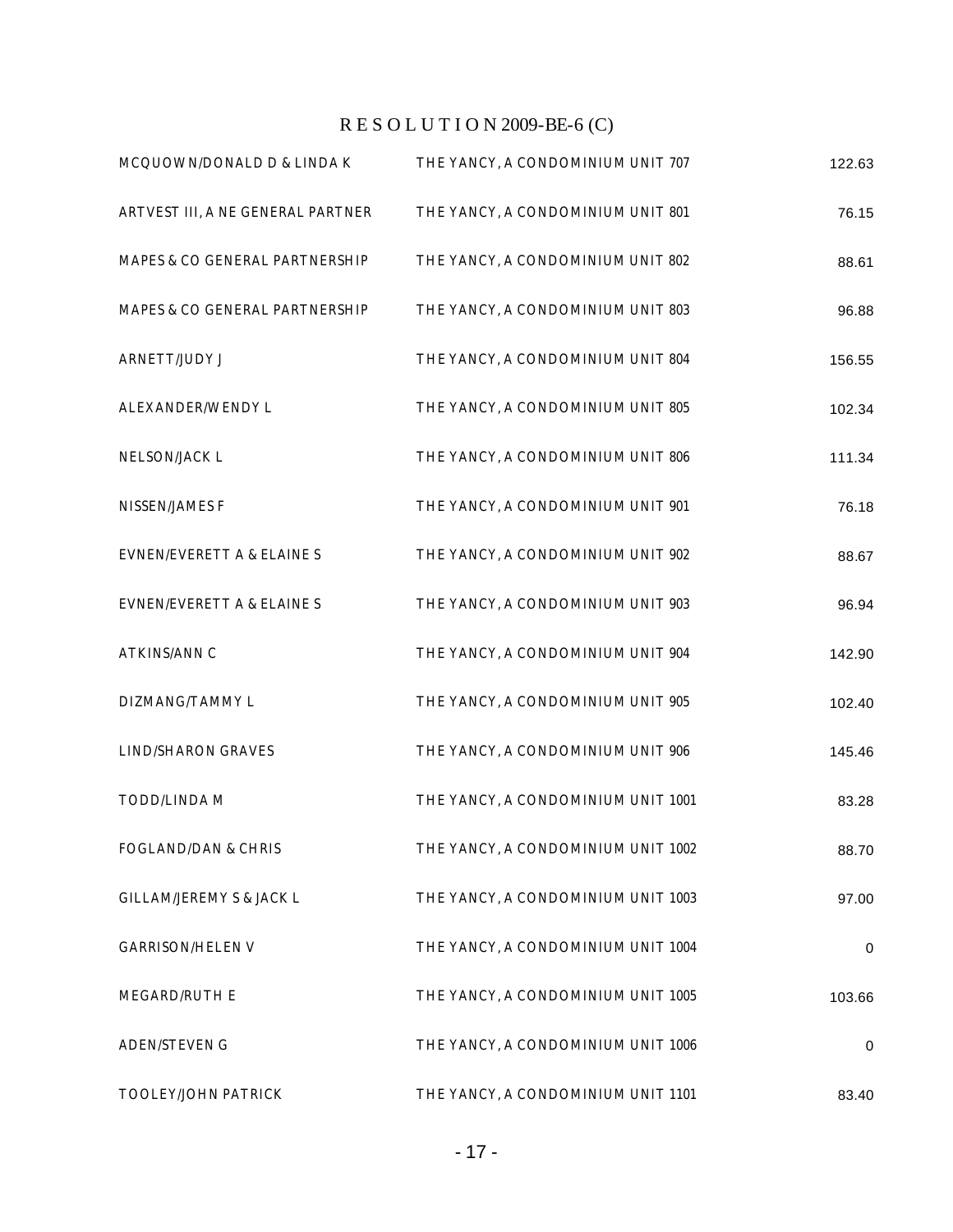| <b>CLARE/LINDA L</b>                   | $R E S O L U T I O N 2009-BE-6 (C)$<br>THE YANCY, A CONDOMINIUM UNIT 1102 | 88.79     |
|----------------------------------------|---------------------------------------------------------------------------|-----------|
| <b>BUCKLEY/LYNN A</b>                  | THE YANCY, A CONDOMINIUM UNIT 1103                                        | 106.10    |
| DOLTON/GEORGE R                        | THE YANCY, A CONDOMINIUM UNIT 1104                                        | 148.92    |
| MAYER/ELIZABETH W                      | THE YANCY, A CONDOMINIUM UNIT 1105                                        | 103.81    |
| MAYER/ELIZABETH W                      | THE YANCY, A CONDOMINIUM UNIT 1106                                        | 177.87    |
| HOME FEDERAL SAVINGS & LOAN ASSN       | HANN'S FOURTH ADD LT 3                                                    | 1,826.87  |
| <b>ARTVEST III</b>                     | THE YANCY, A CONDOMINIUM UNIT 002                                         | 11.40     |
| <b>ARTVEST III</b>                     | THE YANCY, A CONDOMINIUM UNIT 001                                         | 41.19     |
| ELLISON/ROXANN T                       | ORIGINAL TOWN W 18.9' OF E 33' OF S 25.1' LT 7 BLK 65                     | 54.32     |
| EQUITABLE BUILDING & LOAN ASSOC        | THE YANCY, A CONDOMINIUM UNIT 101                                         | 35.78     |
| EQUITABLE BUILDING & LOAN ASSOC        | THE YANCY, A CONDOMINIUM UNIT 201B                                        | 57.96     |
| EQUITABLE BUILDING & LOAN ASSOC        | THE YANCY, A CONDOMINIUM UNIT 201C                                        | 145.91    |
| EQUITABLE BUILDING & LOAN ASSOC        | THE YANCY, A CONDOMINIUM UNIT 201D                                        | 109.84    |
| <b>HOME FEDERAL SAVINGS &amp; LOAN</b> | ORIGINAL TOWN PT LTS 1-2-3-4-7 & ALL 5 & 6 & PT<br>VACATED ALLEY BLK 89   | 372.14    |
| <b>CALDERON/ELISEO &amp; JESSICA</b>   | <b>JENSEN SUBLT 2</b>                                                     | 92.98     |
| <b>IGLESIA EVANGELICA PENTECOSTES</b>  | ZILLER SUBLT 2                                                            | 0         |
| <b>GRAND ISLAND/CITY OF</b>            | WESTERVELT'S SUB TO THE CITY OF GRAND ISLAND<br>VACATED ST SOUTH OF LT 1  | 0         |
| CITY OF GRAND ISLAND                   | ORIGINAL TOWN S 1/2 LT 1 BLK 57                                           | 0         |
| <b>CITY OF GRAND ISLAND</b>            | PARKING RAMP SUB TO THE CITY OF GRAND ISLAND<br>LTS 1-2-& 3               | 0         |
| CITY OF G I                            | CAMPBELL'S SUB TO THE CITY OF GRAND ISLAND LTS<br>10 & 11                 | 0         |
| <b>TOTAL</b>                           |                                                                           | 90,000.03 |